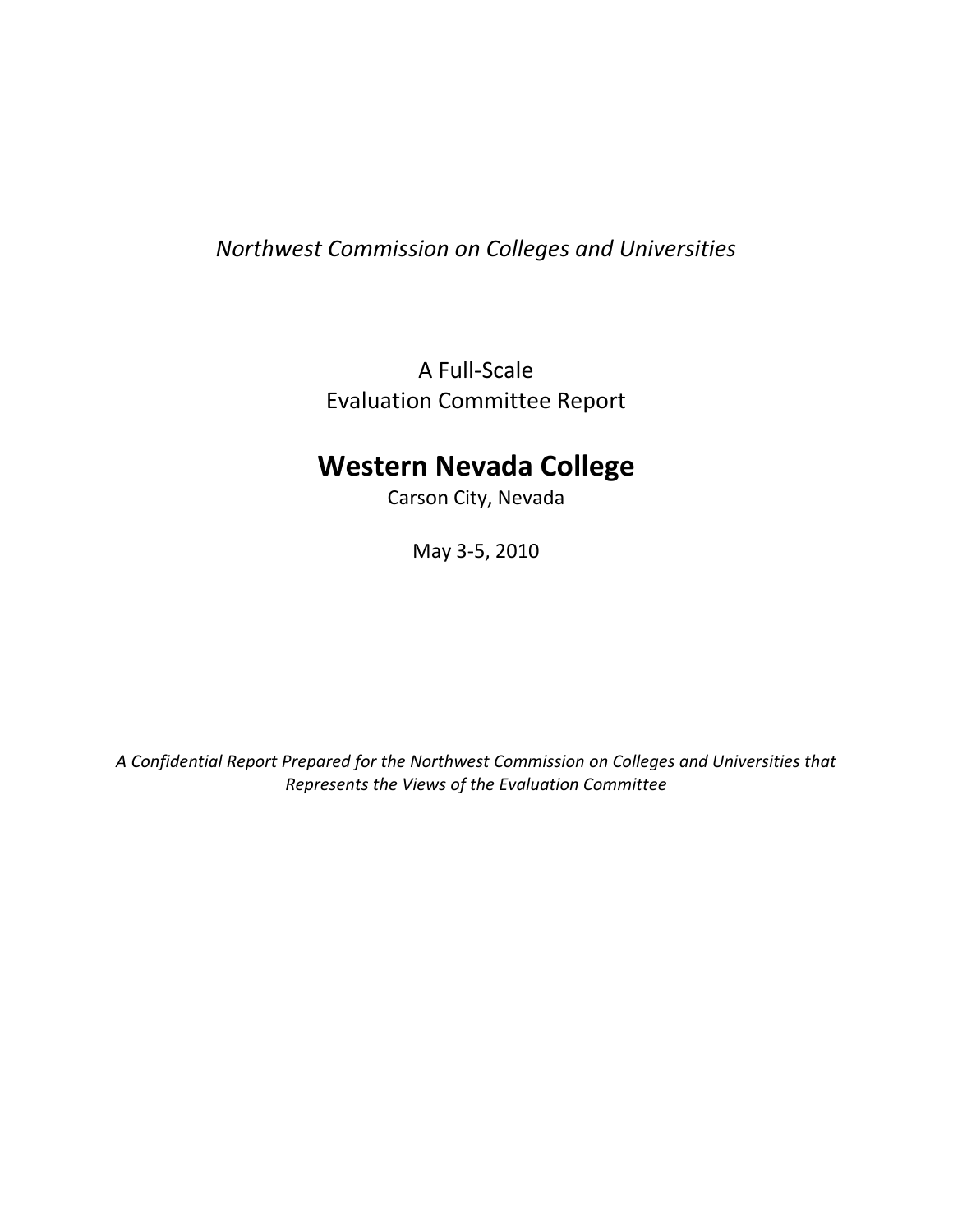### Evaluation Committee Report Western Nevada College Carson City, Nevada May 3-5, 2010

### Table of Contents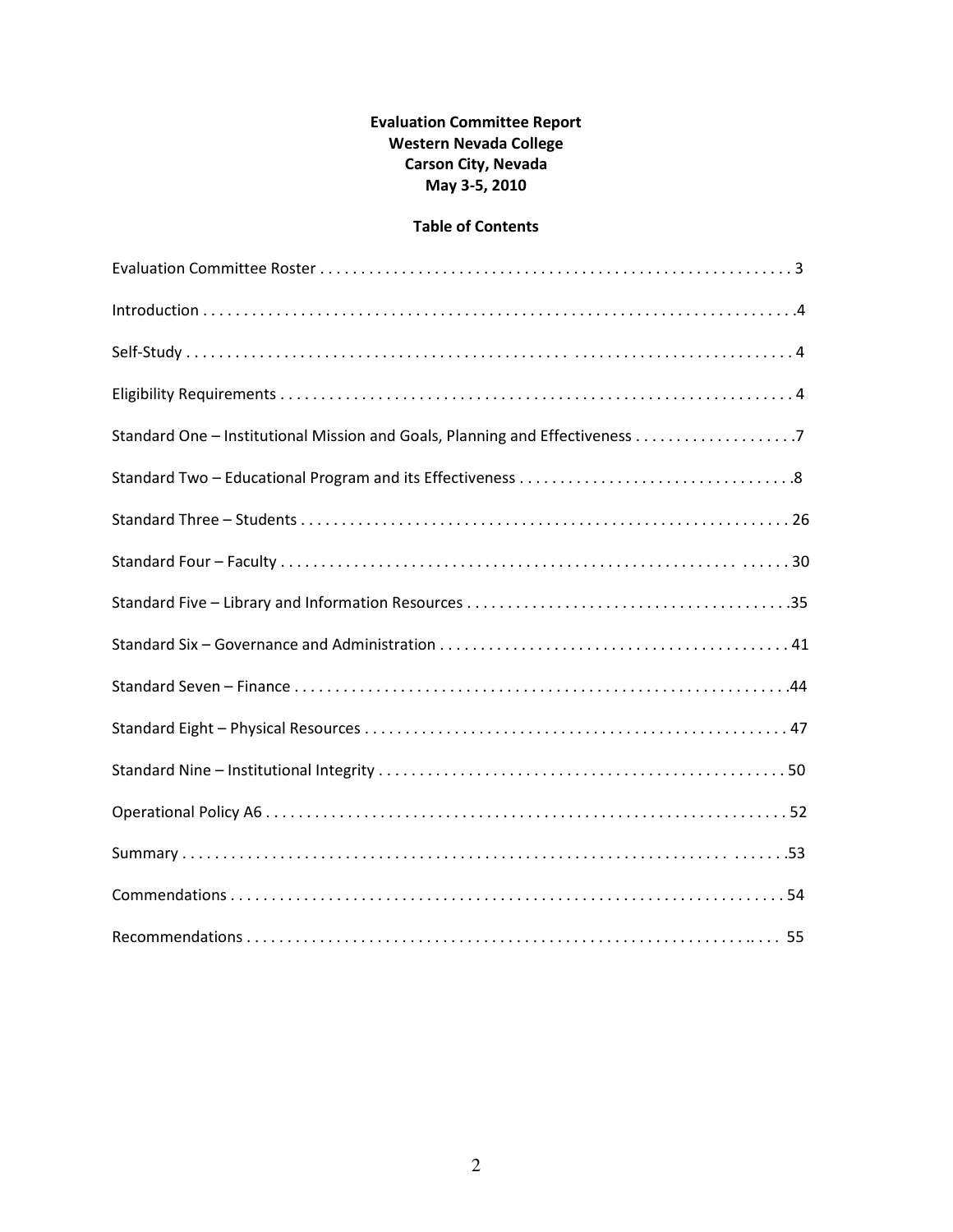### Western Nevada College Evaluation Committee Roster May 3-5, 2010

Dr. Karl Ulrich, Chair **Dr. James Minkler** The University of Montana Western Community Colleges of Spokane

Dr. Janice Alexander **Dr. Gary Naseth** Flathead Valley Community College Portland State University

Ms. Kim Tucker **Dr. Rick MacLennan** Columbia Basin College **Columbia Basin College College Olympic College** 

Chemeketa Community College Skagit Valley College

Dr. Richard Cummins Dr. Lindi Overton

NWCCU Liaison (off-site) Dr. Sandra Elman

Ms. Malia Stevens Ms. Melinda McCormick Coslor

Columbia Basin College Columbia Basin College Columbia Basin College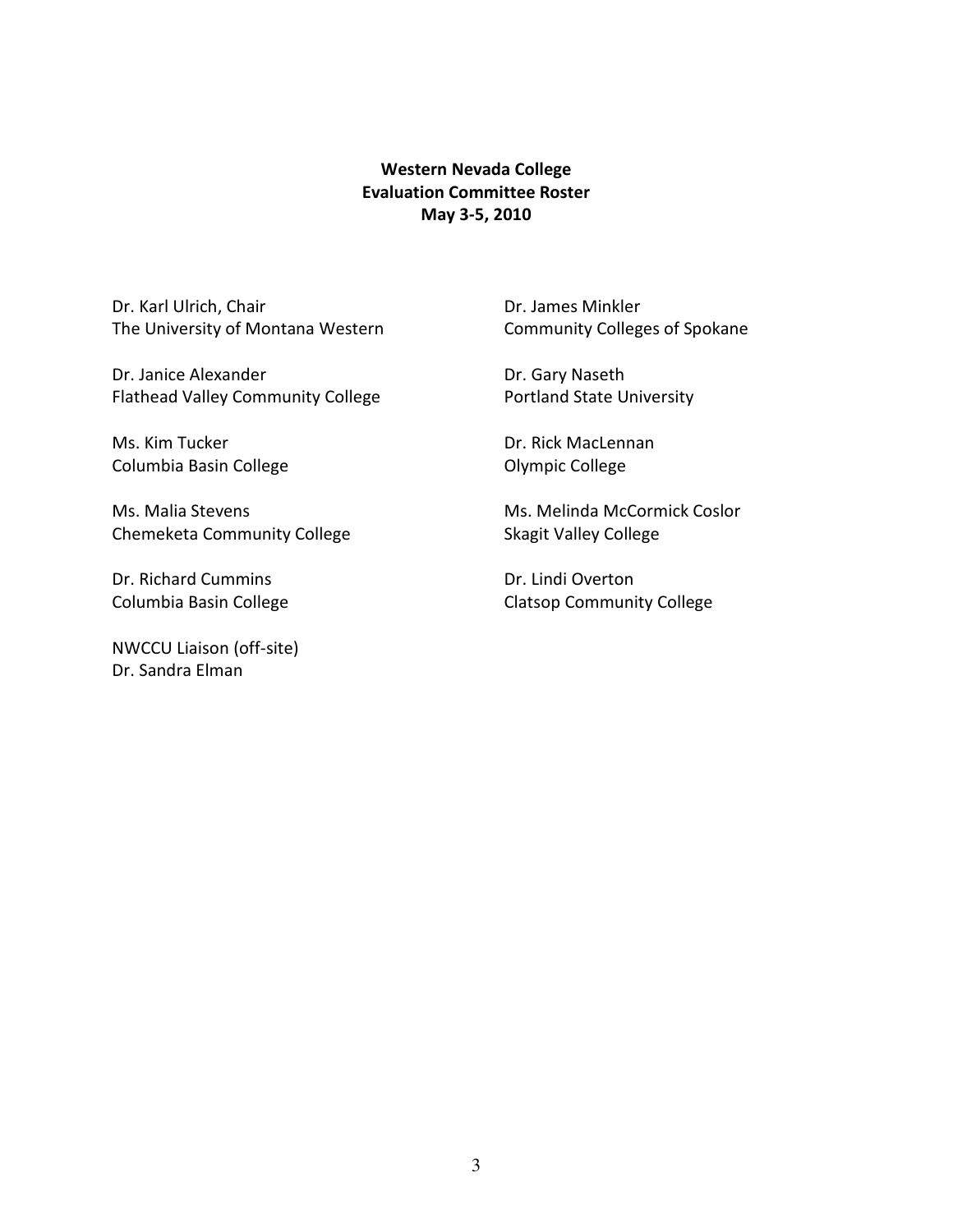### Introduction

Western Nevada College hosted an evaluation team for a full-scale visit on May 3-5, 2010. The College was very well prepared for the visit. Local and system administration, academic faculty, staff, and students were all fully engaged in the accreditation process and very helpful with the Evaluation Committee's work.

While this was a comprehensive visit, particular attention was paid by the Committee to the recent Bachelor of Technology (BT) in Construction Management, the College's first baccalaureate degree.

The exhibit/work room provided by the campus was well organized and College staff were extremely helpful in assisting committee members in finding additional information that was needed to fully evaluate the College's compliance with the Commission's Standards and Policies. Technical assistance in the work room was provided by knowledgeable assistants and excellently prepared food was regularly refreshed in the work room so that team members could continue to work while eating.

### Self-Study

The campus completed a self study that was the result of wide involvement from across the College community including the governing board, full and part-time faculty, staff, administrators and students. The result was a document that was clearly written and analyzed both the current strengths and weaknesses of the College against the Standards and Policies of the Commission. While the self-study itself did not get into much detail in some areas, the committee felt that most questions were answered in the self-study and large separately bound appendices provided to each committee member.

For example, while the Committee was impressed with the College's inclusive governance system as it pertains to strategic planning, coverage in the self study of Standard 1.B. Institutional Planning and Effectiveness was sparse. However, combined with the appendices and exhibits as well as with on-site interviews, the effectiveness and inclusiveness of the planning process became evident.

### Eligibility Requirements

Western Nevada College (WNC) meets all eligibility requirements for accreditation by the Northwest Commission on Colleges and Universities (NWCCU). WNC operates under the authority of the Nevada Board of Regents and delivers higher education programs to a seven county service area.

WNC's mission is clearly defined and adopted by the Nevada Board of Regents, most recently in April 2009. WNC's purpose is to serve the educational interests of its educational service area, and its principal programs lead to certificates, associate degrees and most recently a Bachelor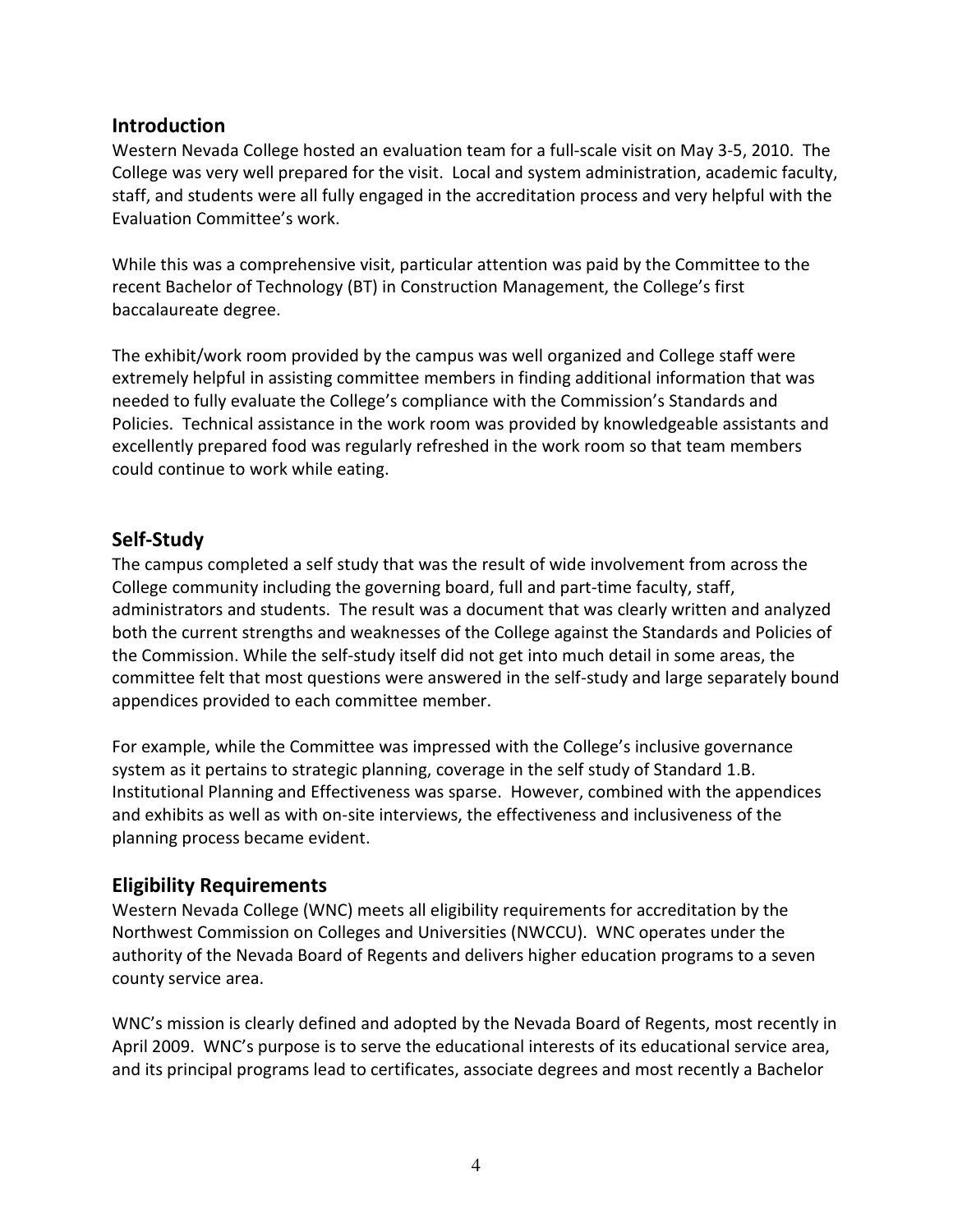of Technology degree in Construction Management. Most of its revenue is used to support its educational mission and goals.

WNC is governed and administered in a manner consistent with its Principles of Community, adopted by the College Council in 2008.

A thirteen member Board of Regents is responsible for the quality and integrity of the institution. Regents are elected by district; none of whom have contractual, employment, or personal financial interest in the institution.

WNC employs a president who is appointed by the Board of Regents whose full-time responsibility is to WNC.

WNC provides the administrative and support services necessary to achieve its mission and meet its goals.

The College employs a core of full-time, professionally qualified faculty. The faculty, except where noted in this report, is adequate in number and qualifications to meet its obligations toward achievement of the institution's mission and goals. Faculty are involved in the formulation of institutional policy and participate in academic planning, curriculum development and review, student academic advising, institutional governance and are evaluated in a periodic and systematic manner.

Consistent with its mission, WNC offers educational programs leading to a number of associate degrees and one baccalaureate degree—the Bachelor of Technology degree in Construction Management. All degrees are based on recognized fields of study; are of sufficient content and length; are effective in the use of library and information resources; and are conducted at levels of quality and rigor appropriate to the degrees offered.

The College's transfer degree programs require a core of general education as an essential element of the degree. All other associate degree programs require a general education component; and certificate programs of a year or more require a core of related instruction.

WNC provides library and information resources for students and faculty appropriate for its mission and for all of its educational programs wherever located and however delivered.

The College recognizes academic freedom as a necessary condition for the successful practice of the academic profession in a free society. Faculty are accorded academic freedom to pursue scholarship, research, and artistic creation. Board policy ensures intellectual freedom and independence.

Western Nevada College engages in the regular and systematic assessment of student learning. It demonstrates, except where noted in this report, that students who complete their programs, no matter where or how they are offered, achieve these outcomes.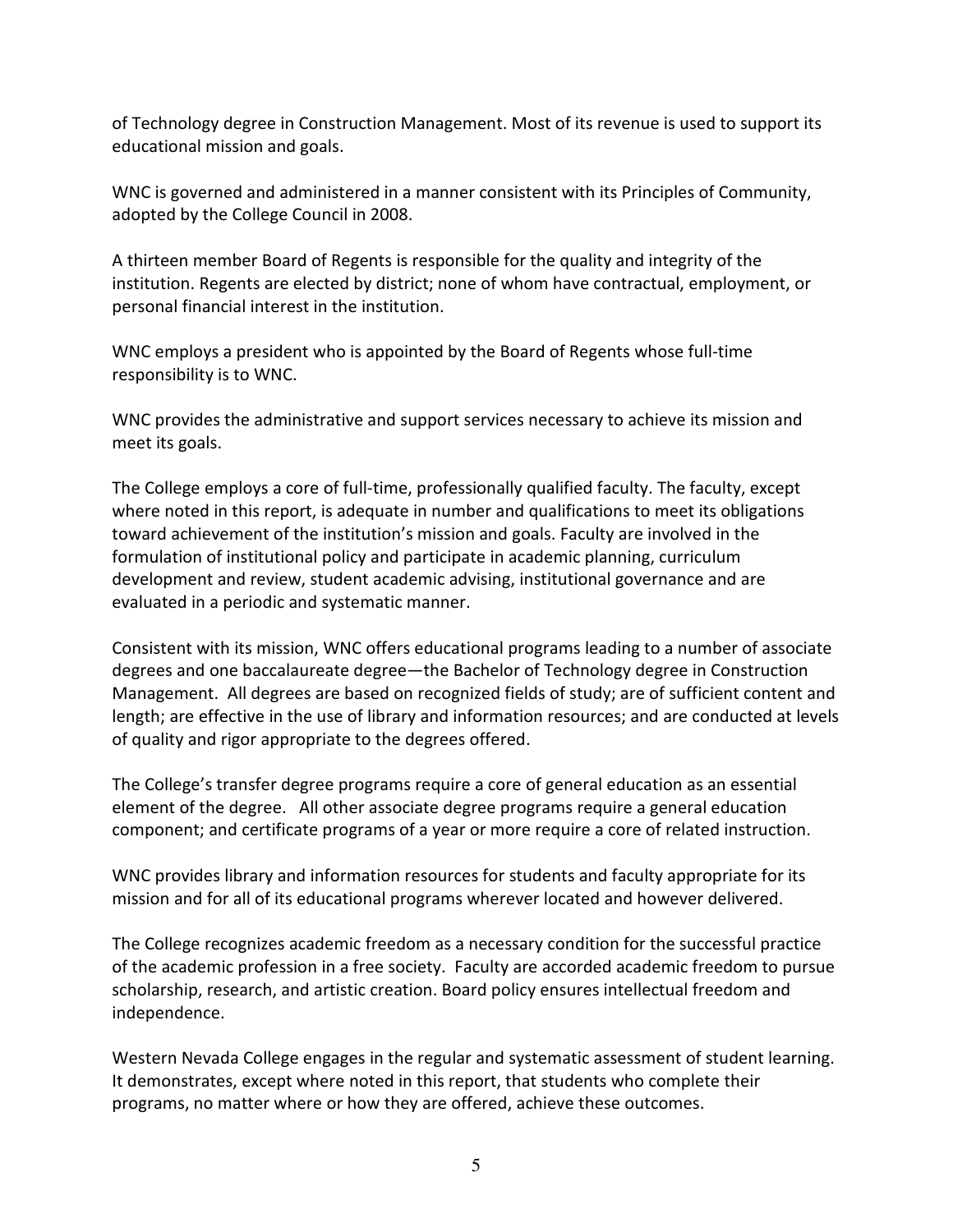Western Nevada College is an open admissions institution, with selective eligibility and special admissions procedures for a limited number of programs. The institution publishes its student admission policy which specifies the characteristics and qualifications appropriate for its programs, and it adheres to that policy in its admission procedures and practices.

The College publishes accurate and current information that describes its purposes and objectives, admissions requirements and procedures, academic rules and regulations, programs and courses, degrees offered and degree requirements, costs and refund policies, student rights and responsibilities, and the academic credentials of faculty and administrators.

The College demonstrates a stable funding base, a budget development process that is tied to institutional mission and goals, and informed by institution-wide planning with a required balanced budget, and a responsible level of debt.

The institution's financial records are externally audited annually by an independent certified public accountant or on a regular schedule by a state audit agency. The Nevada System of Higher Education contracts with an external auditing firm to conduct an annual audit.

Western Nevada College has established clearly defined and systematic processes for regular planning and evaluation at all levels of the institution. The College measures progress on the six-year strategic plan and it publishes the progress results in its Annual Report to the Community.

Western Nevada College has agreed to disclose to the Northwest Commission on Colleges and Universities any and all such information as the Commission may require to carry out its evaluation and accreditation function.

Western Nevada College accepts the standards and related policies of the Northwest Commission on Colleges and Universities and agrees to comply with these standards and policies as currently stated in the Accreditation Handbook (2003 edition) and on the Commission's website. The College agrees that the Northwest Commission on Colleges and Universities may, at its discretion, make known to any agency or members of the public that may request such information, the nature of any action, positive or negative, regarding its status with the Commission. The College understands that the Commission treats the institutional self-study and evaluation committee reports as confidential. However, Western Nevada College may choose to release these documents.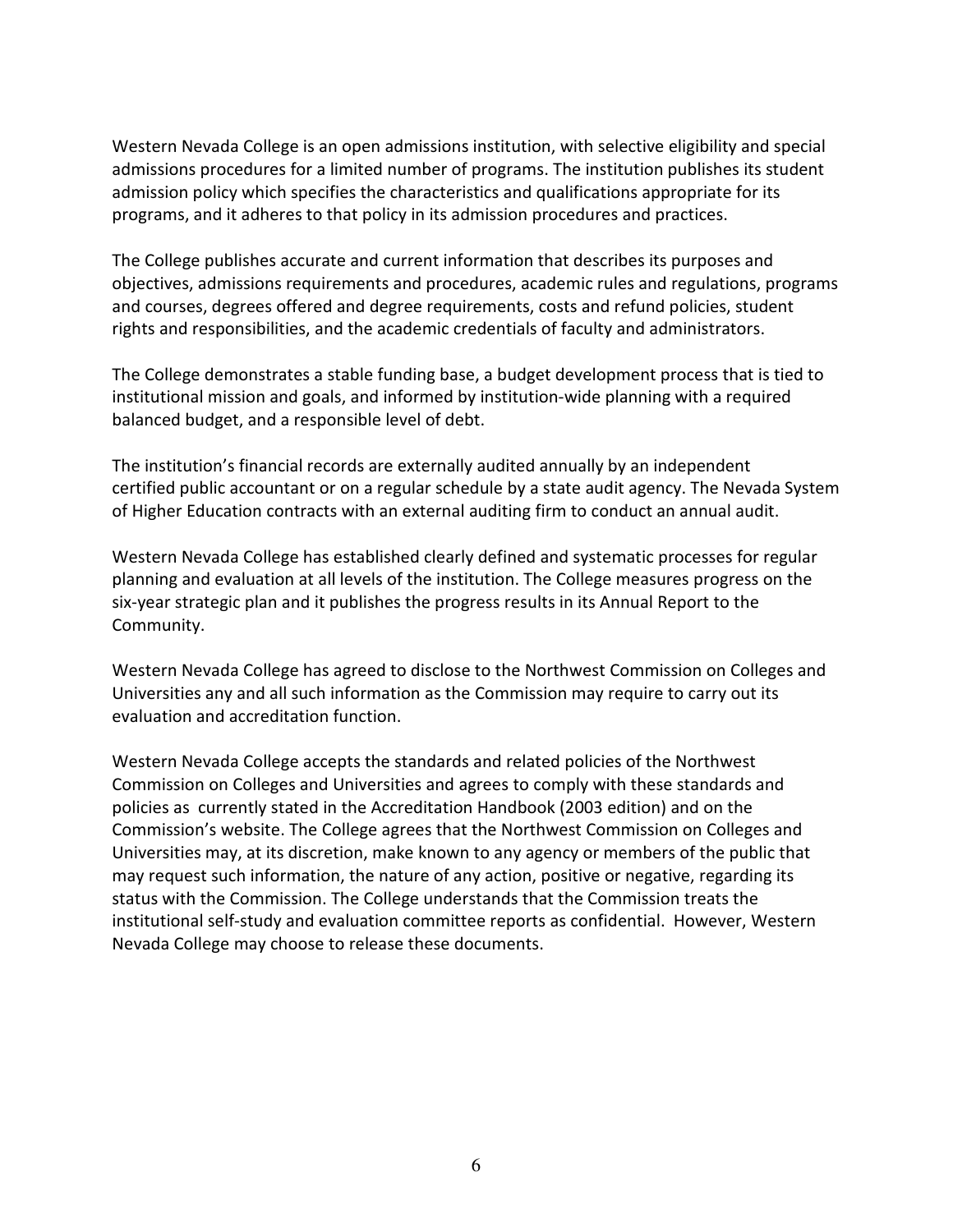# Standard One - Institutional Mission and Goals, Planning and Effectiveness

#### Mission and Goals

Western Nevada College modified its mission and goals most recently in April 2009 when the Board of Regents approved the College mission and goal statements. The process for development of the mission and goal statements was inclusive with classified staff, academic faculty, administrative faculty, executive faculty, students and campus committees who reviewed the mission and goals in light of the 2006-12 strategic plan. From interviews with regents, the system chancellor, the local administration, and faculty and staff it is clear that there exists a common vision for the College and that all are working towards that shared vision.

The Board of Regent approved mission statement of the College is:

Western Nevada College inspires success in our community through opportunities that cultivate creativity, intellectual growth, and technological excellence, in an environment that nurtures individual potential and respects differences.

The accompanying goals are:

- 1. Improve student success in program completion and graduation rates.
- 2. Ensure institutional excellence in teaching, programs and services.
- 3. Embrace our college's many communities and respond to their diverse needs.

The mission and goals are published in the college catalog, website, and other appropriate College publications. They are also printed on the back of College employee business cards. There is also a two-page bi-fold document that details goals, key performance indicators, responsible organizational units and, in some cases, quantitative benchmarks.

Progress in accomplishing the College mission and goals is documented and made public. This includes the publication each spring of the Institutional Portfolio, which provides longitudinal data on all quantifiable goals for each of the previous ten years. Examples of progress on nonquantifiable goals are also published in the Report to the Community.

In addition, each year the president of the College gives an address to all college employees outlining progress towards goals made during the past year.

While the overarching goals have not been modified with the recent financial difficulties, making progress on a number of these goals has become problematical as the College attempts to avoid serious backsliding threatened by the budgetary difficulties.

Public service is consistent with the educational mission and goals of the College and is encouraged and evaluated in all campus employees. "Useful citizenship in an increasingly interdependent world" is part of the Principles of Community under which all college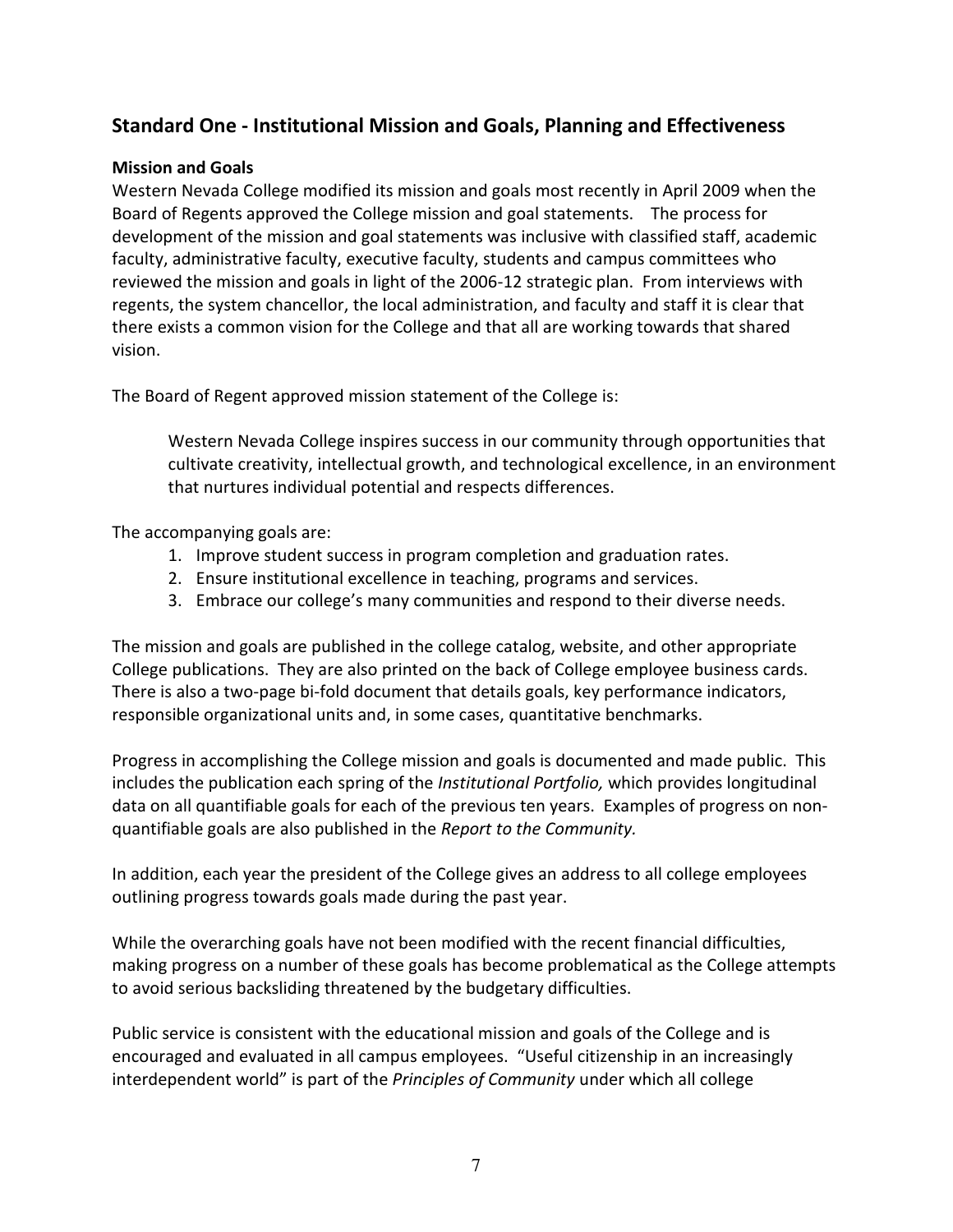organizations function and is taken to include College employee engagement in and service to the broader civic community.

The College regularly submits annual reports to the Commission detailing all changes that have a bearing on accreditation. It also consults with the Commission and files the necessary paperwork for any substantive changes. Evidence for this was provided as appendices to the self study and as exhibits.

The College develops a new strategic plan every six years with the current plan covering 2006- 12. There was broad involvement in the development of the current strategic plan with all constituencies believing they had a voice that was listened to in the formation of the plan. The plan is simple enough to be understood by all and has associated goals with measureable outcomes for at least some of these goals.

With respect to improving student success rates, the College has established benchmarks and readily measureable target goals. The College will thus be able to determine when its current target goals have been reached.

The College has an effective evaluation system in place to monitor how well it is doing and identify areas that need attention. The SPFIE Committee (Strategic Planning For Institutional Effectiveness) PARC Program Assessment and Review Committee), and the Budget Committee under the oversight of the College Council and the president's executive staff gather data and use these data to improve programs and College services. The staff in Institutional Research serves members of SPFIE and PARC providing them with much excellent data that is used to make decisions and implement change.

It is clear that the College has an effective system of planning and assessment in place and that this allows it to make choices on allocation of resources and ameliorate the effects of budget reductions on the operations of the College. It is also clear, however, that in spite of this planning, budget reductions of the magnitude being anticipated are likely to have at least some deleterious effects on the College and its students.

# Standard Two – Educational Program and Its Effectiveness

Western Nevada College is committed to providing educational programming to meet the needs of a large rural area, covering seven counties, through an ambitious combination of faceto-face, web-based, and interactive TV delivery methods at multiple campus locations. Programs are compatible with the college's mission, and include transfer programs, occupational programs, and a new Baccalaureate program. There has been an impressive and significant shift since the last full scale accreditation visit to a program development, review, and assessment process with well-defined procedures that is faculty-driven. There is a concern with maintenance of current levels of programming due to the significant (~25 %) decrease in full-time faculty due to the severe budgetary shortfalls in the Nevada State System.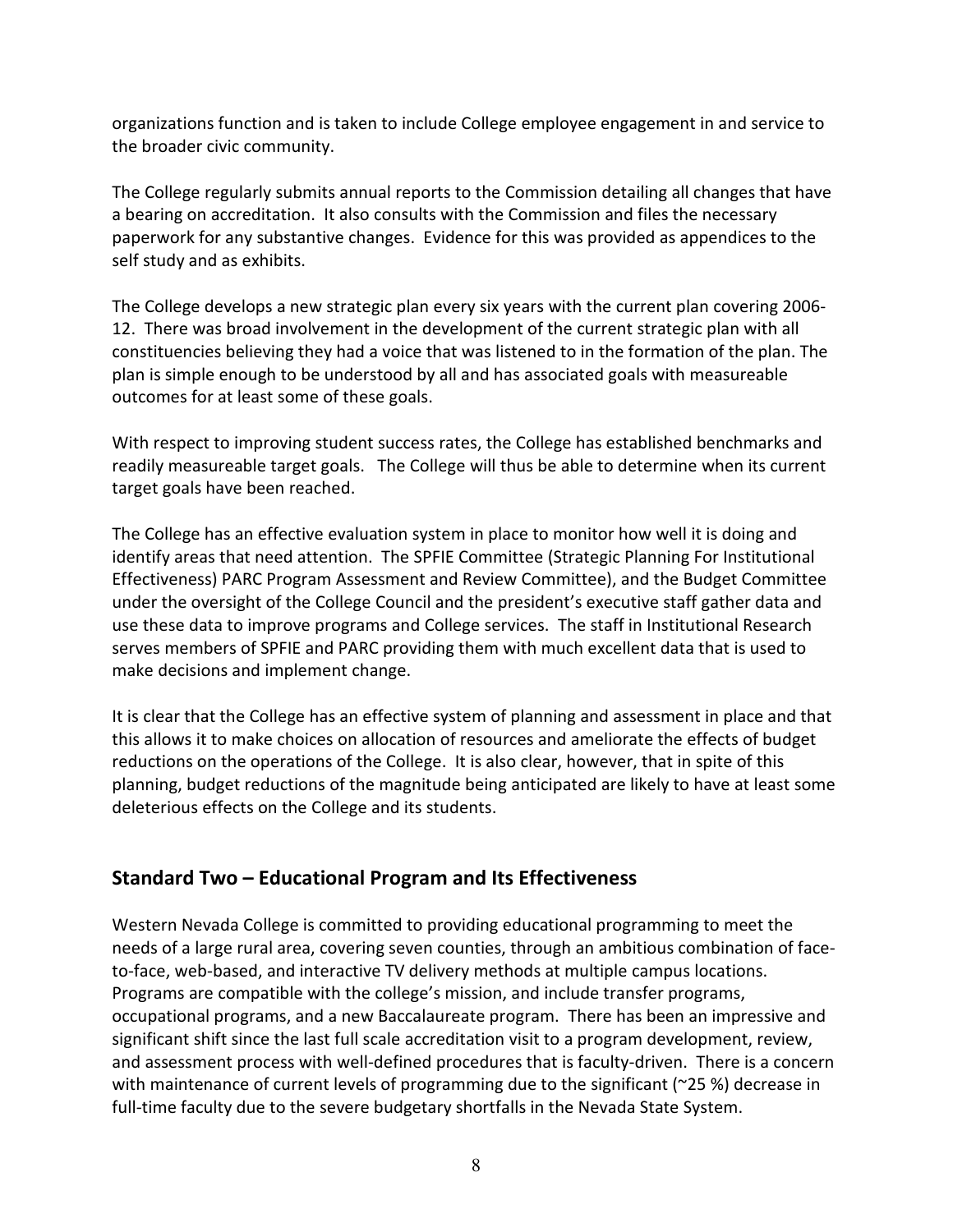Western Nevada College has used foresight to weather the budgetary storm through a freeze on full-time permanent positions. The full unequivocal support of academic faculty and instructors, full- and part-time, is evident and highly commendable. There is concern with sustainability of faculty-driven design, implementation, and assessment of curriculum if Western Nevada College is financially unable to replace these vacant positions over the next several years. In addition, Western Nevada College will need to ensure that the institution's full-time faculty represents each field in which it offers major work.

Western Nevada College is committed to providing sufficient human, physical, and financial resources to support its educational programs; however the current statewide budgetary crisis has led to future concerns in all three of these areas. If additional funding does not become available over the next several years the institution will not be able to maintain the current level of programming. Across all divisions faculty voiced concerns with the significant reduction in full-time faculty positions, increase in class sizes, and the other additional responsibilities they are absorbing. It is quite clear faculty are stressed and overloaded. This is not sustainable for an extended period of time. College faculty will be required to teach one additional class next year without compensation or take a 4.6 percent reduction in salary by taking furlough days.

Facilities are adequate to support programming. Facilities range from recent, modern, and spacious to older and cramped. There are several areas, such as the science lab facilities, that are overdue for expansion and updating. In addition, the accommodation of the recent increase in student numbers combined with the budget shortfall has led to cramped classrooms due to increased class sizes.

With over 225 adjunct faculty, the College does not have dedicated office locations where adjuncts can prepare for classes and meet with students. The Carson City campus does have two rooms with computer and phone access. This situation is being handled by different divisions and on different campuses in a variety of ways, including having adjunct faculty arrive early or stay late in the classroom, borrow a full-time faculty member's office for a short while, or meet students at other campus locations; however none of these provide privacy, nor are they always available.

Design, approval, implementation, and integrity of the curriculum are faculty driven. Policies and procedures for additions and deletions of courses and programs are systematically and periodically reviewed. Program and course development, review, and modification begin with individual faculty. Proposals move up through the division to the Curriculum Committee and the Program Assessment and Review Committee. A new Program Assessment and Review system was implemented three years ago with clear policies and procedures. This process is strongly supported by both faculty and administrators, and has resulted in closing the loop through use of results in program level evaluation. Programs are reviewed in a five year cycle, thus at this time 60 percent of programs have been through this new assessment process. Programs required to undergo an accreditation process through an external accrediting agency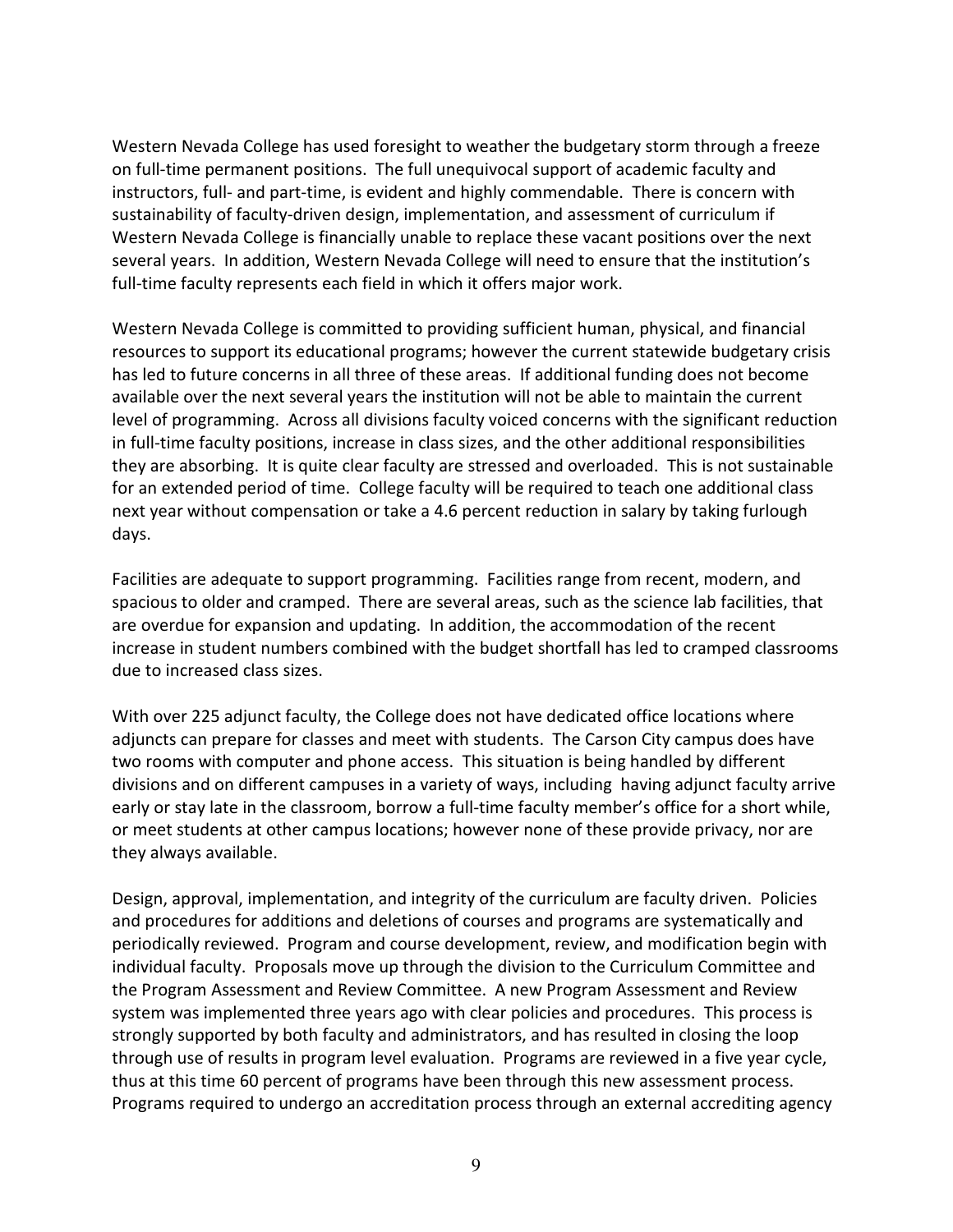submit the external accreditation paperwork in lieu of the internal college procedure to the Program Assessment and Review Committee for evaluation. Noteworthy in the process is the inclusion of an external evaluator and a student focus group. Faculty and administration have spoken in agreement of the value of the student input, the budgetary connection to program evaluation, and the administrative feedback to the department. Student feedback is considered prior to finalizing curriculum changes or new development, most notably through the Program Review process. In fact, the dean of instruction observed that the student group is widely regarded as the group that provides the most significant feedback for program revisions, indicating the College's deep commitment to deep listening followed by actions to improve student learning.

Enrolled students complete their program in a timely fashion when a program is eliminated or undergoes a significant change in its requirements. Each degree and certificate program has a mission and student learning outcomes. Degree objectives are clearly defined. Program descriptions demonstrate appropriate breadth and depth of courses, sequencing of courses, and use common practices to assign semester credit and program length. Western Nevada College has just begun targeted scheduling of courses to ensure students are able to take the courses required for their program in an efficient and timely fashion. Distance delivery has increased accessible scheduling.

Library and information resources are incorporated into courses and programs. There is significant faculty involvement in the determination of resources available for courses and programs. Library facilities at both the Carson City and Fallon campuses have been extensively remodeled, leading to a significant increase in use of library facilities by students. College resources provide needed hardware and software for designated computer labs; these are currently well maintained because of the student technology fee and Perkins dollars.

### Educational Assessment; General Education; Related Instruction

Western Nevada College requires a breadth of general education coursework for graduation with an Associate of Arts (AA) or Associate in Science (AS) Degree by mandating students complete a "General Education Program." The mission of the program is "to provide students with critical life skills that will benefit them in their personal and professional endeavors." (Western Nevada College Catalog, p. 25). The General Education Committee (formally a subcommittee of the Curriculum Committee) oversees the General Education program at the College. The Mission Statement and General Education Student Learning Outcomes have evolved over the last several years resulting in ten Student Learning Outcomes for General Education. Students who complete a degree at WNC are expected to demonstrate they:

- 1. have college-level skills in reading, writing, and oral communication appropriate to their degree and/or emphasis.
- 2. can use appropriate college-level mathematical skills.
- 3. have problem solving, creative, and critical thinking skills.
- 4. have effective and efficient learning skills, including the location and evaluation of information.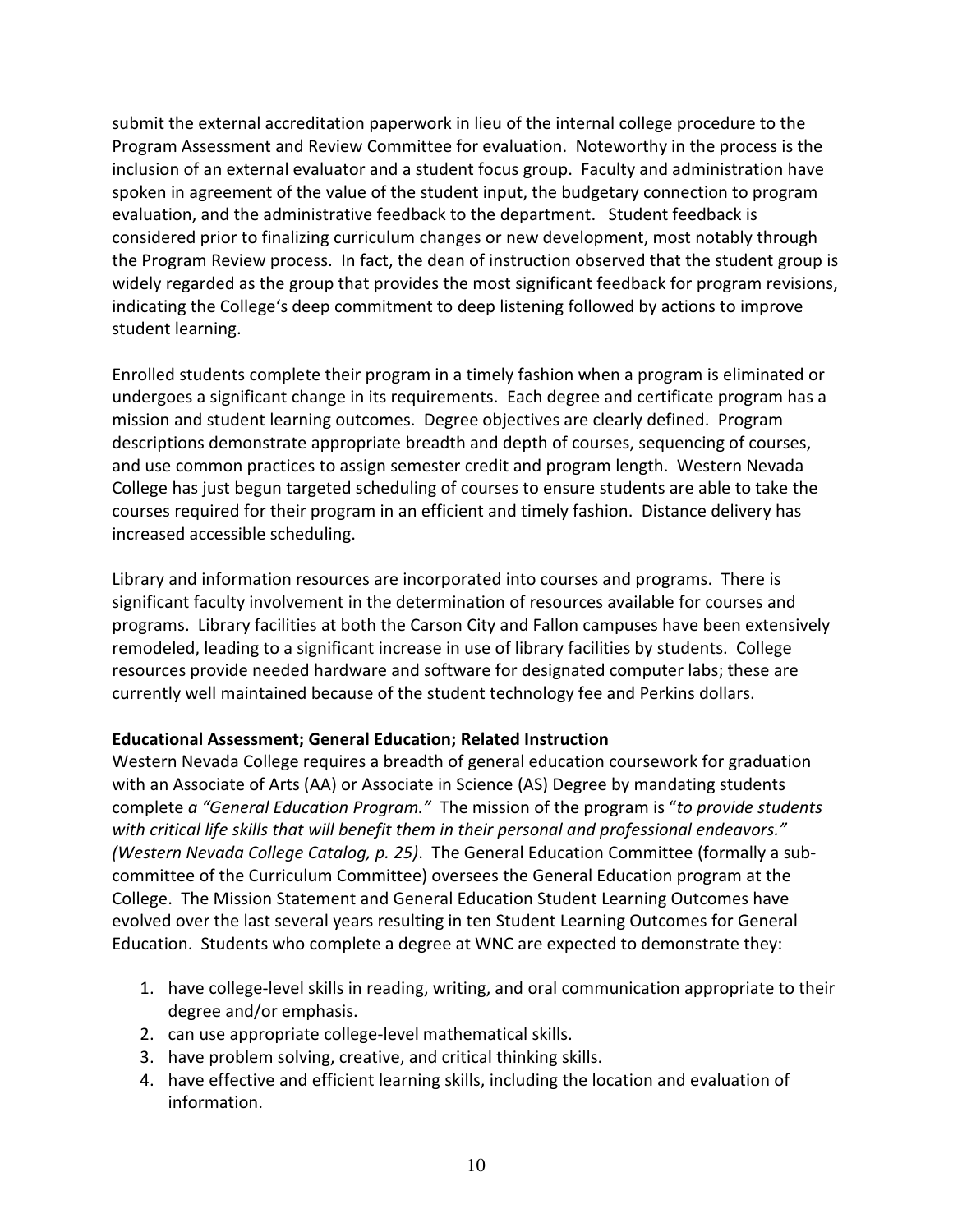- 5. have appropriate technological skills, including computer skills.
- 6. know the basic principles and processes of government at the local, state, national and international levels.
- 7. understand the methods of science and the role of science and technology in the modern world.
- 8. understand and apply social science principles, including an appreciation of participation in civic affairs.
- 9. have an understanding of fine arts or performing arts.
- 10. understand the importance of cultural traditions, diversity, and ethics in the modern world.

The requirements for each degree are outlined in the College Catalog, the Academic Program Guide 2009-2010, and on-line. The number of credits vary according to emphasis; however, all students must select courses that satisfy the English Communications, Fine Arts, Humanities, Mathematics, Science, Social Sciences, and U.S. & Nevada Constitution general education requirements. Requirements for an AAS degree require students to complete appropriate courses in computation, communication and human relations but do not need to fulfill the requirement for Fine Arts. Requirements for the Bachelor of Technology in Construction Management Degree include a capstone course (9 credits) to include "a rigorous writing component and a formal oral presentation." (Self study, p. 2-19).

These Distribution Requirements appear consistent with the statement in the Accreditation Handbook (NWCCU, 2003, p. 36) that states, "General education introduces students to the content and methodology of the major areas of knowledge –the humanities and fine arts, the natural sciences, mathematics, and the social sciences…."

The programs that offer a Certificate of Achievement are expected to demonstrate "that they have the communication, computational, and human relations skills appropriate to the certificate area." (College catalog, p.25). These courses are offered either as specific courses or are embedded within the program curriculum.

The "Related Instruction" (Accreditation Handbook, NWCCU, p. 36) component of Policy 2.1, such as safety or environmental awareness, is embedded in the curriculums of several programs such as science lab courses, nursing, and occupational area. (College catalog, p. 32)

In 2008-2009, the General Education Committee conducted a curricular mapping assessment project to determine the extent to which these ten Student Learning Outcomes were found in the AA, AS and AAS programs of study. The AA degree without an emphasis was not included in this project. The results showed that "all programs reviewed can guarantee that students will be exposed to General Education Student Learning Outcomes 1, 2, 3, 4 and 10. However, depending on the specific General Education courses that a student may choose to take, programs cannot ensure that all students will encounter General Education Student Learning Outcomes 5, 6, 7 and 8." (WNC General Education Program Review Report, March 31, 2009)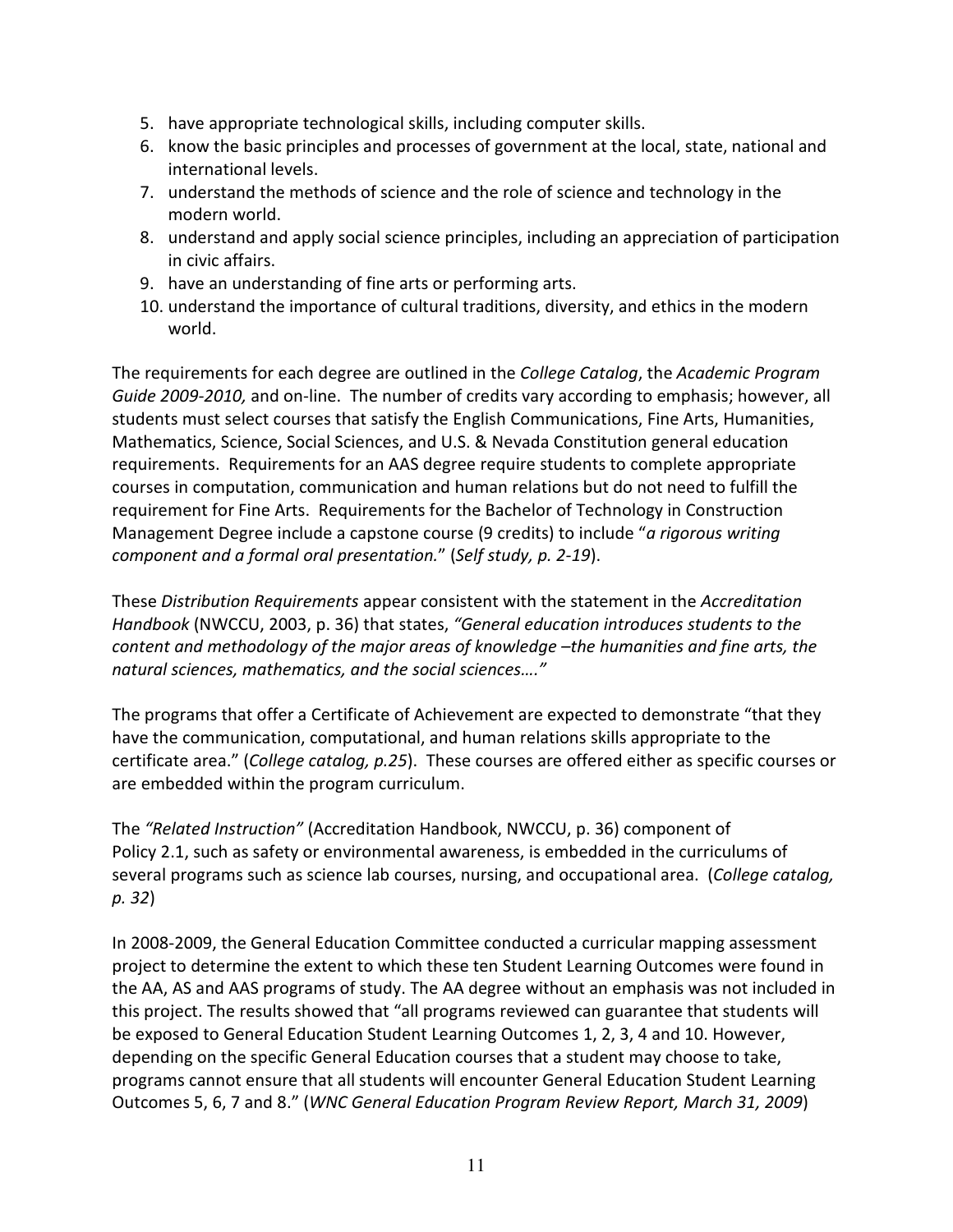The findings from the assessment of the General Education Student Learning Outcomes showed that "when General Education Student Learning Outcomes were adopted, the implementation and assessment issues were not simultaneously worked out."

The Committee recognizes the work of the General Education Committee in the development of the General Education Student Learning Outcomes and the process of review, but the Committee believes that the plan has not been implemented to its fullest and the loop of assessment closed in all programs and general education classes. The College recognizes "the need to continue to work with faculty and chairs within academic divisions as well as the Program Assessment and Review Committee (PARC) to develop a framework for systematic assessment of the General Education Student Learning Outcomes in General Education courses." The Committee concurs.

The College has many of the foundations for a successful and regular program of educational assessment in place. For example, there is evidence of a comprehensive review process with multiple measures to produce data that are used to inform planning and decision-making. Data on students and graduates are available through the Institutional Research office, and many programs have systematically collected outcomes data on student employment, skill acquisition, and other measures, using these results to make improvements. The assessment program is driven principally by a college-wide assessment approach whereby every instructional program is evaluated every five years, which is to say 20 percent of all instructional programs are evaluated each year.

A thoughtful model for program review, which includes a peer evaluator from outside the department under review, a reviewer who is expert in the discipline but from outside the college, and reviewers from the student body and administrative faculty, is in its first cycle. These evaluators examine how well the program is doing in integrating course and program assessment for continuous improvement. Upon gathering and analyzing student outcomes data, this model "closes the loop" by using a Nichols & Nichols table that indicates improvement actions for the intervening years before the next review. These actions items, broken down by year, become the tactical improvement plans that are then assessed and rolled into the subsequent program review.

Exemplary assessment practices were identified in several instructional areas, as well as areas where improvement is needed. Some of the college programs are improving their outcomes, linking quality enhancement actions to budget, and, ultimately, creating a deeper culture of assessment focused on continuous improvement of teaching and learning. In these successful programs, learning outcomes have been incorporated into course outlines and linked to broad abilities at the program level. Each learning outcome is identified according to the level of comprehension needed to successfully demonstrate it.

In other college programs, though, application of this model is less successful, causing a concern where, for example, course outcomes are not clearly tied to program assessment or where general education outcomes, while extensively mapped to curriculum, are not yet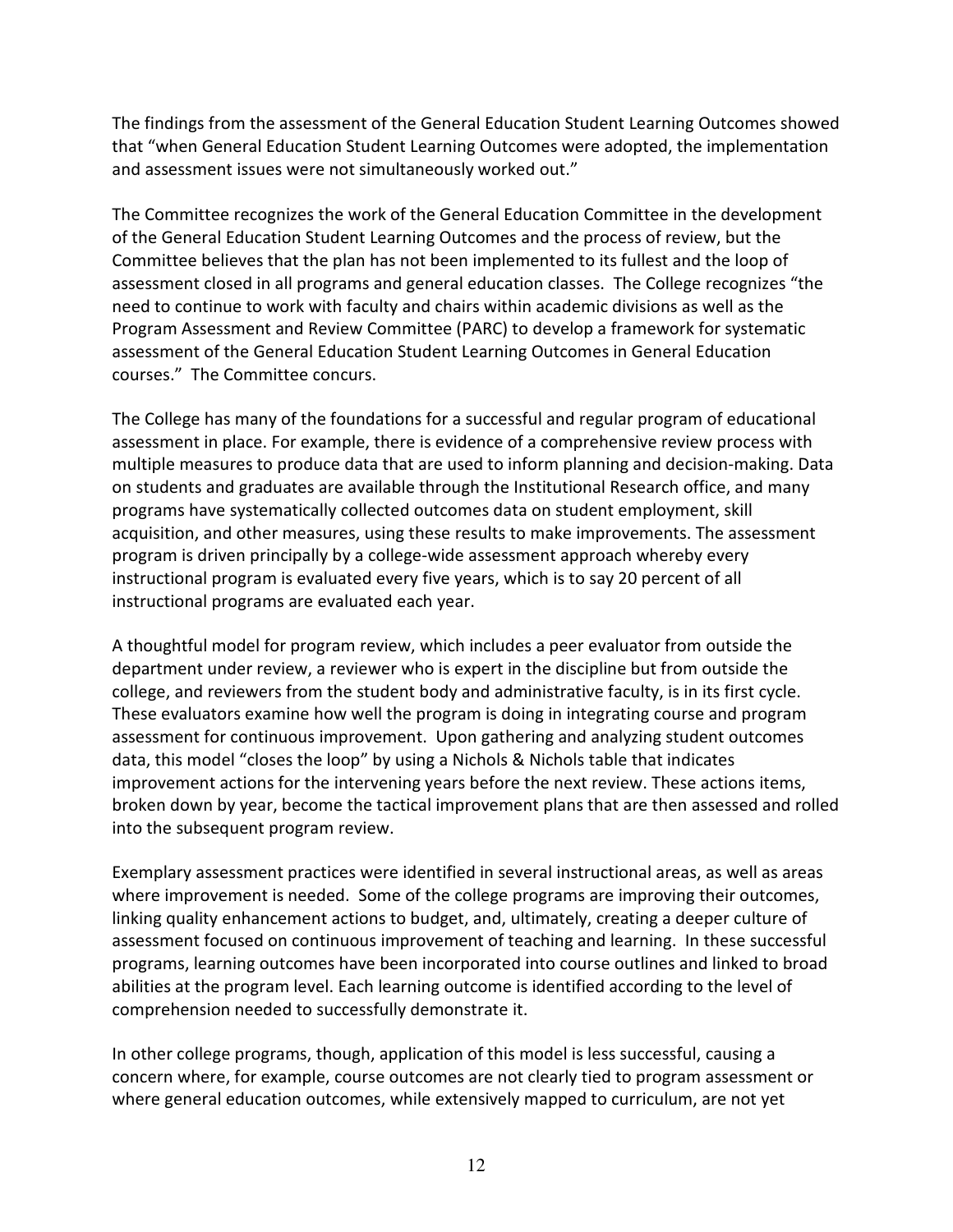methodically assessed. The General Education program, in particular, will need to rigorously apply the model through one more five-year cycle before a meaningful evaluation of its efficacy can occur. At the end of this next cycle, though, it is expected that the college will be able to comprehensively evaluate its college-wide implementation of the plan.

Though there is work yet to do, the College is to be lauded for the mindfulness of its approach and persistence in developing a deeper culture of assessment. Dynamic and exciting assessment efforts are occurring in multiple areas of the College. There is significant evidence that the assessment plan will soon encompass all the college's offerings and be employed continuously to drive a cycle of planning, implementation, outcomes assessment, decisionmaking, and improvement of teaching and learning.

#### Undergraduate Programs

#### Baccalaureate Program

### Bachelor of Technology in Construction Management

The Bachelor of Technology in Construction Management was approved for offering beginning in 2007. Its first graduates were degreed in the spring of 2009. The program was designed to meet a growing need for construction managers for the booming housing industry. Students may also be credentialed as a certified inspector of structures. The Bachelor of Technology in Construction Management program meets all requirements. In addition, Western Nevada College's support systems meet all NWCCU requirements for Western Nevada College to support Bachelor Level Programs.

Interviews with the Division Chair confirm that human, physical and financial resources exist to adequately support the educational program. However, additional staffing will be necessary to allow for the program's growth. The program expands WNC's goals to the baccalaureate level. The program was developed with the full support of industry, community, and the State of Nevada. Many members of the local construction industry continue to serve as adjunct faculty and advisors for the program.

The Bachelor of Technology program in Construction Management was reviewed extensively and is well planned with the involvement of all constituencies on campus to assure its optimal transition to a baccalaureate degree granting institution. The program was built on the excellent reputation of the Construction Technology/Construction Project Management degree at the associate degree level. Many of the students passing through the AAS degree seamlessly transfer into the Bachelor of Technology level degree. The first graduates of the program have been successful in securing employment in the field or the pursuit of additional education.

The Bachelor of Technology degree incorporates discipline-specific, general education and elective courses built in a rigorous manner to provide the broad knowledge and focused coursework of a baccalaureate degree. To meet the upper division requirements for a baccalaureate degree, new courses in Construction Management and Civil Engineering were designed and offered and two courses in Business were also elevated to 300 level courses for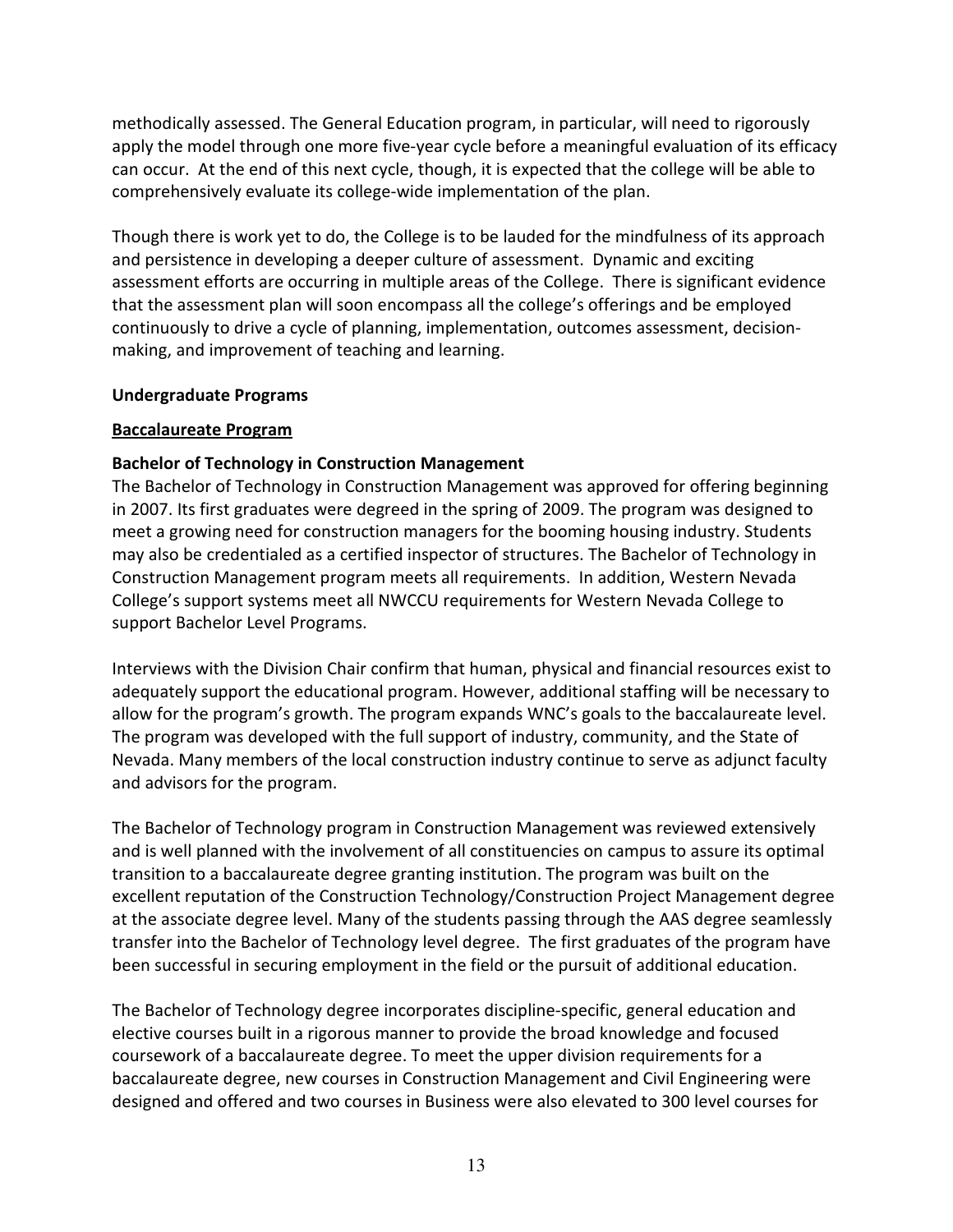these students. Student learning outcomes are clearly stated in the catalog and in course syllabi. A systematic and continuous process exists for the continuous assessment of programmatic goals. The results of program and course educational effectiveness assessment are used to improve the teaching and learning experience.

Mechanisms for the evaluation of student learning outcomes include a senior capstone project. This project involves seniors working individually or in groups to create and evaluate a project. Additionally, internships with local construction companies allow students to gather additional information from professionals on the job site.

The Division Chair is highly experienced and supportive of this program as are the rest of the Division faculty. However, the program, like others in this Division, has only one full-time faculty member, requiring the program to rely heavily on well-qualified adjunct faculty. In addition, the full-time faculty member is leaving the college and a search is underway to replace this person. Additional changes to staff are planned which will result in an additional full-time faculty member to join this program.

The students in the program are highly motivated. They have developed a proposal to seek accreditation from the American Council for Construction Education (ACCE). In order to meet the requirements for ACCE the students have developed a revision to the program course offerings and sequencing and will be submitting this proposal to the Division Chair for appropriate levels of approval. Among the new courses will be a heavier reliance on mathematics including statistics and calculus. Additionally, the students are proposing a change in the degree name to one more readily recognized by industry.

### Associate Programs

### **Technology**

The Technology Division offers Certificates in five programs, AAS degrees in seven programs and one program at the baccalaureate level. Certificates of Achievement are offered in Automotive Mechanics, Computer Technology (Networking Technology), Drafting Technology, Machine Tool Technology and Welding Technology. The AAS degrees include Automotive Mechanics, Computer Technology (Networking Technology), Construction Technology/Construction Project Management, Drafting Technology, Machine Tool Technology and Welding Technology. The Division also offers the Bachelor of Technology program in Construction Management.

Most of the AAS programs are certified by appropriate external agencies to offer these degrees. These certifications enable students to seek employment in areas where the certifications are essential. For example, the Automotive Mechanics program is certified by the National Automotive Technology Education Foundation (NATEF). The students, upon completion of their program receive certification as Automotive Service Excellence (ASE) Mechanics. This certification is necessary to obtain employment in the automotive service departments of dealerships.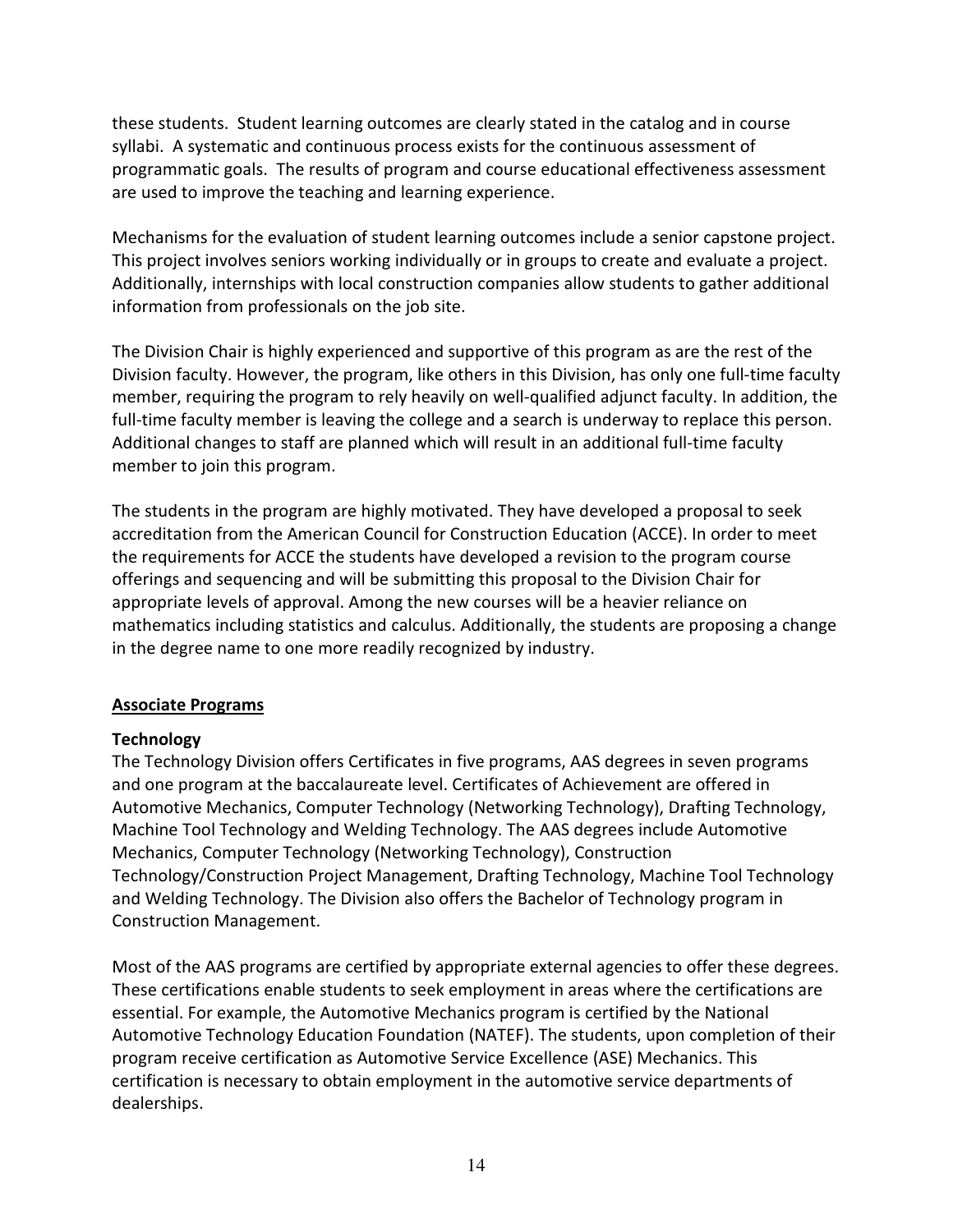Most of the degree and certificate programs in the Technology Division employ one full-time faculty member; however, these programs are also staffed by highly qualified adjunct faculty. Two programs, Automotive Mechanics and Drafting, do not have a full-time faculty member. This is a concerning issue that needs to be dealt with. The Division Chair has secured permission from NATEF to continue to operate the automotive program with the condition that the program trains students to be employed in dealer operated shops with courses taught by experienced ASE-certified adjunct faculty. The Drafting program is going to be incorporated as a support program for the Bachelor of Technology degree and may be eliminated as a degree program.

Adequate classroom space exists for the education of these students. Some of these classrooms are equipped with computers and projection facilities. All of the programs are operated with well-equipped laboratory environments. The equipment is relatively new, having been purchased through grants or donated to the college.

#### Business Administration and Management

Until the 2009-2010 academic year the Business Administration and Management Division was a stand-alone division, and is now incorporated into the Social Science, Education, Humanities, and Public Service Division. The division includes: Accounting with an Associate of Applied Science (AAS), a certificate of completion (CP) in Bookkeeping; Business, CP and an AAS in General Business; Economics; Management, AAS; Marketing; Real Estate, AAS); and Retail Management (CP). The college provides connectivity to the other outlying centers in support of the high quality delivery of the business programs.

The WNC Institutional Research Report of Fall 2009 indicated that the successful course completion rate in the area of business administration and management had dropped from 75% in 1999 to 61% in 2009, with the lowest completion rate of 57% occurring in 2005. The growth of online instruction has shown a sharp increase in the last few years. The effect that online instruction has on the successful course completion rate may be an area that could be focused on for the next program review. Business faculty interviewed during the visit indicated the higher attrition rates in online courses.

Faculty in business administration and management engaged in a curriculum overhaul following the 2006 program review assessment. As a result of the review process, faculty eliminated the applied accounting program and revamped the certificates offered in business, management, and accounting. At the time of this report the business faculty is sending a new program for consideration to the curriculum committee as a result and annual planning with feedback from the advisory committee.

Noteworthy are the online degrees and certificates that the business faculty members have developed for students who are not able to access the courses at the campuses and rural centers. Online degrees offered in business administration and management include an AAS Business – Accounting Emphasis; AAS Business – General Business Emphasis; and an AAS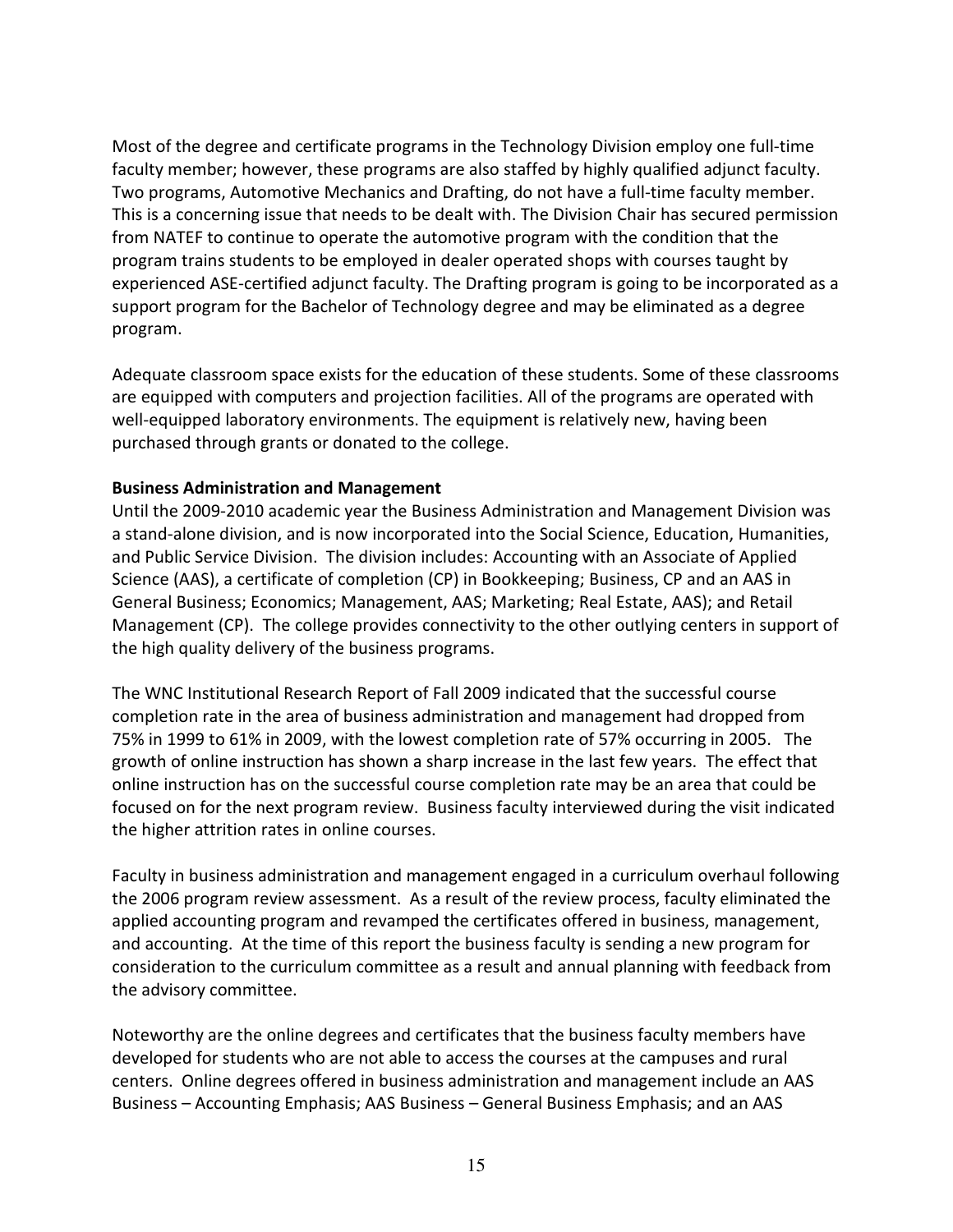Business – Management Emphasis. In addition, an online certificate of achievement is offered in bookkeeping. A number of courses in this area are also offered via interactive television connecting to remote sites.

The business faculty members in their attempts to offer optimal access have encountered some problems regarding one of these distance education modes of delivery. Using the Fall 2009 Institutional Research Report, course retention rates in online courses have gone from 76% in 1999 to 69% in 2009 with the lowest point at 61% in 2004. The faculty members teaching online classes plan to work with the Coordinator of Distance Education as soon as that person is hired in order to improve retention in this area.

Although business faculty members were able to easily identify a number of changes made as a result of the 2006 Program Review, there was no documentation of a Five Year Assessment Plan with stated outcomes and a means for assessment listed as a result of that review. Without such documentation the 2011 Program Review will be much more difficult to assess. It is essential that business faculty follow up on creating and updating a plan annually in order to achieve the strategic outcomes they were able to articulate to the committee team evaluator. The business area will need to increase retention rates in online courses, to replace two vacant full-time positions in business on the Carson campus, eliminate the Real Estate Program, and launch the new Customer Service Certificate program. The Five-Year Assessment Plan needs to have established timelines and means of assessment identified in the model template provided by the WNC Program Assessment Review Committee.

The business faculty members are able to articulate the importance of program review and the valuable information provided in the process. They have identified expected learning outcomes for each of its degrees and certificate programs yet still do not engage in regular and systemic assessment of expected learning outcomes.

The area of most concern is in respect to the two vacant positions in business at the Carson campus. Business students did communicate to the committee that it was difficult to get advising information or general information about the college from part-time faculty.

#### Communications and Fine Arts

The Communications and Fine Arts Division includes American Sign Language, Art, Chinese, Communication, Crafts, Dance, English, French, German, Graphic Communications, Italian, Journalism, Library Science, Music, Reading, Spanish, and Theatre. The stated mission of the division is to "prepare students for transfer to four-year colleges and/or to provide them with the knowledge they need for their careers" by focusing on the development of the communication skills and creative abilities of students seeking new skills or enhancement of existing talents.

Class caps have been raised in most disciplines--at 30, English Composition is double the class cap recommended by the National Council of Teachers of English--and yet faculty members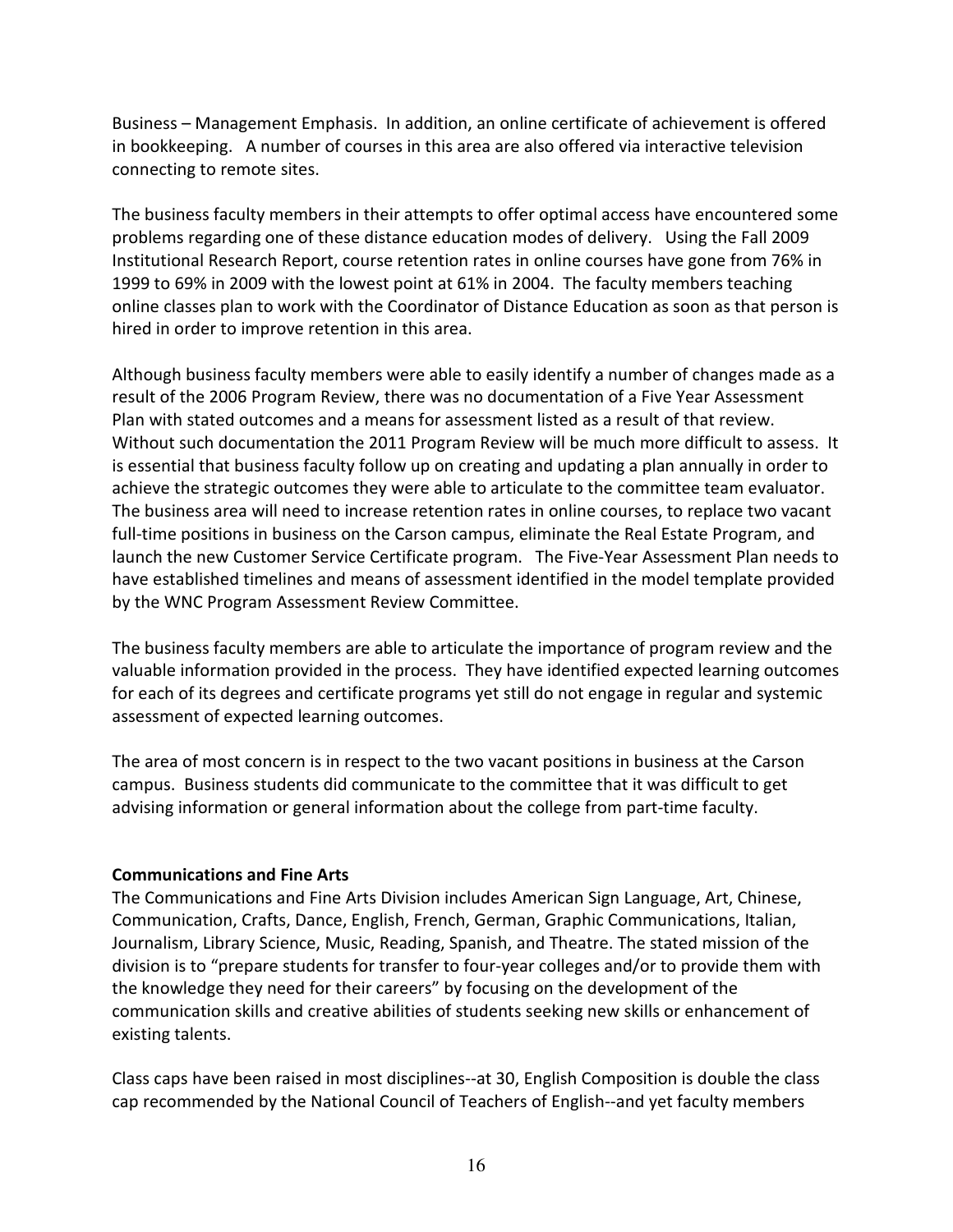routinely sign overloads because of the commitment they feel to serving students. Key positions remain unfilled. In the words of one professor, "It's taking its toll both physically and emotionally."

Notably, one faculty member spoke highly of the assessment process of program review, which had brought needed funding into her program. As is mentioned throughout this report, budgets are austere because of the recession, but one faculty member did mentioned that she had been able to access one-time reserve dollars available each spring, Perkins dollars, and Tech Fee dollars. The faculty felt extremely confident about the competence and integrity of their division chair and the administration as a whole, noting several times that the college president kept them fully informed about all budget issues while involving them appropriately in decisions.

The Division's AAS program solicits input from the business community through an advisory committee to ensure curriculum reflect current practices. Insight is also sought from colleagues for potential program changes. Faculty members expressed many times that they feel well supported by each other, expressing a general sentiment that if you have a good idea or ask for feedback, everyone responds favorably. "How can we help you?" seems to be a campus mantra.

The Division keeps record of course Outlines/Objectives at the departmental level, which accompany syllabi developed by individual faculty members at the course level.

In general, students are well prepared for transfer or work. Communication and Fine Arts faculty and staff members work together in a positive environment toward a common goal of student success. Several commented that this college is "the best place bar none" to work in Nevada higher education. These dedicated professionals are engaged in a positive and productive relationship with the administrative faculty, whom they praise highly as "the best administration in the system" working for the "best president in the system."

### Social Science, Education, Humanities, and Public Service

The Social Sciences, Education, Humanities and Public Service Division is a diverse division that includes both general education content areas and academic degree programs. The Social Science and Humanities courses support the general education and related instruction components of all degree and certificate programs, in addition the Public Service Program and the Early Childhood Program both offer an Associate of Applied Science Degree and a Certificate of Achievement. The stated mission of the division is to "Offer a wide variety of courses and programs from social and behavioral sciences, public service, and educational fields that will enhance the student's ability to be successful in his or her career, future learning, and personal life." The link between each of the programs is a shared value of inculcating attitudes and skills that are pertinent to being lifelong learners, improving critical thinking skills, enhancing communication skills and respecting diversity.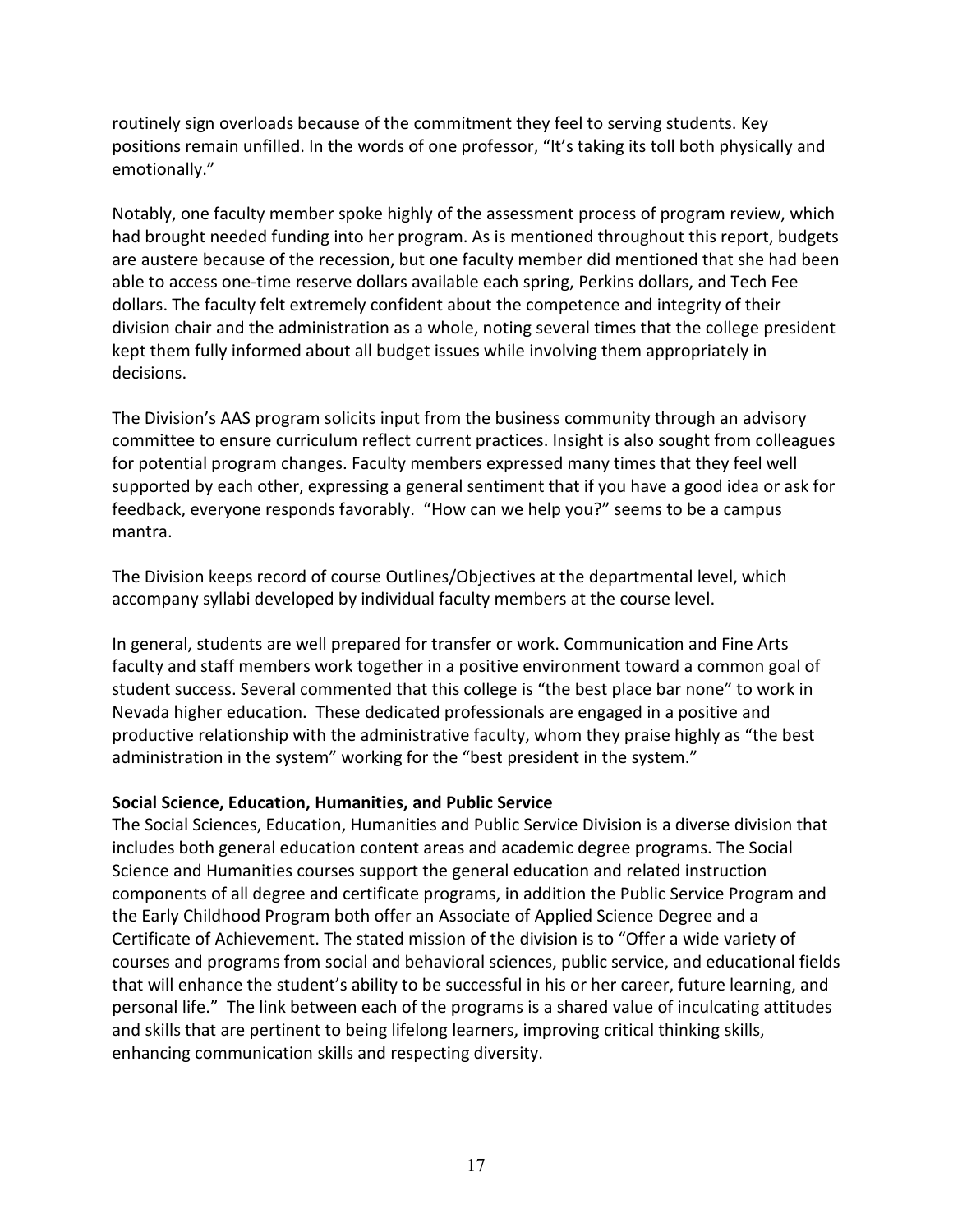A small student survey of 30 social science students indicates that they continue to have a positive learning experience despite the budget cuts. Faculty report that increased class sizes, in some cases going from 30 to 65 students in a course, is the main strategy to fill the faculty gap. From the student perspective this does not appear to have a negative effect, but from the faculty perspective the large class loads are challenging and may be difficult to maintain and still provide the kind of quality, student-centered learning activities they value as part of the student's learning experience. The staffing of Education, Early Childhood Education and Public Service has remained static.

Both Public Service programs, Criminal Justice and the Police Academy completed their five year program reviews within the last 12 months as did the Early Childhood Education Program. The review process includes a thorough review of program mission, goals, outcomes, and curriculum by internal and external reviewers. A specific review process to document if Social Science, Humanities and Education Programs are meeting the general education outcomes within their own content area is not evident at this time.

Programs for the general education content areas of social science and humanities are designed and updated to reflect associate degree requirements and to meet specific academic program needs. One example is a specific writing course to support requirements of police academy applicants. The academic programs of Criminal Justice and the Police Academy rely on their community advisory committee and feedback from the public services agencies in the community to keep their programs current. An example is a recent need to increase drug identification skills in the Police Academy Program. The program responded by doubling the amount of hours dedicated to this topic.

#### Science, Mathematics, and Engineering

The Science, Mathematics, and Engineering division offers AS degrees in Biological Sciences, Chemistry, Computer Science, Engineering Science, Geosciences, Mathematics, and Physics; an AAS degree and a Certificate in Geographic Information Systems. The mission of the Science, Mathematics & Engineering division is "To prepare students to succeed in college-level science, math and engineering courses; to prepare students to transfer to 4-year colleges; to provide students with the knowledge they need in their careers; and to provide students with opportunities for personal enrichment."

Division members speak highly of the division chair, who is located on the Fallon campus and commutes to the Carson City campus twice a week. They expressed strong satisfaction that their division chair represents their needs at higher administrative levels.

The loss of full-time faculty positions in the division has created concern and increased workloads, and it is difficult in several of the departments to find adjunct faculty. A physics position was recently filled due to the challenge of finding qualified adjunct faculty. The faculty did indicate that they believe filling of full-time positions are being prioritized in terms of those areas most difficult to find qualified adjunct faculty, and that there are a greater number of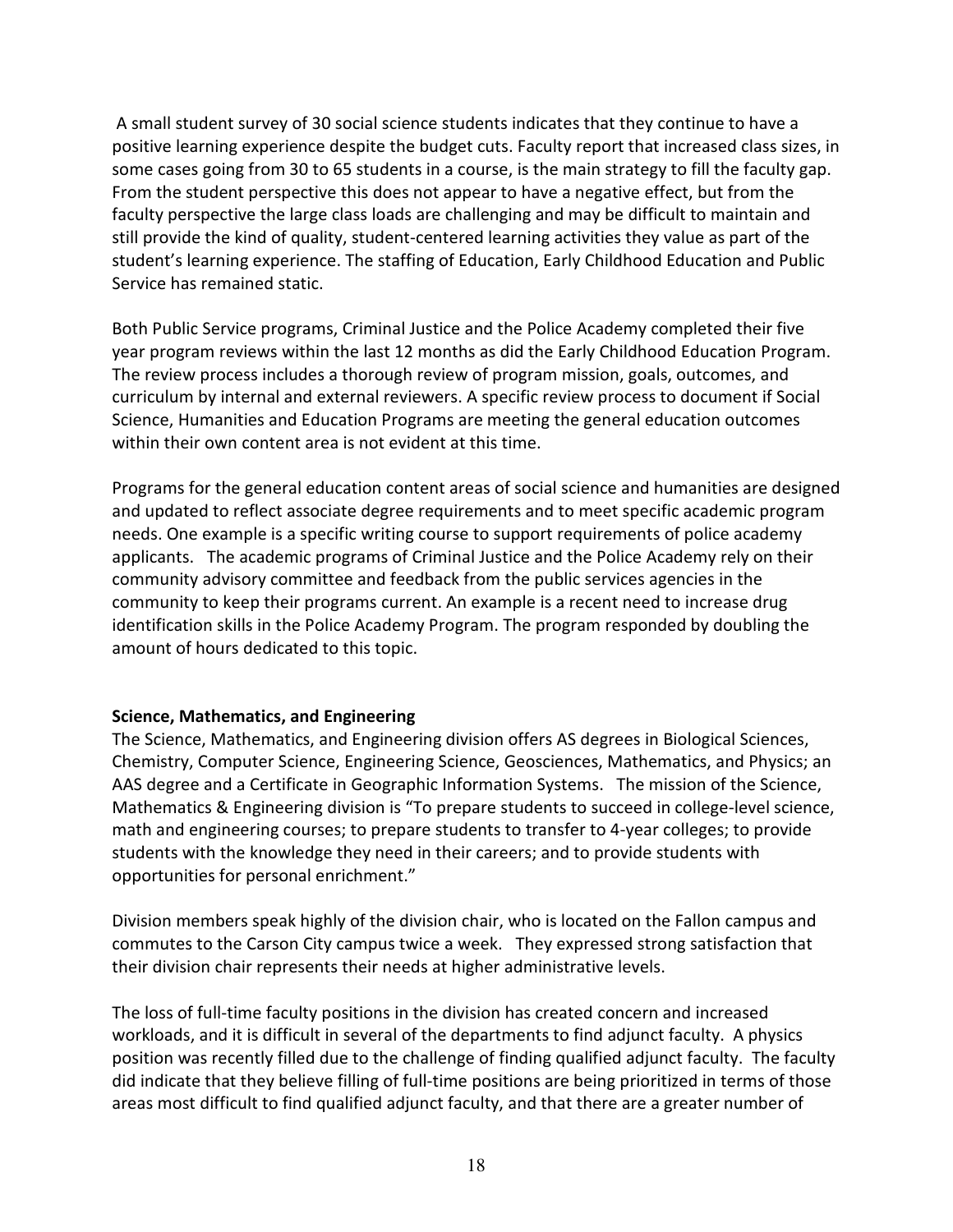these positions in certain scientific disciplines as well as those qualified to teach higher level mathematics courses.

Departments have taken part in program review and have been quite active in the assessment process. The next step will need to be the second round of program review in order for departments to implement the changes proposed. In addition, course level assessment in support of the general education outcomes has yet to be implemented.

The Physics laboratory is located in a newer building with more modern facilities. In addition geosciences laboratories appear to be in good condition; however facilities in the areas of biology and chemistry laboratories are a concern. At both the Fallon and Carson City campuses the chemistry laboratory doubles as a biology laboratory. At the Carson City campus the human cadavers for the Anatomy and Physiology course are located in a small room only accessible through the chemistry laboratory. This small room does have a modern ventilation system and all required safety measures. The Carson City campus does not have a chemical preparatory and storage room. Chemicals are stored in the laboratory itself. The Fallon campus utilizes the same laboratory for microbiology and chemistry courses. Equipment is stored on top of the counters due to lack of adequate storage space. Chemicals are stored in a very small storage room not of adequate size. This prohibits the preparation and storage of stock solutions. Future facilities expansion and remodeling plans should include: continued diligence to ensure the old equipment and benches meet required safety standards; at the Carson City campus a dedicated anatomy and physiology lab with cadaver room, and a chemical storage and preparatory room; at the Fallon campus an expanded storage room for equipment and chemicals with the capability to also serve as a preparatory room.

Full-time faculty state they have excellent computer access and computing power in the mathematics department, as well as in other science departments. They are able to request needed library databases and holdings.

#### Nursing and Allied Health

The Nursing and Allied Health division offers one Associate of Applied Science Degree in Nursing and three allied health course offerings for EMS, Nursing Assistant, and Phlebotomy. A nationally accredited Surgical Technology program is currently inactive due to budget reductions. The Nursing Program is offered at both the Carson and Fallon Campuses. Courses offered at the Fallon campus are delivered with a combination of face-to-face instruction with professors from the Carson campus and interactive TV. Enrollment at the Fallon campus is limited (16 students in 2010), and beginning in the fall of 2010, new students will be able to take nursing courses only at the Carson campus (second year students will be able to finish courses at the Fallon campus). Due to budget reductions, first year student enrollment at the Fallon campus will occur every other year.

The stated mission of the Nursing Program is "to meet the nursing educational needs of the service area. The program prepares qualified students to function as entry-level registered nurses and to transfer to higher degree programs." The Nursing Program solicits community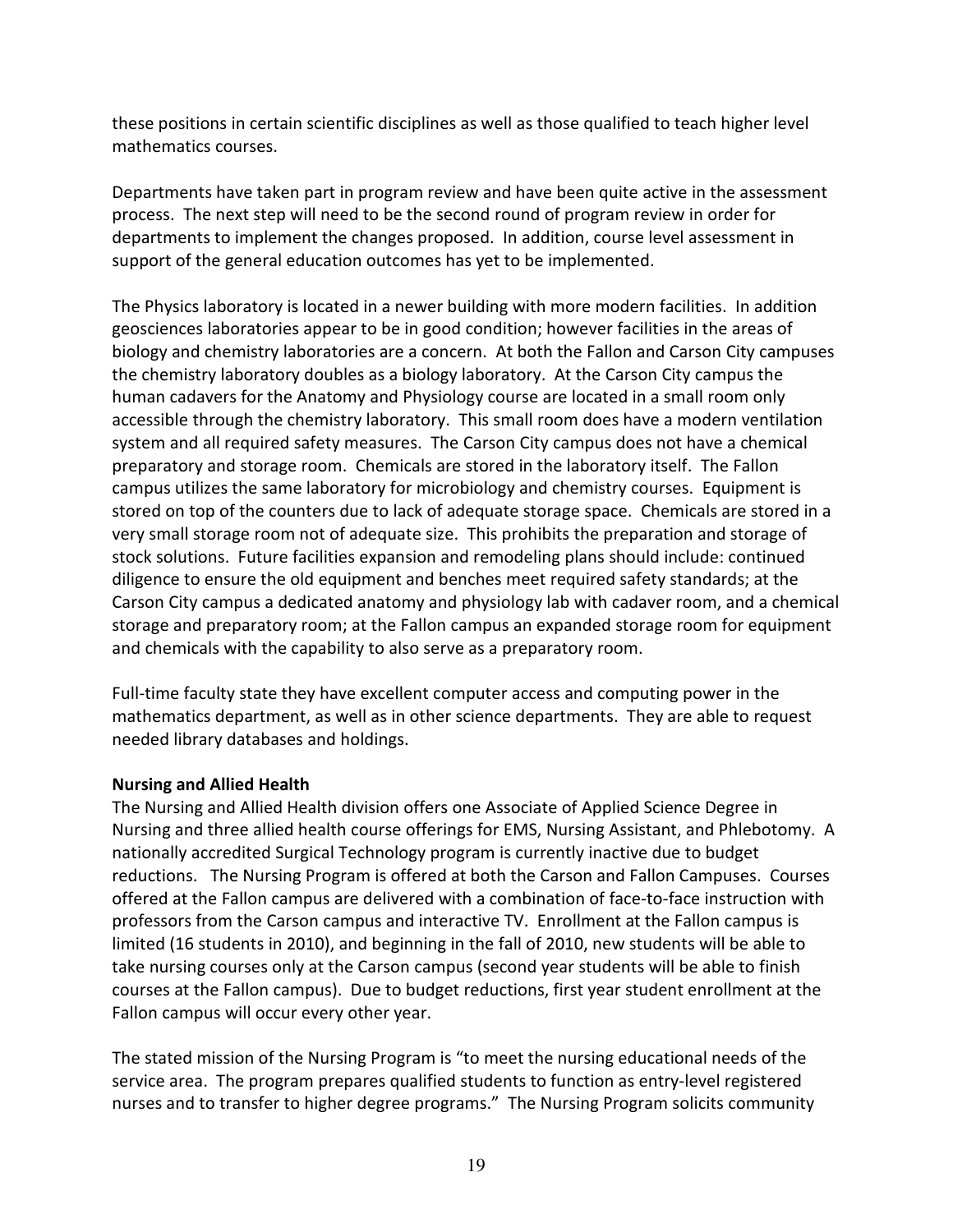feedback through an advisory committee to ensure the curriculum to ensure current practice. There is also an EMS advisory board that meets one to two times per year.

The division demonstrates a clear commitment to high standards of teaching and learning as evidenced by high student satisfaction rates, high employer satisfaction rates, passing rates that exceed national averages on licensing exams, and physical facilities that provide ample space and equipment to meet the needs of students in healthcare fields. The Nursing Programs' full-time faculty positions are filled and the Program also relies on three part-time faculty members to fulfill specific teaching needs in specialized areas. The newest full-time faculty member is not in a tenure track position due to budget reductions; this faculty member is on a one-year contract. Program enrollments in the Nursing Program remain high to meet demands of the community for more nurses.

Interviews with the Chair show that the Nursing Program completes the full loop of using program review to improve instruction, revise curricula, and enhance program effectiveness. Interviews with faculty confirm that all nursing faculty are invested in the assessment process including the assessment of student learning outcomes for general education. Nursing faculty state that "they are ahead of the rest of the campus" in terms of outcomes assessment, data collection, and action plans" mainly due to requirements of the external accrediting body for the Nursing Program.

Faculty in the Nursing Program are very supportive of one another and have a common goal of student success. Many faculty commented that Western Nevada College is the "best college in Nevada" with the "best administration". Students echoed the comment about Western Nevada College being the college in Nevada and stated that the teachers at Western Nevada College "knew them by first name and were genuinely concerned about their success."

### Continuing Education and Special Learning Activities

### Continuing Education

According to College policy 12-2-1, Continuing Education and Special Learning Activities at WNC are defined under single term, "Community Education Program." This program, as required by the Board of Regents and the Nevada Legislature, is "self-supporting, separate, and will not compete with state-funded instruction." The program includes the following, which can be offered in a variety of formats such as seminars, workshops, performances, exhibitions, tours, and lectures that may be for credit or not.

1. Courses and workshops that respond to community cultural and recreational needs.

2. Courses and workshops that develop and improve personal and job skills and respond to lifelong learning.

3. Activities that enhance the quality of life.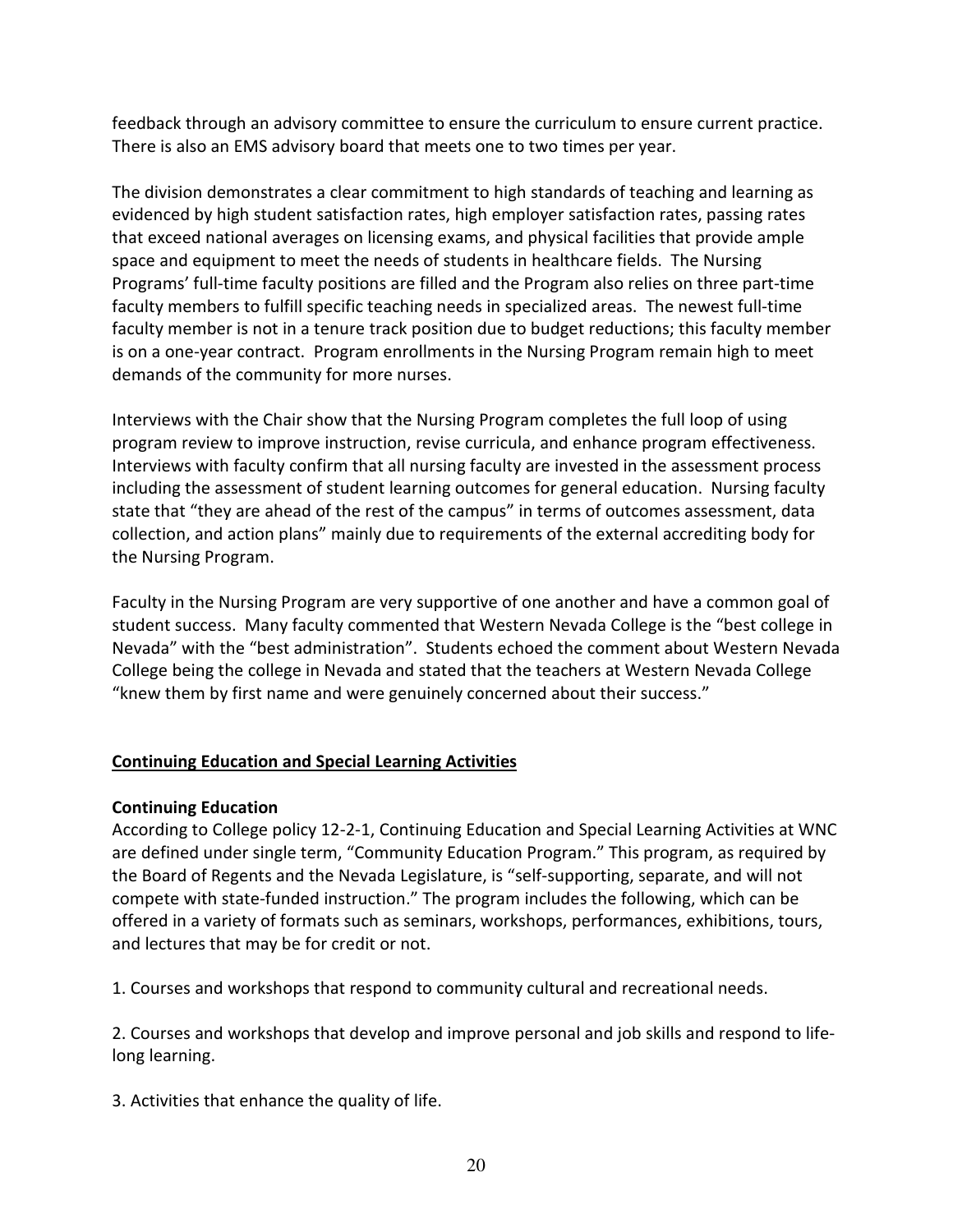Recent community education offerings include seminars and workshops on specialty crops, community supported agriculture, farm marketing, flower and grape growing, organic farming, hoop house construction, industrial safety, OSHA construction safety, sign language, health and wellness for seniors, pre-employment skills, basic home repair, aerobic dancing, retirement planning, and many others.

College offerings through the Community Education Program are in compliance with the requirements outlined under 2.G.

### Adult Education

The Developmental Education/ELL/ABE/GED programs serve approximately 1300 students, of which 863 maintain 12 or more credit hours per term. The program coordinator reports that the program is well respected and visible within the college community. This is also evident in the college catalog where the programs are clearly identified as a college support programs along with counseling, financial aid, etc…. It is noted, however, that the other services provide specific contact information for students to access the support services, while these programs are only described as "instructions and services for individuals seeking to enhance their academic skills to college level" with no contact information included. Student access is intentionally designed to be widely accessible to meet the needs with multiple sections offered both day and evening as well as at the outreach sites.

There is one full-time faculty member who coordinates this program. Two full-time internal hires are scheduled for July, one instructional and one to support data collection requirements associated with this program.

The program has experienced inconsistent funding from the state over the years, but funding levels have been more consistent in recent years. This past year the program was fortunate to receive an additional 23% in funding due to census data that indicates areas of high need.

This nature of the program requires that data collection and data analysis in regards to program outcomes is an ongoing and integral part of the program. Ongoing data is collected in regards to individual student education functioning level, students obtaining GED's, students transitioning to post secondary programs, and student's who obtain and maintain jobs. Program funding is tied to the data collection and reporting process with the Nevada State Department of Education.

The program has been quite successful in developing a transition path for students to move into college level courses. One example is their ELT 001 transitions course that helps students who are nearing completion of their GED to develop the confidence and skills to be successful in the general education program.

Through a variety of state and college funding sources that includes access to college staff development funds for the program coordinator. Currently, adjunct instructors in this program do not have access to staff development but the program coordinator is able to maintain a high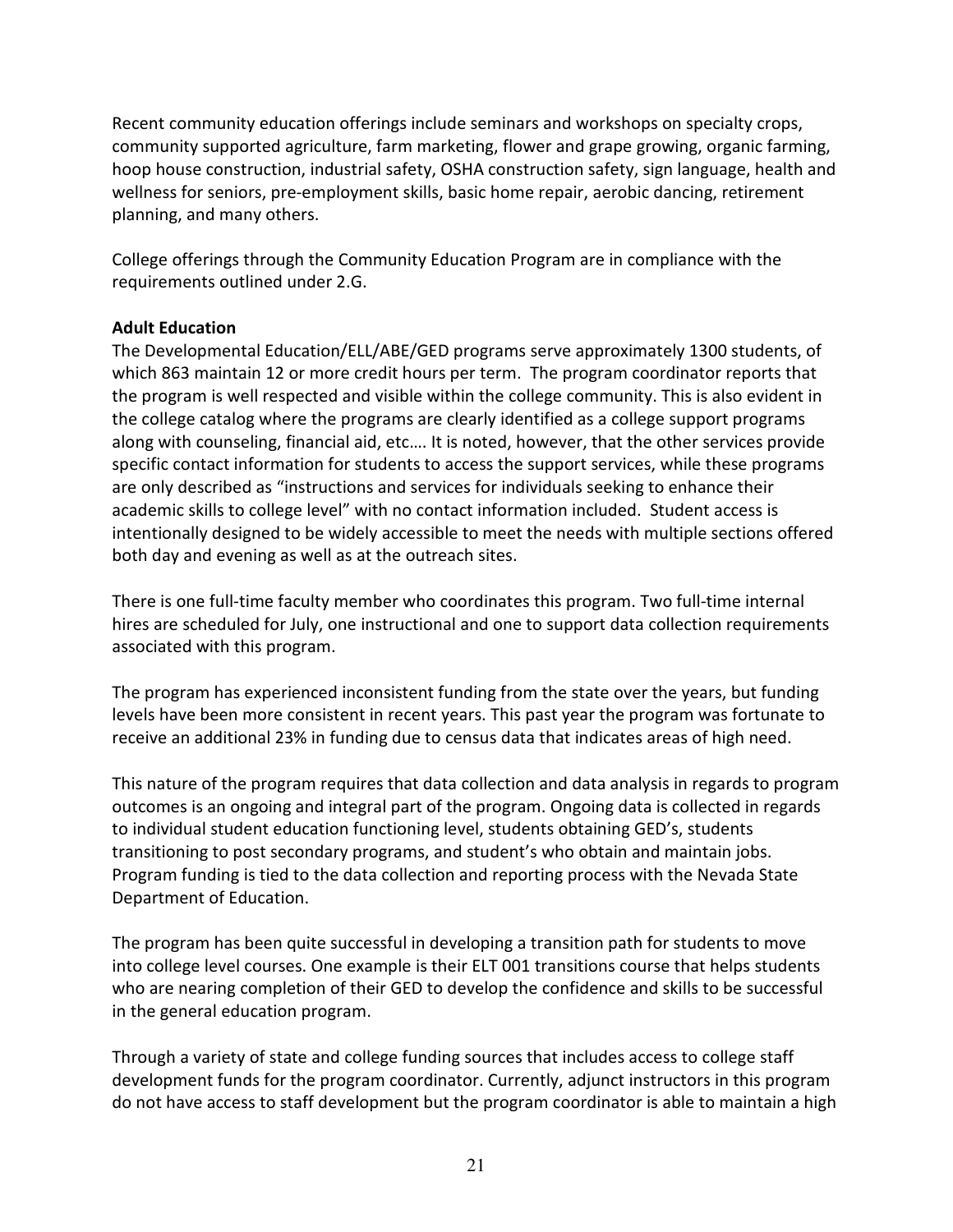level of staff development for herself and her adjunct faculty through the use of the Nevada State Leadership Fund. As an example she was able to recently support all adjunct faculty to attend a well respected regional adult education conference.

A current challenge for the program is tracking student success after they transfer to the general education program but new software being adopted by the college is anticipated to provide this important data.

### Study Abroad

At this time Western Nevada College does not have a study abroad program. In the past several general education classes, such as Art Appreciation or History, have included a one week trip (spring break) to a foreign country as part of the course. The courses were advertised in advance so that students knew before they signed up for the course that one week of foreign travel was part of the class. Even in these situations students made their own travel arrangements and covered their own travel expenses.

The University of Nevada, thirty miles away, offers a national student exchange program as well as the USAC program for international study. Western Nevada College students are encouraged to complete an AA, transfer to the university, and participate in one of these study abroad programs as they complete their bachelor degree. At this time of budget constraints Western Nevada College is focused on meeting the needs of students in their extremely large Nevada service area.

#### **Outreach**

Since Western Nevada College has eight sites covering an 18,000 square mile area in seven counties, outreach is a large focus for the college. Interactive video has been a long term delivery method to the distant sites for many years. The two primary sites for sending interactive video are Carson City and Fallon. In addition to the main campus at Carson City, Fallon and Douglas have dedicated full-time faculty. The Douglas campus with 2.5 full-time faculty is significantly smaller than Fallon with eleven full-time faculty. Fallon has seen the recent loss of four full-time faculty positions due to attrition and buyout, a similar proportion to that noted at the Carson City Campus.

#### Dual enrollment

Western Nevada College has articulation agreements with ten high schools to provide a variety of career and technical educational offerings for college credit. A Tech Prep Coordinator and Outreach Coordinator at Western Nevada College oversee the program. Tech Prep courses count as electives for high school graduation as well as for college credits. There is no cost to the student to take a Tech Prep course, whereas a Fast Track course costs \$25 plus lab fees and a dual credit course receives no discount. Tech Prep courses are offered at the local high school, Fast Track courses are delivered via web or interactive video to the high school students, whereas dual credit courses are offered on-site at the Western Nevada College campuses.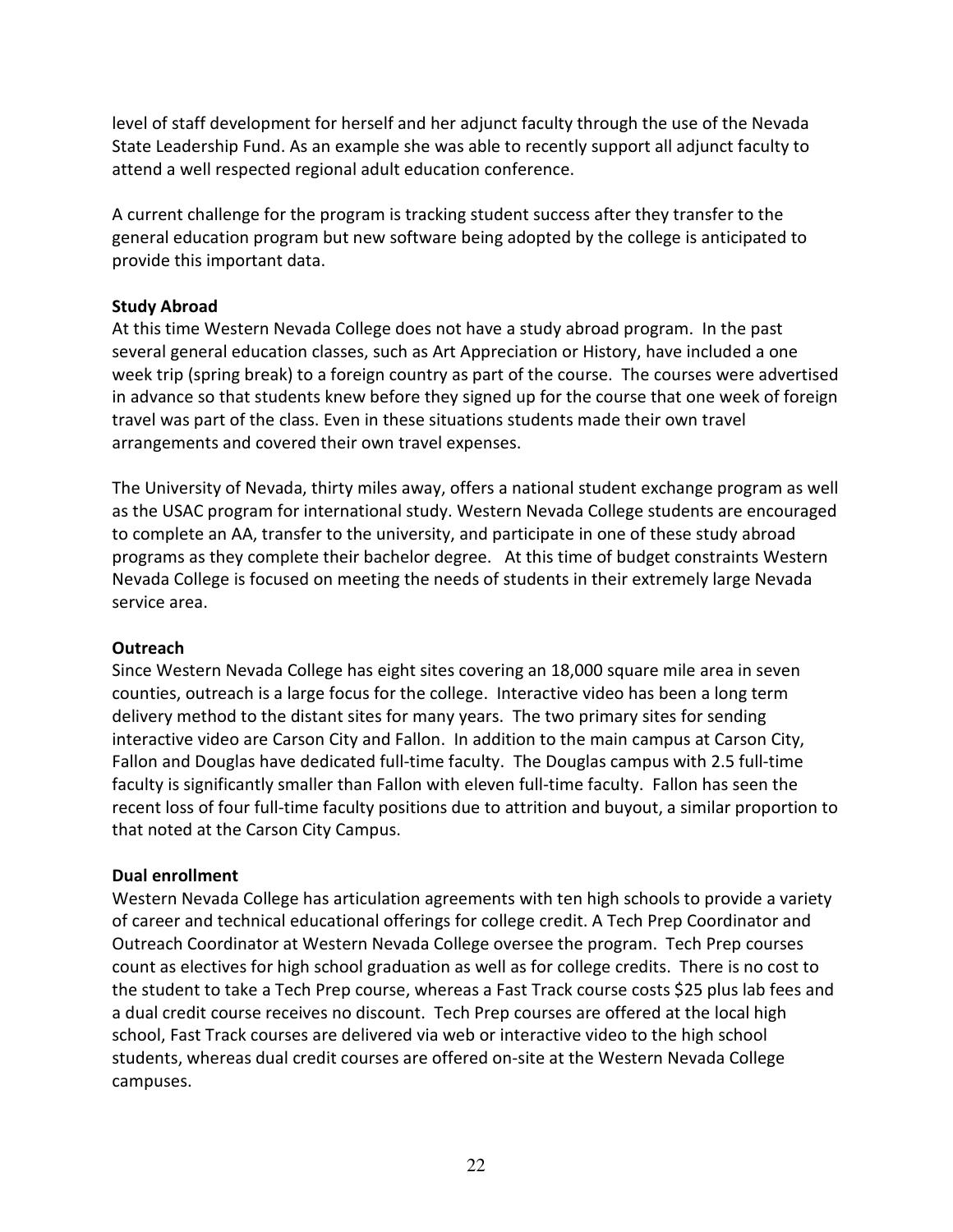#### Distance Delivery of Courses, Certificate and Degree Programs

Policy 2.6 defines distance delivery as encompassing audio, video and computer-based technologies in either live or stored mode. They include both synchronous and asynchronous instruction; and may employ correspondence study, or audio, video or electronically mediated technologies. A review of Western Nevada College's Self study and interviews with the Director of the library, members of the library staff, and faculty who have taught or are currently teaching courses for distance delivery, indicated that Western Nevada College meets the Policy 2.6 requirements for distance delivery of courses, certificate and degree programs.

With eight sites, only three of which have full-time faculty representation, distance education plays an important role at Western Nevada College. Western Nevada College currently offers distance education courses in two formats. These formats are two-way video where the instructors and/or part of the class are in two locations and web-based instruction where the entire course is offered online in synchronous or asynchronous delivery. During the fall of 2009 there were 25 courses in two-way video, and 85 as web-based courses. Both of these class numbers are down from the previous spring where the numbers of courses were 30 and 90, respectively. Nevertheless, students continue to use Distance Education courses in their experiences at Western Nevada College. In spring of 2009, 24% of students had enrolled in at least one distance education course. In the fall of 2009, 22% of students had enrolled in distance education courses. (Unduplicated headcount data from the WNC Institutional Research.)

Three AAS degrees are offered completely online: Business – Accounting emphasis; Business – General Business; and Business – Management. In addition the Certificate in Bookkeeping is also offered completely online. The approval of all distance education courses follows the same procedures as those of other courses on campus (see Self study, p. 2-11). In the fall of 2009, a Distance Education Committee was formed to replace a sub-committee of the Curriculum Committee.

There are some courses which use the web for the delivery of course materials to students and/or for testing purposes. This modality allows for the testing of students in a completely secure environment. However, the primary delivery of curriculum for these courses is oncampus delivery.

Since Western Nevada College offers courses over a seven county area, a number of courses are delivered through a two-way interactive video environment. In this environment the instructor and some students may be in one location while other students are in a different location. This modality is similar to a classroom environment and is offered in a synchronous mode. During fall term of 2009, 35 courses were offered in this modality.

Other courses are offered in a totally online mode of delivery. This delivery method has instructors posting information on the web; students access this information, and turn in assignments over the web. These courses are offered in two modalities, synchronous and asynchronous. Synchronous requires the instructor and students to be logged in at the same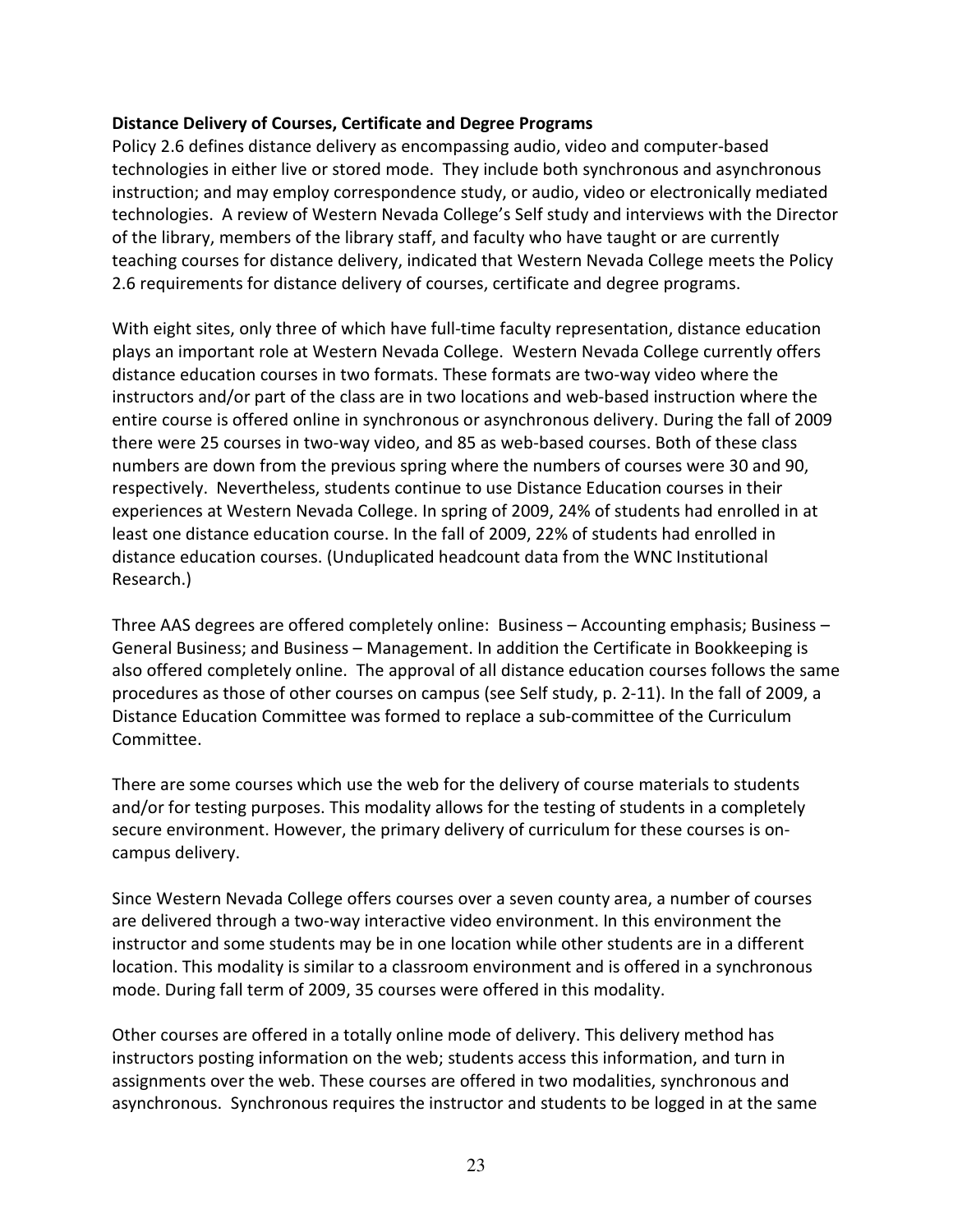time. Asynchronous, the most common method, allows students to log in at any time. Occasionally, the instructor may opt for a synchronous delivery to allow students to engage in online chats and question and answer sessions. This modality also allows for the use of software wherein the instructor may be seen over a video transmission by students so they are able to see the instructor. When students are unable to log in for these classes, they may be downloaded and reviewed later. There is no data indicating how often the synchronous and asynchronous courses are used by faculty. All online courses use the same course management system, Blackboard.

The library at Western Nevada College is heavily involved in the delivery of web-based courses. The library has over 17,000 online journals and a large number of online databases which students, on campus or online, may access over the web. The library's tracking system allows them to track the number of requests for information via web delivery and separate whether the student was an on campus student or one from off campus (which may include students from remote sites or online students). This system shows that off-campus requests were 7,339, while on campus requests were 20,067 for the 2008/2009 academic year. In addition, if a faculty member wanted to post articles for the students to review, library staff obtain appropriate copyright permission and post the articles for the student use during the time frame requested by the faculty member. The faculty member needs to plan well ahead of time to obtain this service, although the library staff will attempt to accommodate the faculty needs.

With the 2008 retirement of the Coordinator of Distance Education much of the management of this aspect of Western Nevada College distance education delivery fell on a committee largely composed of members of the library. This committee coordinated the delivery of web courses for the past two years.

With the loss of the Coordinator of Distance Education faculty are not currently receiving training on the development of new distance education classes. To remedy this, an agreement has been reached with the University of Nevada, Reno for Western Nevada College faculty to sit in on their faculty distance education development classes. This has filled a needed hole, but further training is still necessary. One distance education faculty member indicated that faculty are essentially training themselves in an informal way.

All distance education faculty have access to a computer on campus for their use in the delivery of online courses. The campus also has excellent facilities for two-way video delivery from the Carson City site and from the Fallon site, and receipt at the satellite campuses. The Fallon campus has a history of providing service via two-way video delivery to the remote sites in the seven county region.

The admissions area, student services, financial aid, registrar and bookstore provide all support necessary for the student relative to distance education courses. The college provides online sources for students to apply for admission, register, be advised, secure financial aid, and order and pay for text books. Online students also have access to the same informal and formal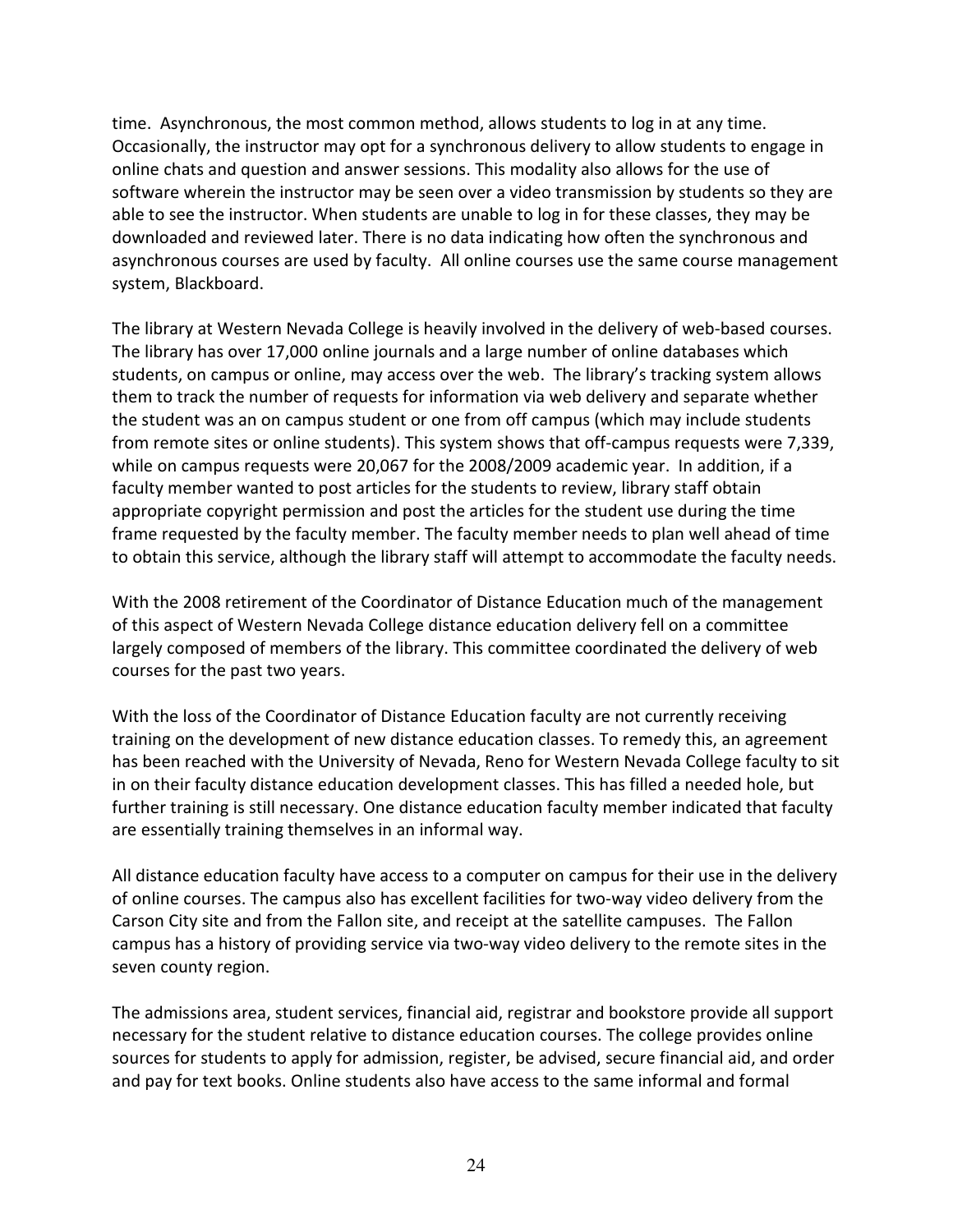complaint procedures as on campus students. The Counseling department provides placement exams and services for students.

It should be noted, however, that not all students are interested in taking distance education courses. Some of the reasons cited are that 1) they prefer to have a instructor in the room with them and two-way video does not allow this; 2) the quality of online classes is not equivalent to the on campus class; 3) online classes are just not a preferred mode of delivery; 4) the facilities are not equivalent on all sites (e.g., access to a testing center).

The campus maintains adequate facilities for the delivery of two-way and online delivery of classes. There is a current search for a new Coordinator of Distance Education. This search is expected to be completed soon. The college is committed to the continued offering of both two-way video and online course development. However, there is a current moratorium on the development and offering of new courses pending the hiring of a new coordinator.

Online courses are evaluated by students with the same form as used with on campus courses. However, the return rate for these courses is much lower than that of on campus courses. Over the past four terms, spring 2008 through fall 2009, excluding summer classes, the return rate for online courses has ranged from 25% to 36% of the students taking the courses. The enrollments of online students for these terms ranged from 1,334 to 2,003. The results of the online evaluation are forwarded to the faculty member's division chair and are included in the instructors' annual review. The faculty member's department and/or division chair may be granted access to the course for review. Interviews with online faculty members indicate that this does not happen on a regular basis.

Another method for evaluating the online courses is the year-to-year retention rates. For online courses the retention rates are consistently lower than those for other courses. For example, the fall 2008 to fall 2009 online retention was 69%. By comparison, course retention for the college as a whole is 80%. For two-way video distance education courses the retention rates for receive sites is 86% and for the send sites it is 83%.

To provide integrity and credibility with the distance education system Western Nevada College facilitates and maintains software for the detection of plagiarism and to provide for test security. Many courses use "Turn-it-in" software for the submission of papers. This software will check student papers and provide feedback to the student within 24 hours of any concern regarding plagiarism. The student may submit revisions and continue to do so until it is acceptable for submission to the instructor. Another piece of software, "Respondus'" provides a secure website for the completion of exams.

It is a concern that online course evaluations are low. The college should address this issue and attempt to get more effective data. In addition, lack of equivalent facilities at all sites, such as availability of a testing center, is a concern that is important for Western Nevada College to address.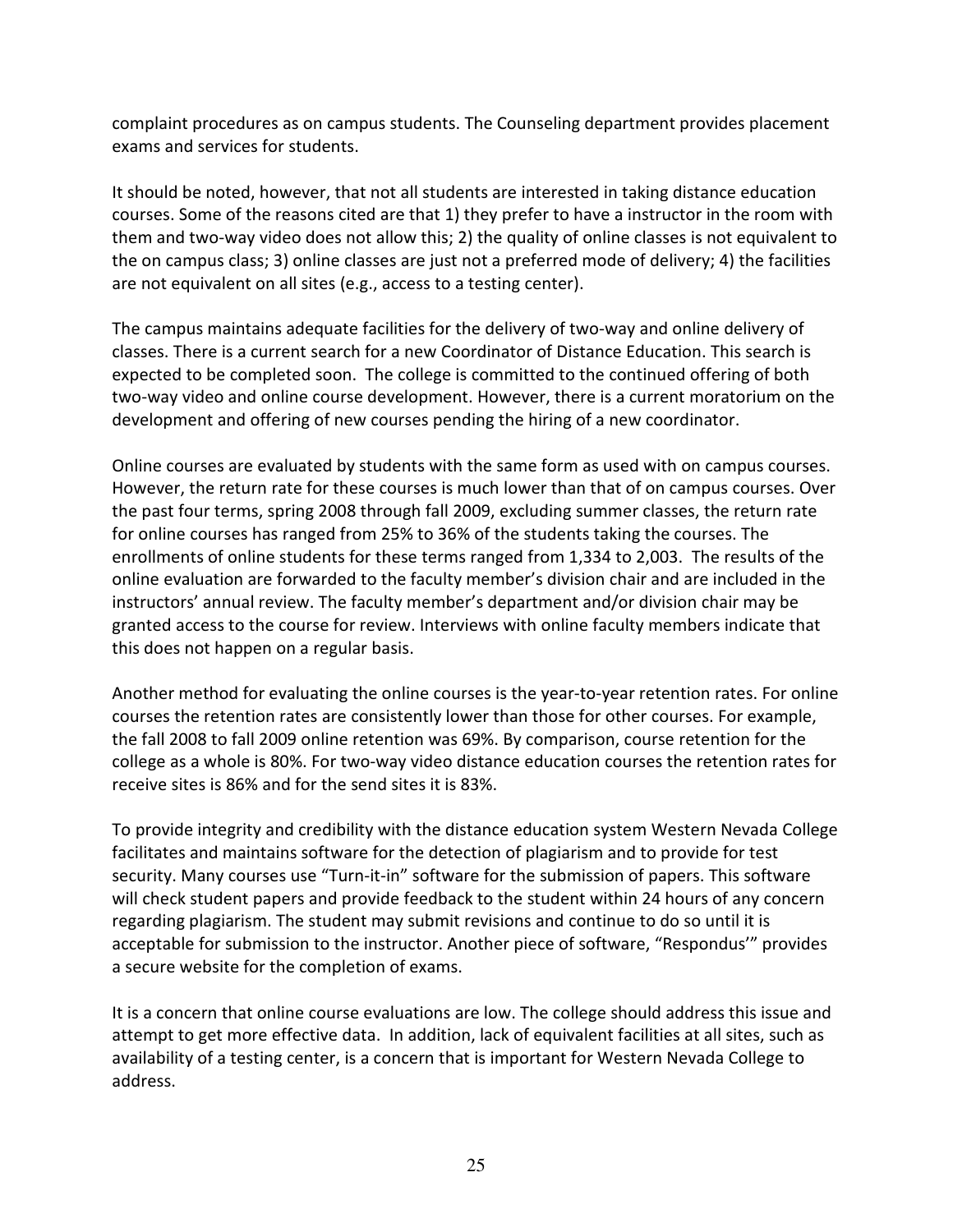#### Recommendation

The Committee recommends that the College implement its plan to conduct a comprehensive assessment of all of its programs. While the college is substantially in compliance with policy 2.2's direction for planning, progress on collecting and analyzing data that creates specific improvement actions must be a college priority. The first cycle of review, which has been analyzed and corrected where necessary, has revealed the need for another iteration before a complete analysis of the entire assessment effort can be adequately evaluated. (Policy 2.2)

### Standard Three – Students

#### Purpose and Organization

WNC Student Services programs and services clearly connect in meaningful ways to the institution's mission and goals. Within and without traditionally identified student services roles, the institution and student services' faculty and staff have organized programs and services to support student development and learning. Irrespective of budget climate, the institution has been consistently successful in providing an essential core of support services in many instances, WNC student services staff, in collaboration with instruction and faculty, have done so at an exemplary level.

The purpose and current organization of Student Services is adequate in providing services to WNC students. Student services' staff have maintained a high level of personal and student centered service despite a consistently severe budget climate over the past few years. The Dean of Student Services/Director of Intercollegiate Athletics reports to the Vice President of Academic and Student Affairs, serves as the chief student affairs officer and represents Student Services in all major college issues, budgeting, policy development and planning efforts.

Student service programs at WNC are staffed by highly dedicated individuals, who have the appropriate academic preparation and/or experience for their positions. Some staff have come to their present roles through internal transfer or from backgrounds not directly related to their current positions, but are well qualified for their adapted roles. The organization of student services has been remarkably responsive and flexible enabling it to meet increasing student and institutional expectations over a sustained period of financial reductions and uncertainty.

Appropriate policies and procedures exist for student services programs and activities, and students are formally included in the procedure and processes for influencing and/or proposing college policies. Students regularly participate in standing institution-wide committees and councils. Student input is regularly solicited on a variety of policy and procedural issues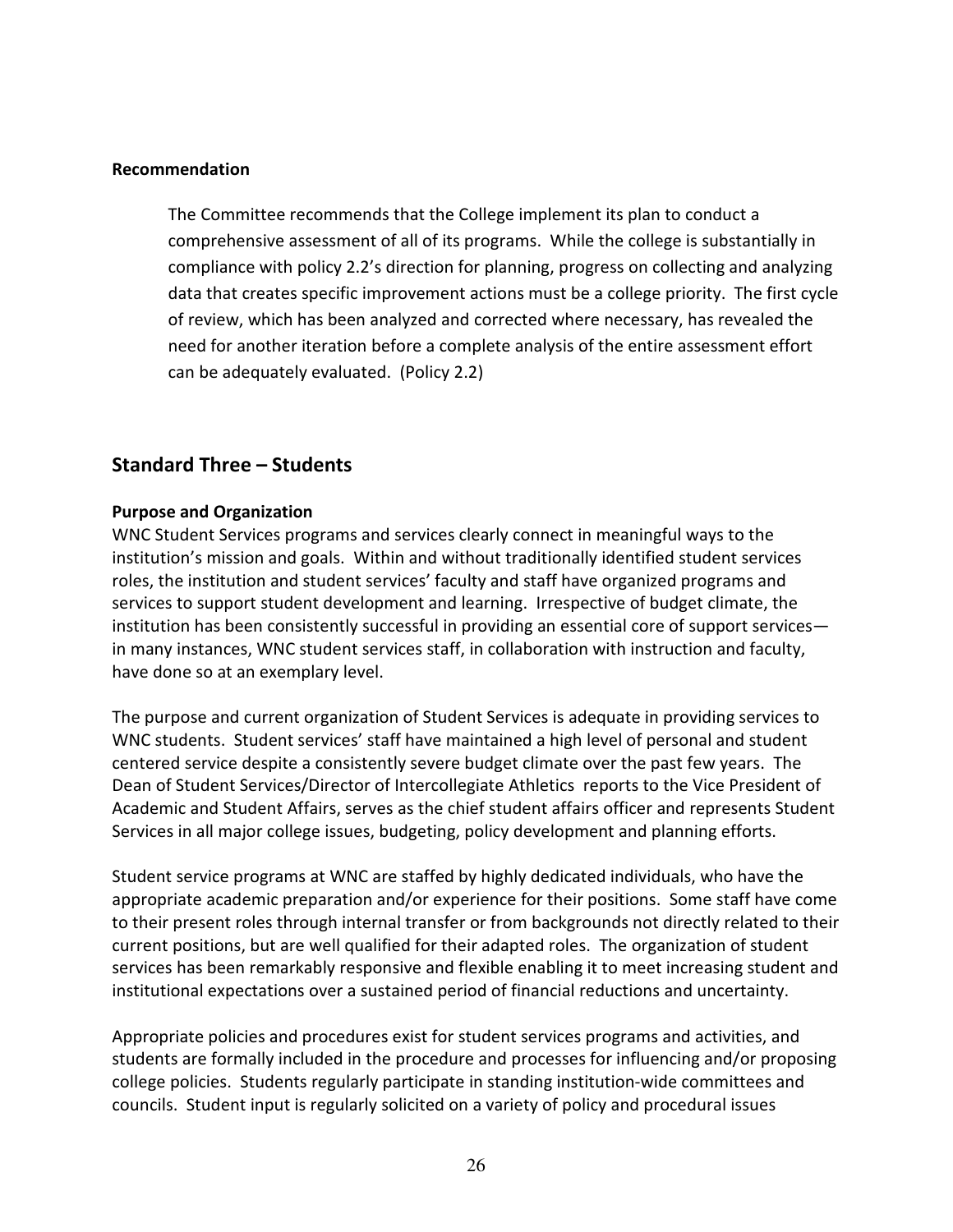relevant to their student status. An exemplary expression of this type of student inclusion is evidenced by the College's solicitation of student input on potential tuition and fee increases; student leaders credit the administration for consistent and "great communication all the way down the line."

WNC is meeting the core needs for support and services students who attend off-site centers. Services are coordinated by appropriate Student Services staff, with a high level of coordination between their programs and center staff. Staff have identified the need to continue assessing and addressing emerging student service, support, and program needs for students attending other WNC sites.

WNC student services are innovative, exemplary, and clearly directed at supporting the mission and strategic goals of the institution. There is concern about the College's ability to sustain its level of commitment to student support in key areas due position vacancies and the lack of resources necessary to fund them. Moving forward into next year, several staff expressed great anxiety about the College's ability to successfully implement the iNtegrate (PeopleSoft) information management system. Resources initially available for this project (resources that were provided to the preceding pilot institutions), have been pulled back by the State. The College administration is aware of this issue and is beginning to plan an approach to accommodate the conversion. Concern remains that there will not be adequate resources to effectively implement the new system.

#### General responsibilities

WNC generally provides student services on the basis of its assessment of student needs and adequately supports those services with staff, adequate facilities, and resources. A wide variety of assessments, surveys, and annual data collections and reviews are used to identify student characteristics, and are incorporated into institutional efforts to respond to student needs. Through the Program Review process, many student service units demonstrate continuous improvement at the individual unit level. Relatively recent student opinion surveys and the results from the Noel-Levitz Student Satisfaction Inventory and the Community College Survey of Student Engagement provide useful information about student perceptions, use, and satisfaction of most areas of student services and programs. There is evidence that the program review process, which incorporates diverse sources of evaluation (including student surveys and peer review) lead to improvement and change at the unit level.

WNC publishes a college catalog, schedule of classes, and other publications that provide complete and accurate information about its academic programs, courses (including course descriptions), academic policies, requirements, and other essential information for prospective and admitted students. These publications and references also contain information about policies for the general student population specifying student rights and responsibilities and clearly stated procedural rights.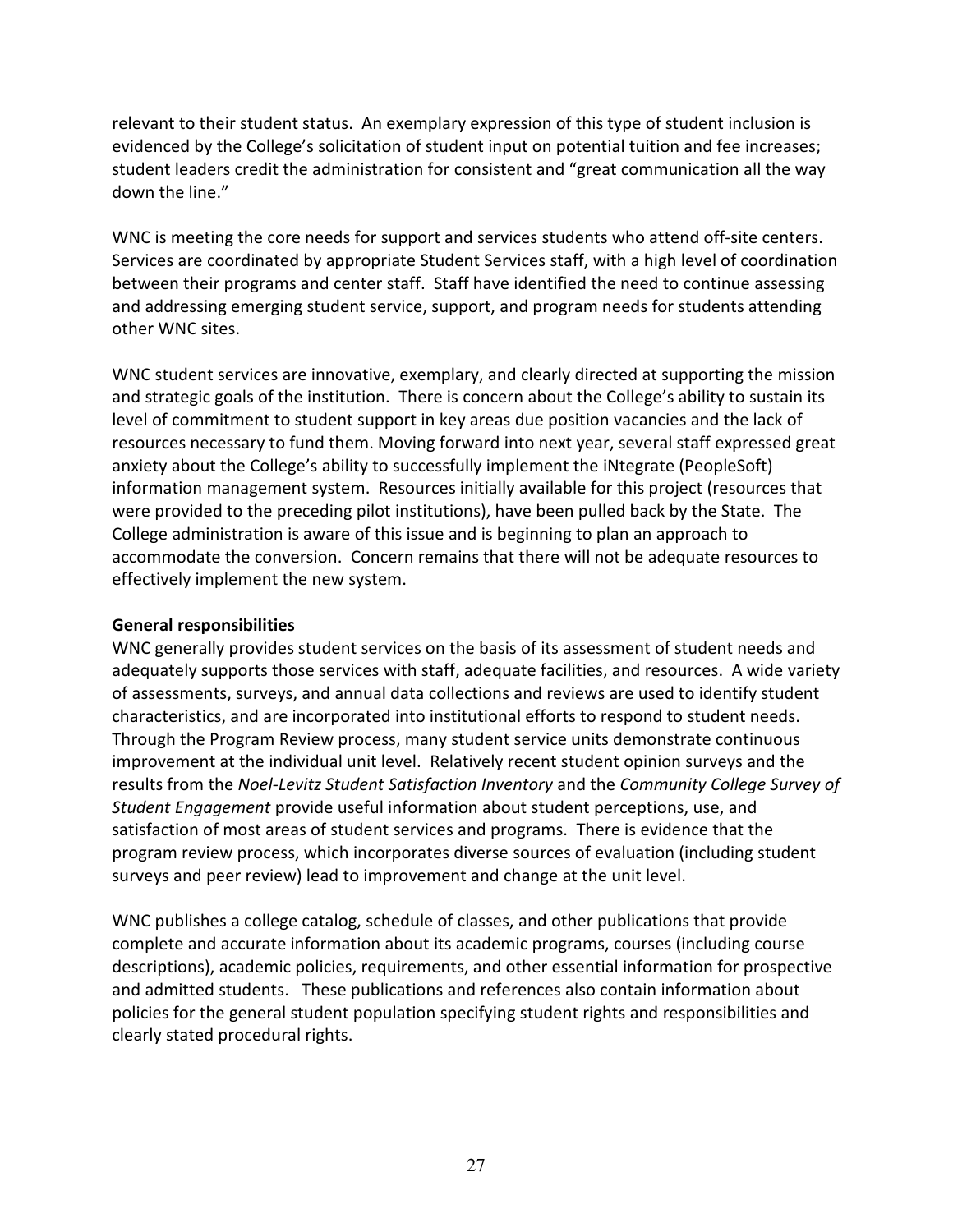#### Academic Credit and Records

Evaluation of learning and award of credit are based on clear and distinguishable criteria. Academic records are accurate, comprehensive, securely stored electronically (and partially in paper form) onsite in a secure area. Student records are private, accurate, complete, and permanent. Data maintained electronically are adequately secured and routinely backed by duplicate files at an offsite location. Records are maintained for current and past WNC students. Institutional publications clearly indicate how credit will be utilized to fulfill degree requirements. Transfer credit is accepted only from accredited institutions. Transfer policies are consistent with Policy 2.5.

The institution has published procedures to guide the release of student information, and student confidentiality is assured.

#### Student Services

The college admits students consistent with its mission of meeting the educational needs of individuals, businesses, and its community, and a comprehensive array of student supports and services are in place to assist students accomplish their goals for attending WNC. The college publishes clear admission policies and procedures (at both the institution level and for programs requiring specialized admission) and adheres to them in its practice of admitting students. As an open access institution, it demonstrates regard for individual differences within its student body.

Assessment and placement procedures are in place to place students in coursework appropriate to their academic ability. Initial advising and academic counseling services utilize available assessment information to advise students on an initial plan of enrollment.

WNC has developed several exemplary programs designed to support student access and support. Of particular note are the strong collaborations between Student Services and instructional administrators and staff, and academic faculty to make these programs work so well. Noteworthy are the Early Alert, Peer Mentoring, Peer Advising, and faculty advisor pilot projects. In each of these programs, faculty and Student Services staff (and in the case of the Peer Mentoring program, students), are collaborating to support student success. Additionally, the Bridge to Success provides several structured enrollment experiences (admissions, counseling, placement testing, etc.) for high school seniors attending one of sixteen high schools located within the College's service area. WNC Student Life staff conduct these activities by visiting each school at least once (many times, twice) per month. Relationships with high schools are very strong, and student participation in the program has grown from 84 to nearly 700 over the past five years.

WNC publishes academic progress standards that provide for continuation in, or termination from, its educational programs; the policy appropriately provides for an appeal process. Institutional program requirements are contained in the college catalog and are applied constantly. Appropriate reference to the Student Right-to-Know Act is available and included in publications as required by law.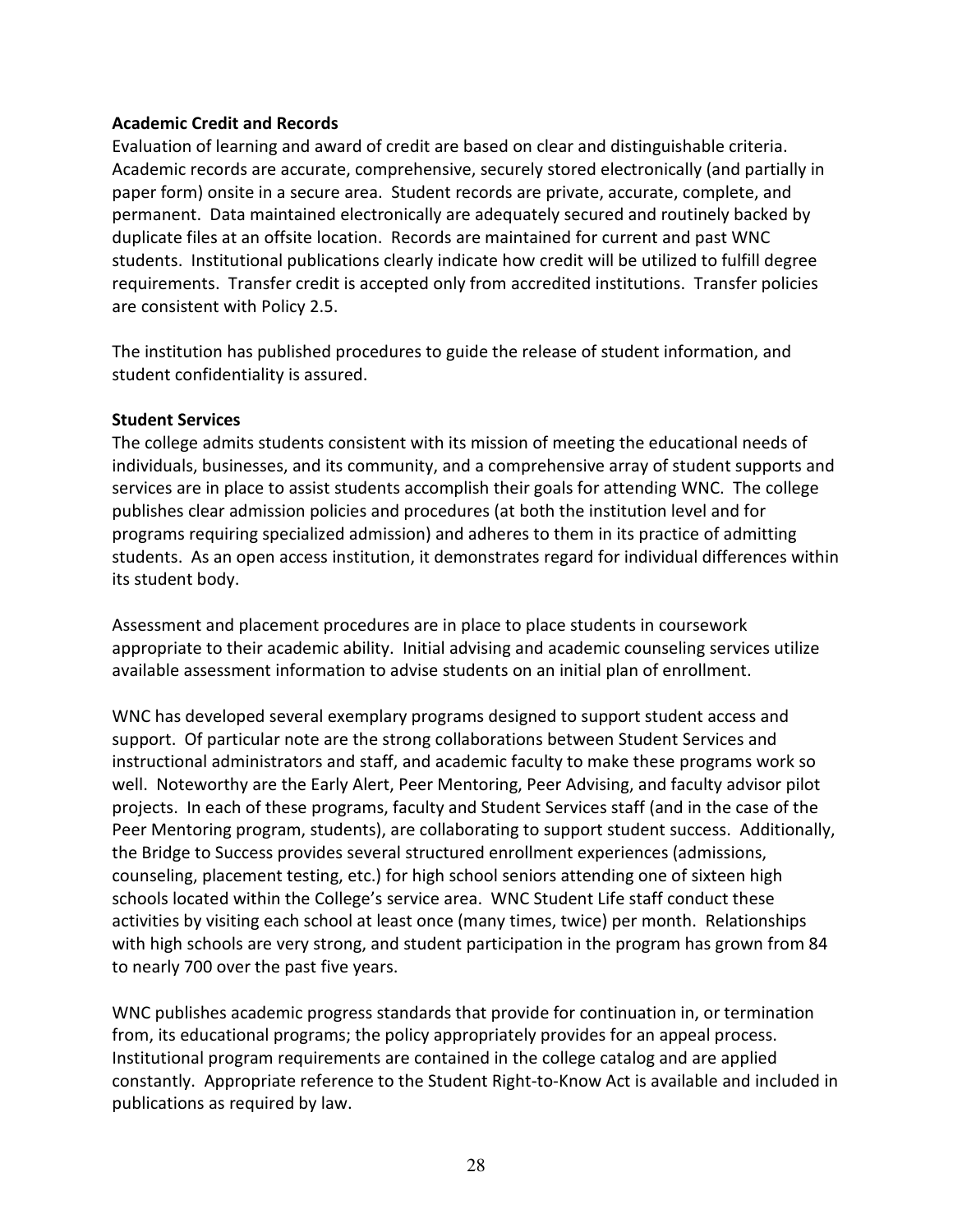The institution provides an effective program of financial assistance for students, and relevant policies and procedures are clearly and consistently stated in campus publications. WNC regularly monitors the loan default rate of its former students and has taken several actions to reduce its student loan default rate. The Financial Aid staff is commended for activities, workshops, and publications that have been initiated to reduce confusion and make financial aid more accessible to its community.

Food services are supervised by professionally trained food service staff and meet recognized nutritional and mandated health and safety standards. Co-curricular programs and activities are provided based on student interest and participation. The college bookstore (provided by Follett Corporation) supports the education program and contributes approximately 8.6 percent of its gross revenue to student scholarships to the climate of the campus. Students, faculty, and staff have the opportunity to participate in the development and monitoring of bookstore policies and procedures.

#### **Athletics**

Intercollegiate athletics is an important component of the college experience for many students attending WNC. The operations of athletic programs are consistent with the educational mission and goals of the institution and are conducted with oversight by governing board and President.

The goals and objectives of the intercollegiate program are communicated to staff members, and policies concerning athletics are reviewed annually by the Dean of Student Services/Director of Intercollegiate Athletics and the Intercollegiate Athletic Board. Admission requirements, procedures, and degree requirements are the same for student athletes as they are for the general student population. Athletic budget development and control is aligned with institutional policy and practice; however, the program has a present shortfall in funding of \$174,779.

 WNC is committed to the fair and equitable treatment of both male and female athletes with respect to opportunities for participation in intercollegiate athletics; however there exists inequities between men and women's athletics with respect to coaching support and playing facilities. WNC, at the time of the NWCCU evaluation team visit, was in receipt of a Title IX complaint on this subject and had begun the process of interacting with the Department of Education. The College contracted a Title IX consultant to assist with its response to this complaint and has begun outlining a strategy to assure Title IX compliance. Because WNC's response will very likely require substantial financial resources to address the issues in its Title IX complaint, and because the program is presently facing a shortfall in funding of \$174,779, there is concern that the College may not be able to resolve the issue satisfactorily.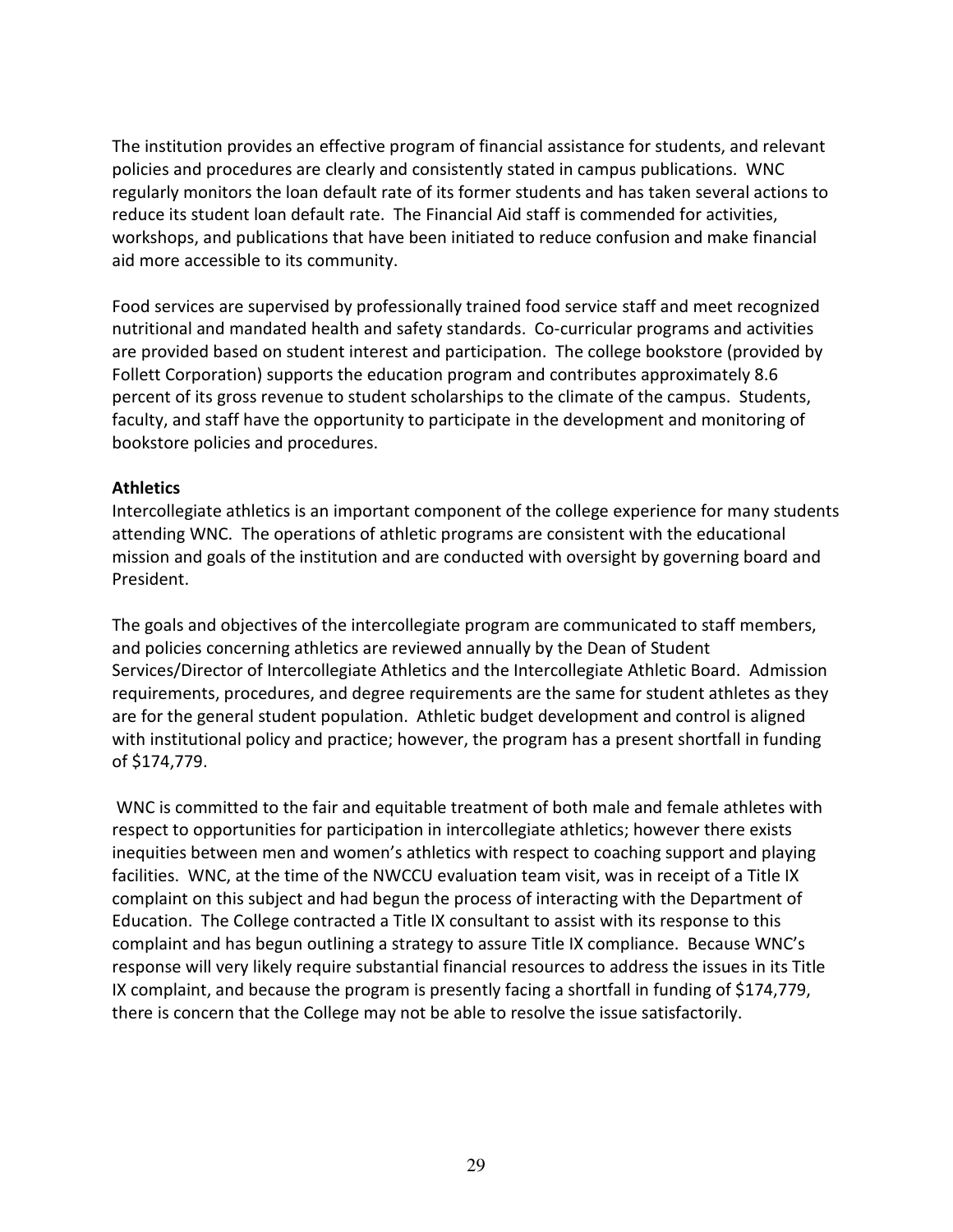### Institutional Advertising, Student Recruitment, and Representation of accredited Status (Policy 3.1)

WNC consistently demonstrates integrity and responsibility in how it represents itself in its advertising, student recruitment, publications (especially the quarterly schedule and catalog) and promotional literature. While the college catalog indicates WNC is accredited by the Northwest Commission on Colleges and Universities, it is not indicated fully in a comprehensive statement, including the address of the NWCCU or the scope of accreditation (Policy 3.1; C, 5)

Concern: Given real and projected reductions in State support, human, physical, and financial resources for student services and programs may make it difficult to support the services and programs offered.

#### Commendation

The Committee commends the College for its active commitment to student access and success through its exemplary services, experiences, and opportunities created and administered collaboratively by student services staff and faculty that help students engage in meaningful ways with the institution. Of particular note to the Committee were the faculty advisor pilot project, and the Early Alert, Peer Mentoring, Peer Advising, and Bridge to Success programs.

#### Recommendation

The Committee recommends that while the College is in substantial compliance with Standard 3.E, the institution accommodate the fair and equitable treatment of both male and female athletes in providing opportunities for participation, equipment, and access to facilities. (Standard 3.E.5)

### Standard Four – Faculty

Western Nevada College (WNC) has an outstanding faculty that is deeply committed to student learning and excellence in teaching. As of Spring 2010, WNC employed approximately 66 fulltime and 236 part-time academic faculty members. Faculty members across the college describe an institutional culture featuring a high degree of collegiality and practices that promote active engagement of all faculty members in a professional community.

Over the last two years of severe budget cuts throughout the State of Nevada's institutions of higher education, WNC faculty members have made a number of sacrifices such as voluntarily participating in furloughs or teaching additional classes as overloads without receiving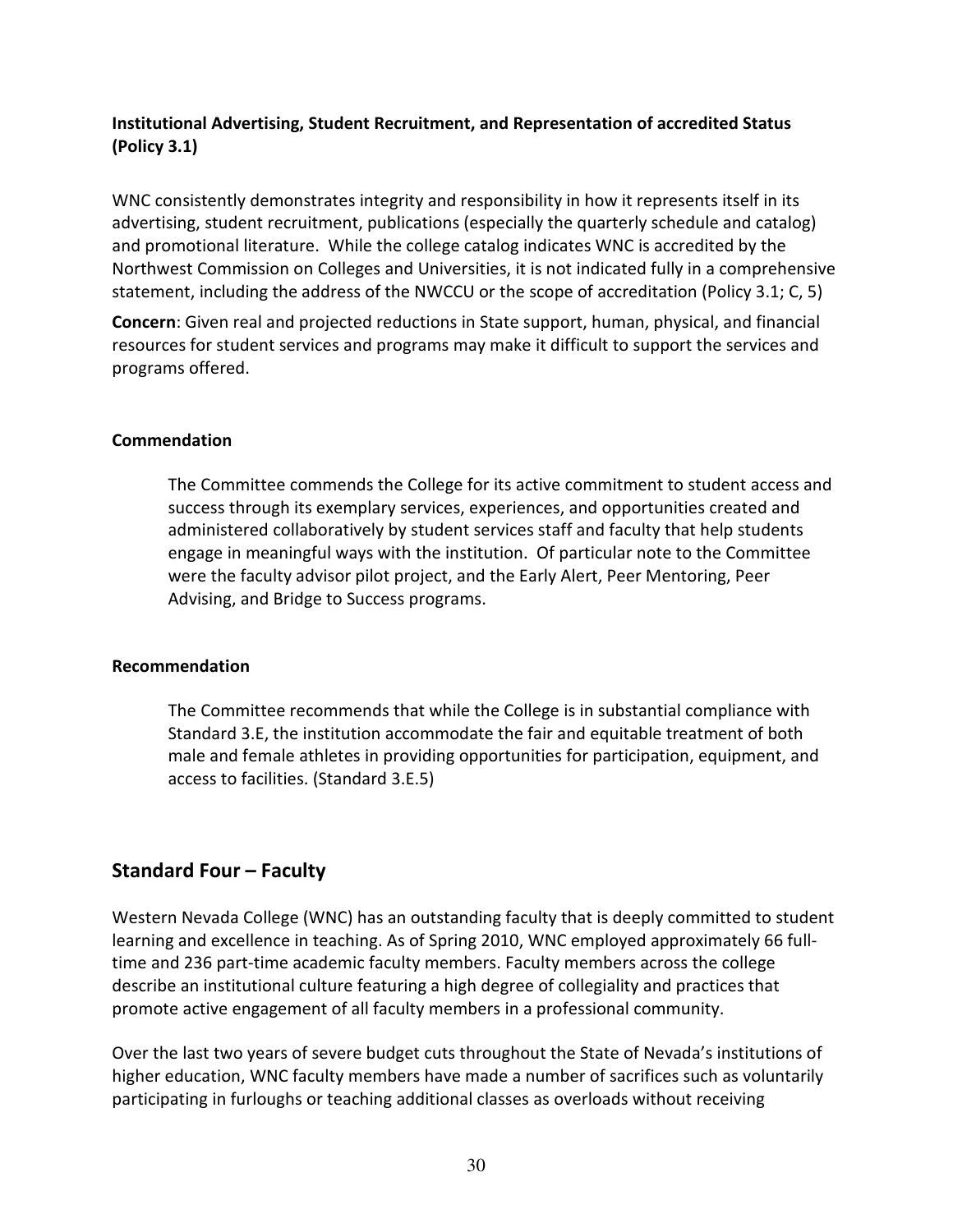compensation for them. These sacrifices have helped reduce adverse effects on students by mitigating the number of classes that would have been cancelled or by preventing job loss of college staff.

Although all certificate and degree programs have qualified faculty teaching them, due to the budget cuts the number of full-time faculty positions have been significantly diminished. As full-time positions become vacant they are not being replaced with full-time hires, leaving a number of disciplines and programs without full-time faculty. Associate degrees without fulltime faculty include AAS Automotive Mechanics, AAS Drafting – Architectural Emphasis, AAS Drafting – Civil Emphasis, AAS Drafting – Mechanical Emphasis, AS Computer Science, AAS Engineering Science. Certificate of Achievement programs without full-time faculty include Automotive Mechanics, Business, Architectural Drafting, Mechanical Drafting, and Surgical Technology. Four of these programs have been identified to have their full-time vacancies filled soon, but faculty members and administrators are in agreement that the current dependency on part-time faculty and lack of full-time faculty in the listed positions is not acceptable in order to maintain program quality.

The committee recommends that, as funds become available, quality faculty be hired with a primary commitment to the college for those degree programs currently lacking full-time faculty oversight. Until that time special oversight should be given by the academic administration to such programs to ensure that program quality is not being seriously diminished.

Faculty participation is apparent throughout WNC's committee and governance structure. The faculty has an integral role in key college processes, including shared governance and extensive committee participation, faculty hiring, curriculum development and approval, assessment, and articulation with transfer institutions. Through committee participation and division chair positions, which carry release time, faculty members have multiple avenues for involvement in institutional governance.

Faculty members are actively engaged in the Strategic Planning for Institutional Effectiveness Committee. They have become the primary drivers of the Curriculum Committee, Program Assessment and Review Committee, General Education Committee as well as the Academic Faculty Senate. Counselors engage in formal advising which is complemented by informal advising by academic faculty who also participate in new student orientations. The committee finds the majority of full-time faculty to be well informed and engaged in college planning, program assessment, and college governance.

WNC Policy 3-2-3, reflecting a section of the State of Nevada Board of Regents Handbook, provides clear guidelines for faculty workloads, responsibilities, and duties. Except for recent efforts by faculty members volunteering to take on extra workloads due to the budget cuts, the committee found that faculty workloads reflect the mission and goals of WNC. Up until the recent budget cuts faculty had sufficient time and administrative support for professional development. Even with the current budget situation, WNC remains committed to providing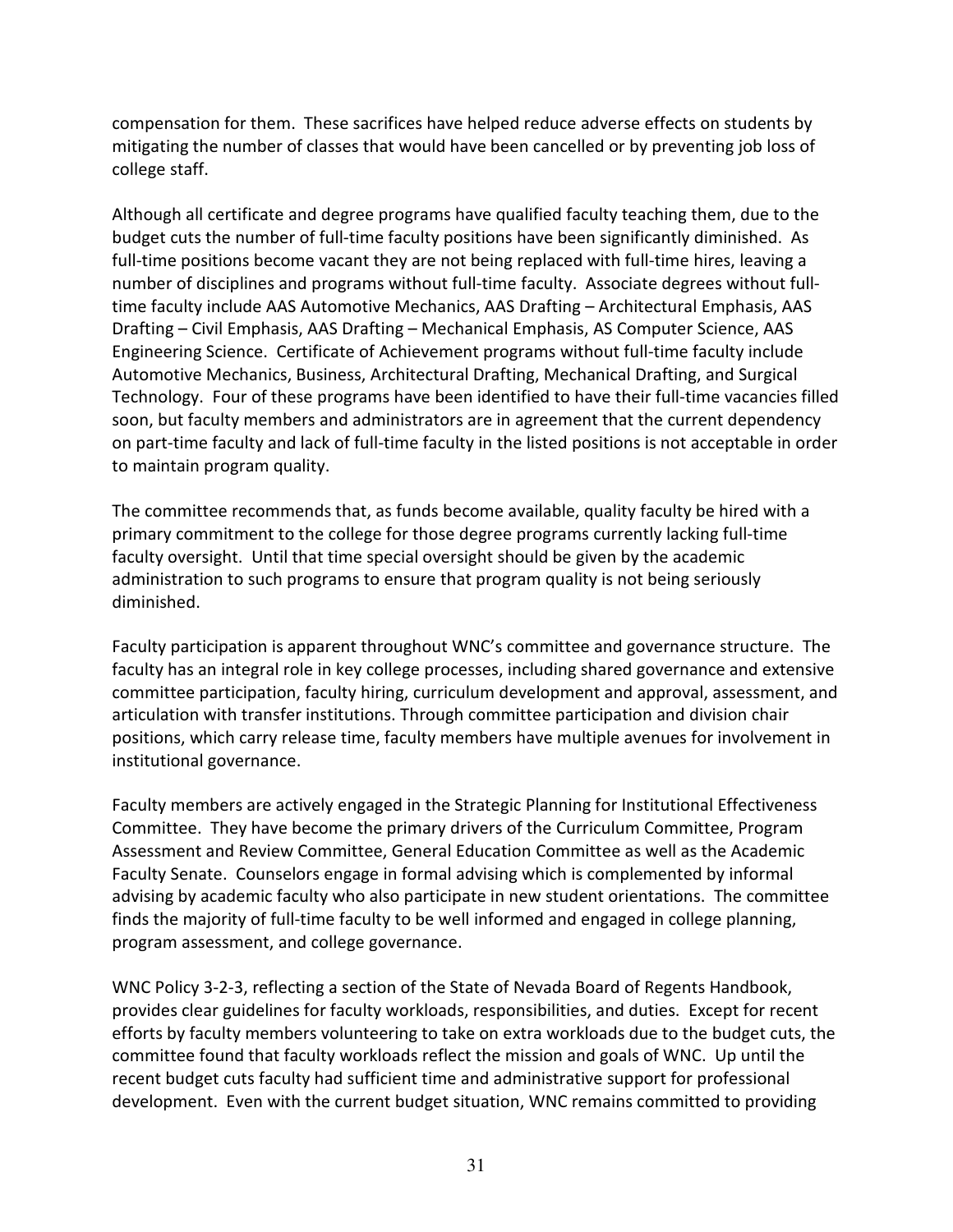professional development funding for its full-time and part-time faculty through processes that are clear and well understood with faculty involvement in the decision-making process. The sabbatical leave process has been abandoned in the last two years due to the budget yet faculty are understanding of this necessary suspension and are continuing to find more affordable means for professional development.

WNC is able to retain many highly qualified faculty members who have more than twenty years of service and some with even more than thirty years. There are no doubt a number of variables that help account for this, yet WNC's step/salary schedule and benefit package do appear sufficient, clearly stated and fairly administered in the college's efforts to recruit and retain competent faculty who are not only committed to classroom teaching but in the other important work of the college as well.

Some faculty members report that the hiring of new Ph.D. faculty is challenging because the low end of the salary schedule is not as attractive so they typically see applicants from more experienced PhD candidates where the salary schedule is more inviting. The faculty members generally agree that while improvements have been made to the part-time salary schedule, it is still inadequate pay for how much they rely on part-time faculty at this institution. One faculty member did report that as she moved from part-time to tenure track the administration was very supportive in giving her credit for her part-time experience on the salary schedule.

The evaluation of full-time and part-time faculty at WNC is compliant with Policy 4.1. WNC evaluates faculty in a regular and systematic manner.

 A peer evaluation process at WNC has added an additional resource to the faculty evaluation and improvement process. The strongest component of the faculty performance evaluation for tenured faculty appears to be the peer evaluation process. Faculty members report that this is a very beneficial process and strives to maintain the designated schedule of peer review. The yearly administrative self-evaluation and review process seems to be considered less useful as faculty tend to receive minimal feedback that only indicates that their performance is adequate.

Faculty who were recently tenured did report that the process for tenure review was consistently maintained throughout the four year process and led to successful tenure status. The five year faculty review process is not currently being maintained and appears to be about one year behind schedule.

The committee finds the procedures being used by faculty search committees to be accessible to all, clear and adhered to in the recruitment and appointment of full-time faculty. Faculty members are screened and hired according to College standards for education, experience, and pedagogy. The college finds itself challenged to hire replacement faculty in a time period when retirements and other attritions are occurring or are anticipated because the current fiscal crisis in the state has required substantial budget reductions that are likely to continue into the next biennium.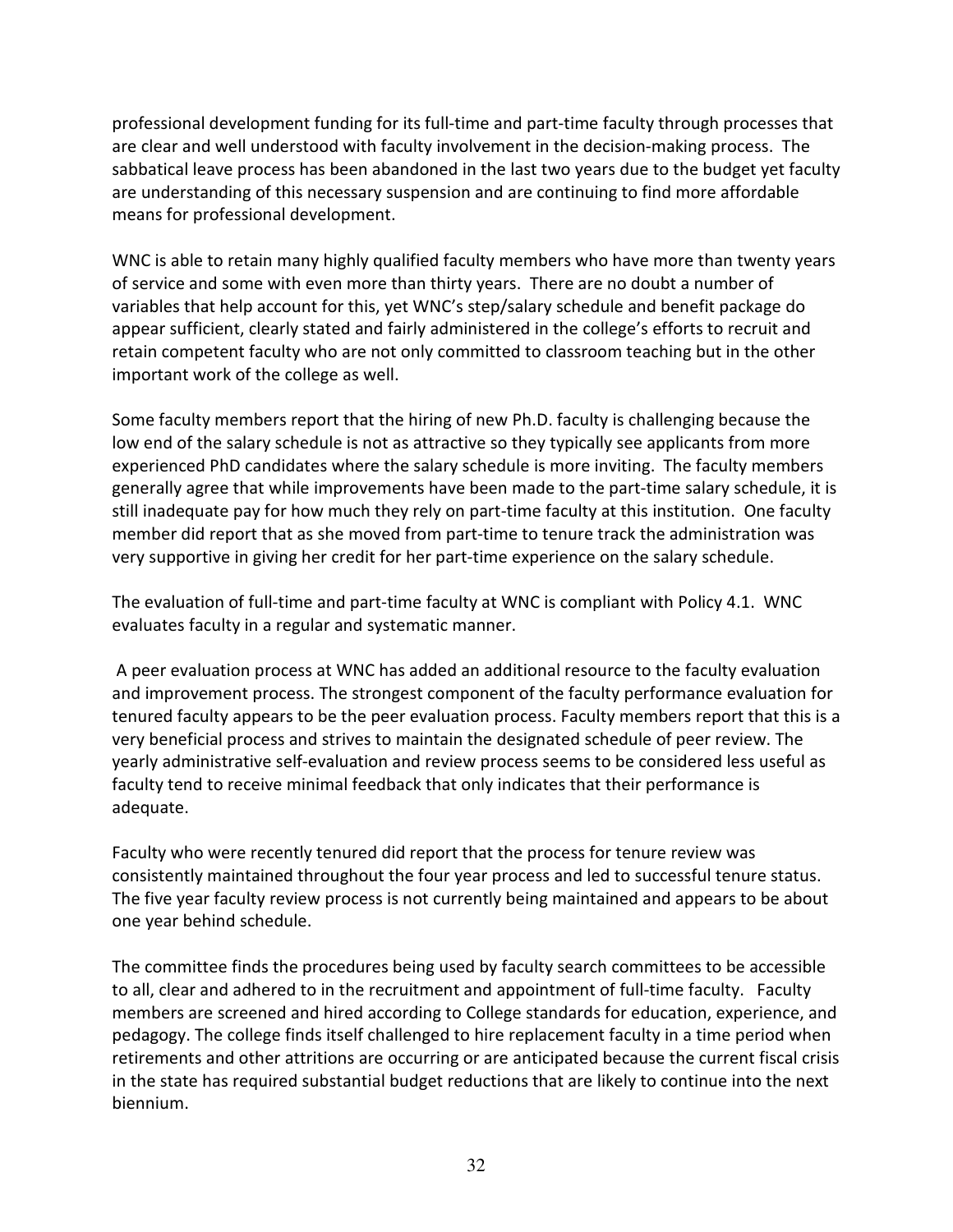Numerous faculty members agreed that academic freedom is fostered and protected, though it is noted that there seems to be a misunderstanding of the definition, which is locally construed to be control over scheduling of classes and other important shared governance issues rather than an understanding of a freedom from censorship in their academic domains as outlined in the widely accepted American Association of University Professor's statement. Administrators stress the importance that academic freedom plays in the respectful and collaborative culture that exists at WNC.

Professional development and faculty scholarship, research, and artistic creation are supported consistent with the college's mission through a sabbatical structure and professional development committees that have been well funded until the current budget crisis. The application process for the use of annual professional development funds for research and scholarship follows a clearly articulated process. Faculty members play a key role via the Professional Development Committee regarding the funding and support of such requests. On an annual basis full-time faculty members have up to \$1,200 and part-time faculty have up to \$500 available for professional development. Although this amount had been suspended when the budget crisis first hit, administration reinstated the policy much to the gratitude of faculty.

As the College is a teaching-focused institution, faculty are not formally responsible for the conduct of research or production of creative work, but many do engage in a variety of these activities, which promote currency with developments in their fields and enhance their work in the classroom.

There is a heavy reliance on part-time faculty at WNC, even more so given the last two years of budget cuts. Although finding qualified part-time faculty can be problematic at the more rural centers in WNC's service area, the committee finds that part-time faculty members possess the appropriate academic degrees or professional experience for the teaching assignment. Recent WNC policy revision has led to clearer guidelines regarding the evaluation of part-time faculty. New part-time faculty members receive a Part-Time Faculty Information Guide, which provides important information about the expectations and responsibilities of the teaching assignment along with the missions and goals of WNC. Part-time faculty members report being treated as equals among their full-time colleagues and that their input is always welcome and appreciated.

In some academic and career technical areas students express appreciation for learning what is currently happening in their major field from part-time faculty whose primary job is working in that field. Although part-time faculty members do not have assigned office space, students stress that most part-time faculty provide the means for students to be able to contact them. The library also provides convenient space for part-time faculty to meet with students and some office space is available for shared use at both the Carson and Fallon campuses. Some students express frustration that during the times they have available between classes to meet with part-time faculty that there is no way to conveniently do that.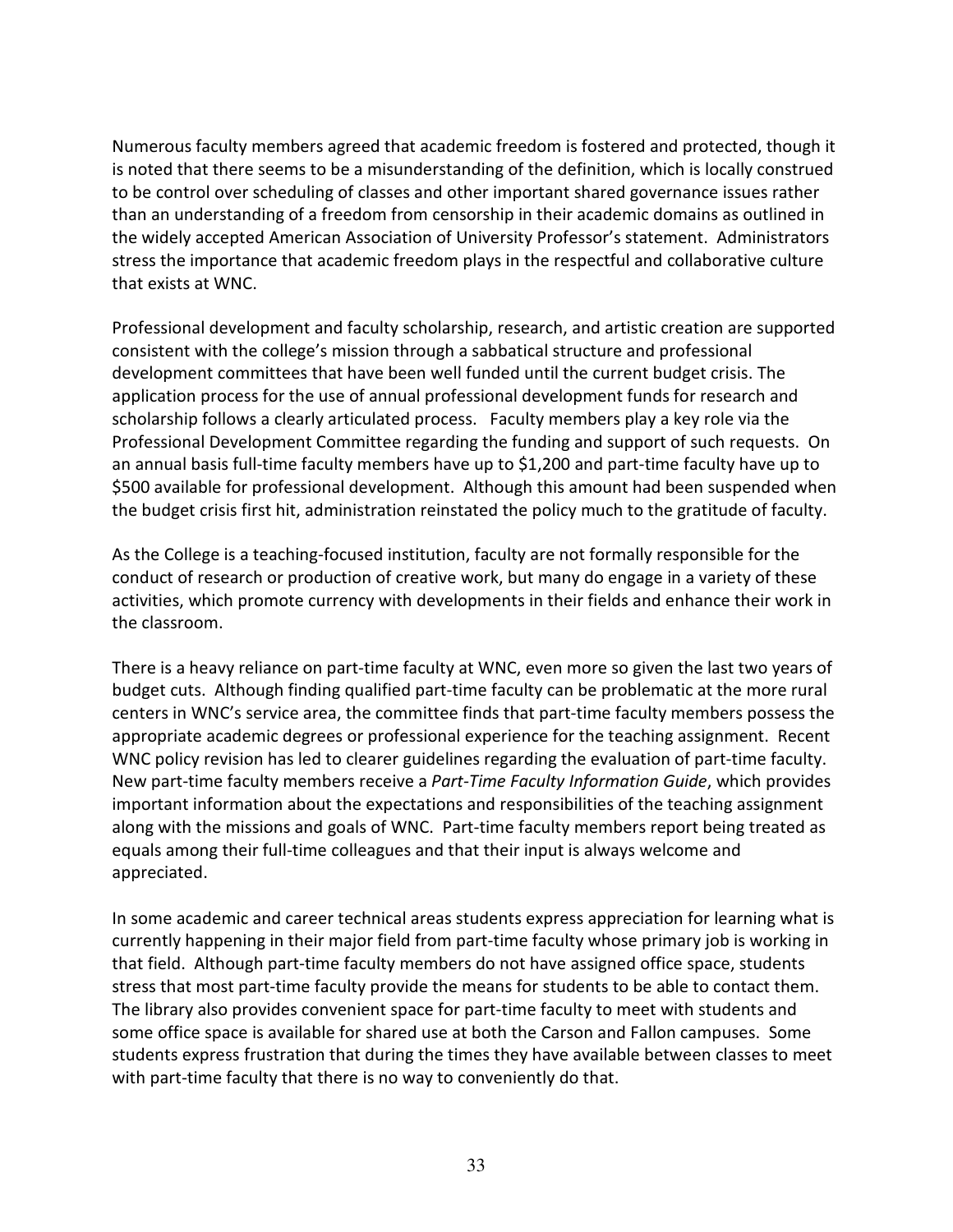The budget cuts have affected the entire college yet students report that they do not experience the adverse effects in any significant ways. Although faculty members across the college are quick to praise the administrative leadership for wise fiscal planning and a caring sense in regards to preserving the college community through some very challenging times, WNC faculty are also deserving of praise. From Carson to Fallon to Douglas to the outlying rural centers, faculty members have voluntarily increased class capacities, taught additional classes without compensation, gone without sabbaticals, to name a few of the many significant sacrifices made. These sacrifices for the good of the college have helped mitigate the adverse effects on students and helped prevent job loss among college staff.

Despite the challenging times the committee finds the faculty to be upbeat and fully supportive of and committed to their students, their college, and each other. The committee is impressed by the high praise the faculty receives from students and administration. The culture and climate of WNC is remarkably resilient and supportive of the entire college community and the faculty plays a large role in that regard. The committee finds that the WNC faculty is indeed praiseworthy.

#### Faculty Evaluation

The College has a well-developed faculty evaluation process outlined in the Nevada System of Higher Education code. It meets the requirements of Policy 4.1 in that the process is regular and systematic and occurs at least once within a five year period. Evaluation criteria include multiple indices as the process requires feedback from students through a student evaluation process and reports from the dean of instruction based on classroom observation. Also required for probationary faculty is a report from one colleague based on a classroom visit. Currently faculty are generally not evaluated for distance education delivery by a division chair or dean and that is something the College may want to consider in the future.

Evaluation materials are collected by the probationer and administrative faculty and placed in a portfolio. This file includes the student questionnaires, self-evaluations, committee work reports, peer and administrative reports, and other materials.

Evaluation criteria and procedures are applied in a similar manner to all faculty members, whether the faculty is on a tenure track or on one-year renewable contracts. The ad-hoc committee makes one joint recommendation.

The evaluation process includes formative evaluation and assigned mentoring. Probationers are supported and guided toward improvement activities if the process identifies concerns.

There are four primary evaluation systems: pre-tenure, post-tenure, non-tenure track, and part-time faculty evaluation processes. Each system has multiple indices with clear procedures and criteria. All systems include student evaluations and administrative evaluations. The fulltime faculty systems include additional indices as appropriate. Evaluation is a faculty driven process involving faculty and administrators. The process is strongly supported by both faculty and administration at WNC. Distance learning courses utilize the same student evaluation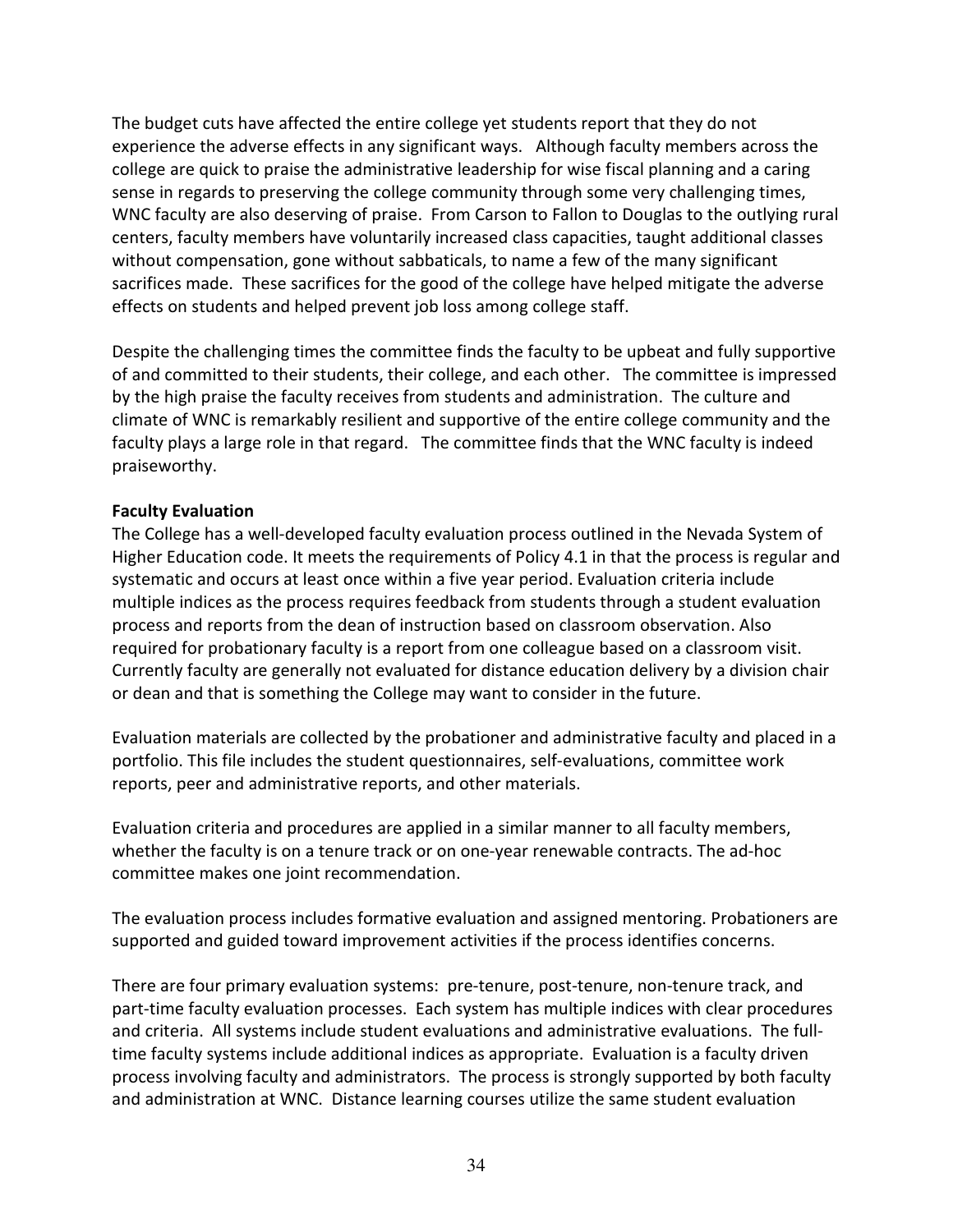instrument as other courses although the percentage of online class student evaluations submitted is far below what the college would like to see.

#### Recommendation

The Committee recommends that, as funds become available, quality faculty be hired with a primary commitment to the college for those degree programs currently lacking full-time faculty oversight. Until that time special oversight should be given by the academic administration to such programs to ensure that program quality is not being seriously diminished. (Standard 4.A.1)

### Standard Five – Library and Information Resources

The library program serves an 18,000 square mile district with three campuses and five centers. Libraries are situated on the Carson Campus and the Fallon Campus. The library collection reflects the curriculum of the college and the librarians and staff work closely with instructors to ensure institutional needs are met. The library program mission is stated in the Library Program Review and posted on the library web site.

From 2006 to 2008, the librarians conducted an extensive collection weeding program and eliminated approximately 3,000 outdated and unused books at the Dini Library on the Carson Campus. An additional 2,000 books were withdrawn from the Beck Library on the Fallon Campus. The withdrawals improved the quality of the collection. Student leaders reported that the print and non-print materials are adequate and the online resources work well to supply student information needs. The collection has sufficient depth and breadth to meet the needs of the students.

Library orientations are offered to all courses with a special effort directed towards English 101 and Business 108 classes. A number of instructors arrange for orientation presentations for their classes. Librarians estimate they reach about one-third of students through these presentations. Discussions with students indicate a similar number. Printed subject guides and online pathways also support students' research needs. Online tutorials provide additional support for distance education courses. Library orientations are evaluated by students and indicate a high satisfaction with the presentation and usefulness of information provided.

Collection development policies are well developed and incorporated into the general library policies. Every fall and spring, the librarians seek suggestions from faculty on purchases in program subject areas. Librarians send a letter to faculty, with an attached suggestion form, soliciting input. The librarians also review syllabi, when available, and rely on book reviews to assist them with collection development. Instructors report they have adequate input on new resources and services. The library has had representation on the Curriculum Development Committee. This representation enabled the library to anticipate changes to the curriculum. Continued representation would support the library's ability to be proactive in serving college needs.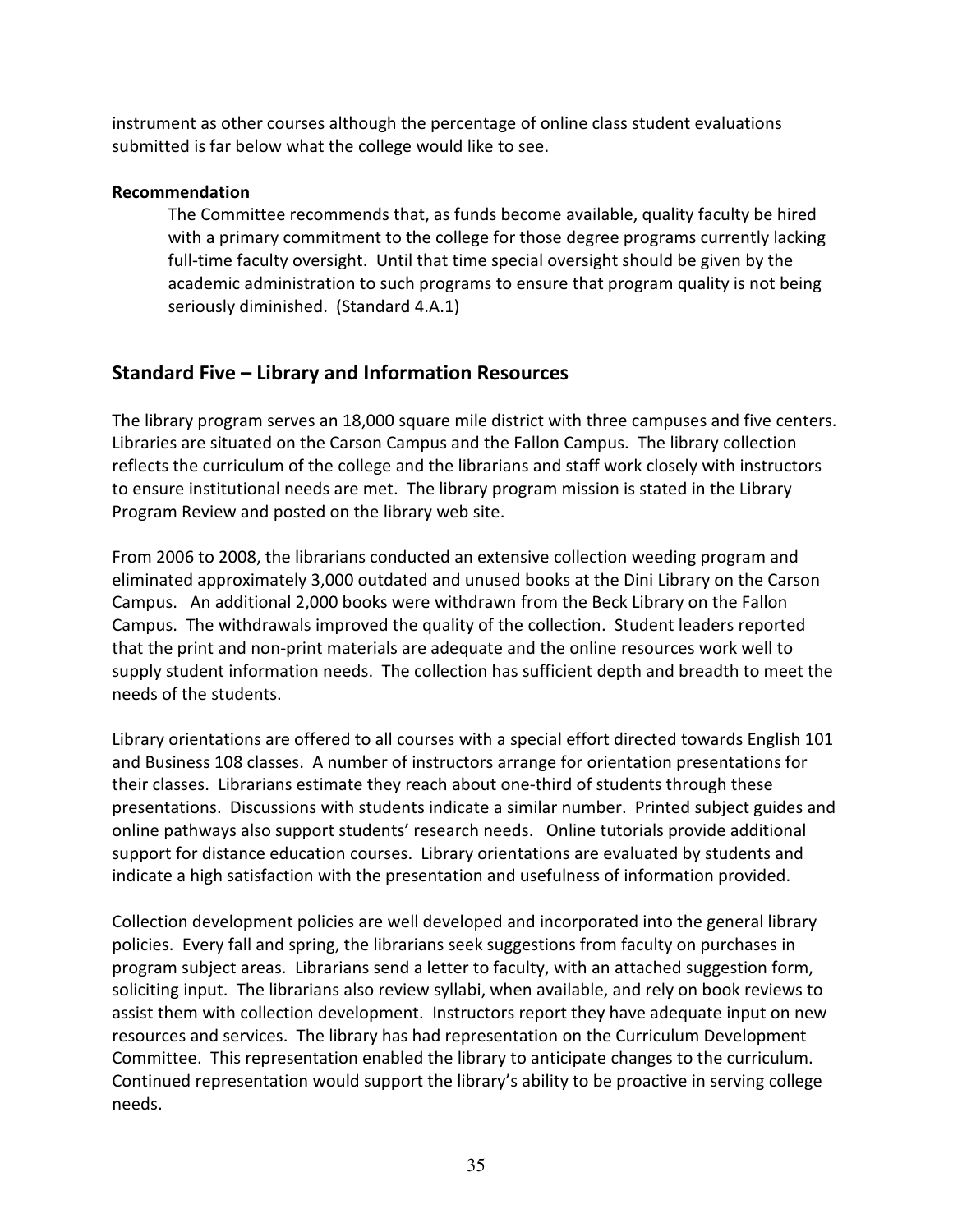When the new Bachelor of Technology in Construction Management program was announced, librarians contacted instructors for suggestions on materials to support the program. The librarians determined that the library had 185 full-text online periodicals that supported construction. Instructors requested an additional journal title in print. The librarians also purchased any books requested by faculty, textbooks in use by the program, and books identified through book reviews. At this time, the collection appears to be adequate to support the bachelor of technology program.

The library has made good use of technology to reach out to students online with a revamped web site, a strong move to online resources, adding EZ proxy to authenticate off-site users, online reference help, online tutorials, and pathfinders to research. The library contracted a web design firm with library experience to design a website that embraced the look and feel of the college while also creating an effective site that meets the research needs of the library and students. The library expanded the number of online databases to 30 providing access to 23,000 online journals and e-books. The librarians can be reached for help through the web site by clicking on a button labeled "Ask a Librarian" and online tutorials enable students to learn about research on their own at their own pace. In addition, the librarians have created online subject guides or pathways to finding information in specific fields and topics. Librarians at the Carson Campus also serve as the contact for students needing help with distance education. These actions have enabled the library to support distance education and students throughout the district.

At the Carson Campus, the Joe Dini Jr. Library and Student Center was completed in 2003. Remarkable attention was paid to providing a light, open space. Comfortable seating areas are inviting. Four group study rooms allow students to work together without disturbing quiet study areas. A large instructional space permits library faculty to introduce students to information literacy. Staff work areas are open and well-planned to foster efficiencies. Twentyeight desktop computers provide on-site access to the catalog, databases, and Internet. Students especially appreciate the availability of both Mac and PC platforms in the library and different versions of Microsoft Office Suite to accommodate students using Office 2003 and 2007. Wireless access allows students to use laptops anywhere in the library.

The Beck Library on the Fallon Campus, had an extensive renovation that was completed in 2008 including new staff space, new study tables and carrels, new computers, and new comfortable seating. In conjunction with the renovation, the library completed a major weeding project resulting in a more open and welcoming space for students. Students at Fallon reported that the library is welcoming and easy to use.

Both libraries provide adequate hours of access onsite six days per week. Representative students reported needing hours later into the evening (past 8 p.m.) and on Saturdays until 5 p.m. Students on both campuses commented on the "great atmosphere" and appreciated the quiet study space in the library.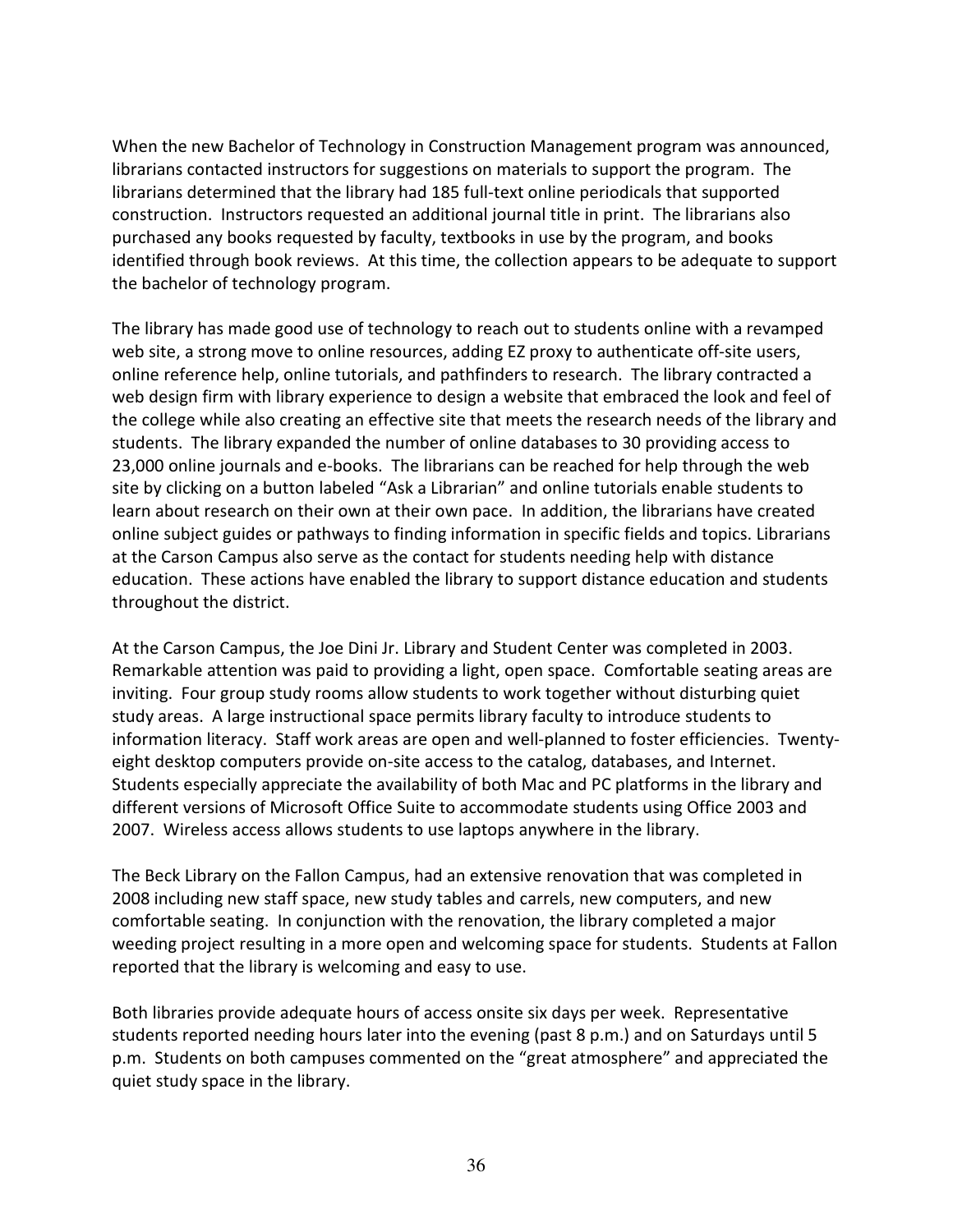Based on information provided in the exhibits, library faculty and staff have appropriate education to meet written job descriptions. Student leaders stated that the library staff is a great asset to the college. Instructors also indicated their support saying "the staff does a great job." Surveys of faculty and students confirm that this belief is widely held.

Two library faculty members have been on sabbatical. One studied Web 2.0. The other studied enhanced library support for distance education. Both librarians prepared reports that were included in the exhibits for Standard Five. Librarians and staff continue to have professional development opportunities through the commitment of the administration during this economic downturn.

The library collection is organized by Library of Congress Classification. The WNC libraries share a library management system with the University of Nevada—Reno (UNR), Great Basin College, and the Desert Research Institute. Cataloging services are contracted through UNR. This arrangement seems to be working well as staff reports UNR is responsive to the needs of WNC. Students see the collection of all four libraries, with locations noted, when accessing the catalog. Interlibrary loan, primarily among these institutions, supplements the local collection.

In the exhibits for Standard Five, the library provided a comparison of peer institutions from the National Center for Educational Statistics, Academic Library Survey, fiscal year 2008. The library director selected institutions that have added a baccalaureate program. Compared to the average of the peer institutions, Western Nevada College is well-staffed with librarians, student workers, and other paid staff. Total staff per 1,000 FTE students is twice the peer average for that year. (5.D.1) Though expenditures for print and audiovisual materials were below average, expenditures for current and electronic serials were well above average. The number of printed volumes per FTE student is 21% below the average of peer institutions. Expenditures for online resources indicate an effort to use technology to serve a large, rural population with limited access to a physical library.

Additional comparisons with peer institutions included hours of operation. These are in line with peer institutions. Gate count in a typical week is 13% higher than peer institutions. Reference transactions in a typical week are 43% fewer than peer institutions. The number of circulation transactions from the library is 45% below the average peer institutions. Circulation transactions per FTE student are 2 versus 6 for peer institutions.

The committee noted that the library did not provide evidence of a written assessment plan. In 2006, administrative response to the library program review recommended revisions to the mission, goals, and assessment. While surveys conducted indicate high awareness and support for the library, there was no evidence that assessment is an integral part of the planning process. A written assessment plan would be helpful to close the feedback loop for program improvement.

Library faculty advocated the inclusion of information literacy in the General Education outcomes and it is reflected in the following General Education outcomes: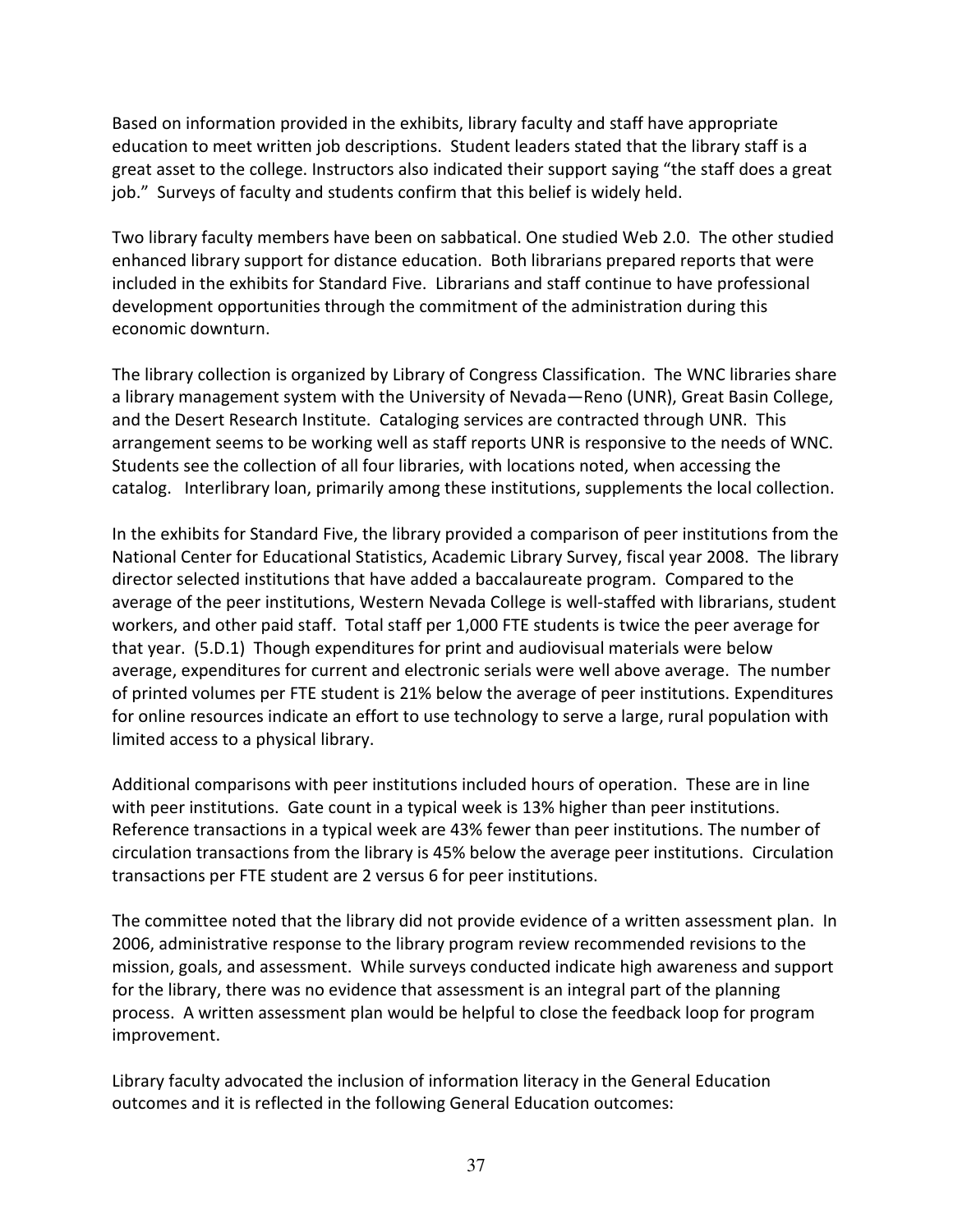- 1. have problem solving, creative, and critical thinking skills
- 2. have effective and efficient learning skills, including the location and evaluation of information
- 3. have appropriate technological skills, including computer skills

At this time, however, assessment measures have not been established and assessment tools have not been developed for the general education outcomes. Assessment efforts for information literacy have not been initiated.

Assessments of the library services included a part-time instructor survey in 2004, a program review survey in 2005, a library support survey in 2006, a student library use survey in 2009, a recent graduate survey (2000-2009 longitudinal view), and the Noel-Levitz Student Satisfaction Inventory (2007 and 2009). In general, these surveys indicated high awareness and a high satisfaction with resources and services available. Eighty-seven percent of the part-time faculty responded that they were aware of library website; fifty percent reported they used it. Seventy-five percent were aware of media services for films or equipment. Ninety percent reported awareness of WNC library support to prepare for their classes and to support their students. Over one-third reported using the library resources.

The library program review survey indicated 97.5% of respondents agreed or strongly agreed the library staff listened well and were professional. Over 90% agreed or strongly agreed the library staff were helpful in resolving problems and nearly that many agreed or strongly agreed that requests were handled in a timely manner. Over 90% were satisfied or very satisfied with the accessibility of the library. At least 95% of respondents were satisfied or very satisfied with the efficiency of services, accuracy of information, usefulness of information, responsiveness to requests, and communication about services. Ninety percent thought the library supported teamwork and collaboration across the college community. Nearly 90% thought the library hours of operation were adequate to meet their needs. Overall, nearly 95% agreed or strongly agreed that the library provided quality customer service.

The library support survey (2006) asked faculty questions about awareness and usage of specific services and resources available to faculty and students. The results indicated that while there was a significant difference between knowledge and usage of these services and resources, there was still a high awareness (nearly 90%) of the large number of journal articles available through online databases and over 75% accessed the articles. Nevertheless, many faculty were unaware of such services as "alert" features in their area of research, permanent links to embed into their Blackboard site, or that they could e-mail the library with their research questions.

The student library use survey of 2009 was very positive overall. Eighty percent responded that they were satisfied or very satisfied with staff assistance in the library. Seventy-nine percent responded that the library or librarians made a moderate or major contribution in finding information; 74% felt the library or librarians made a moderate or major contribution to their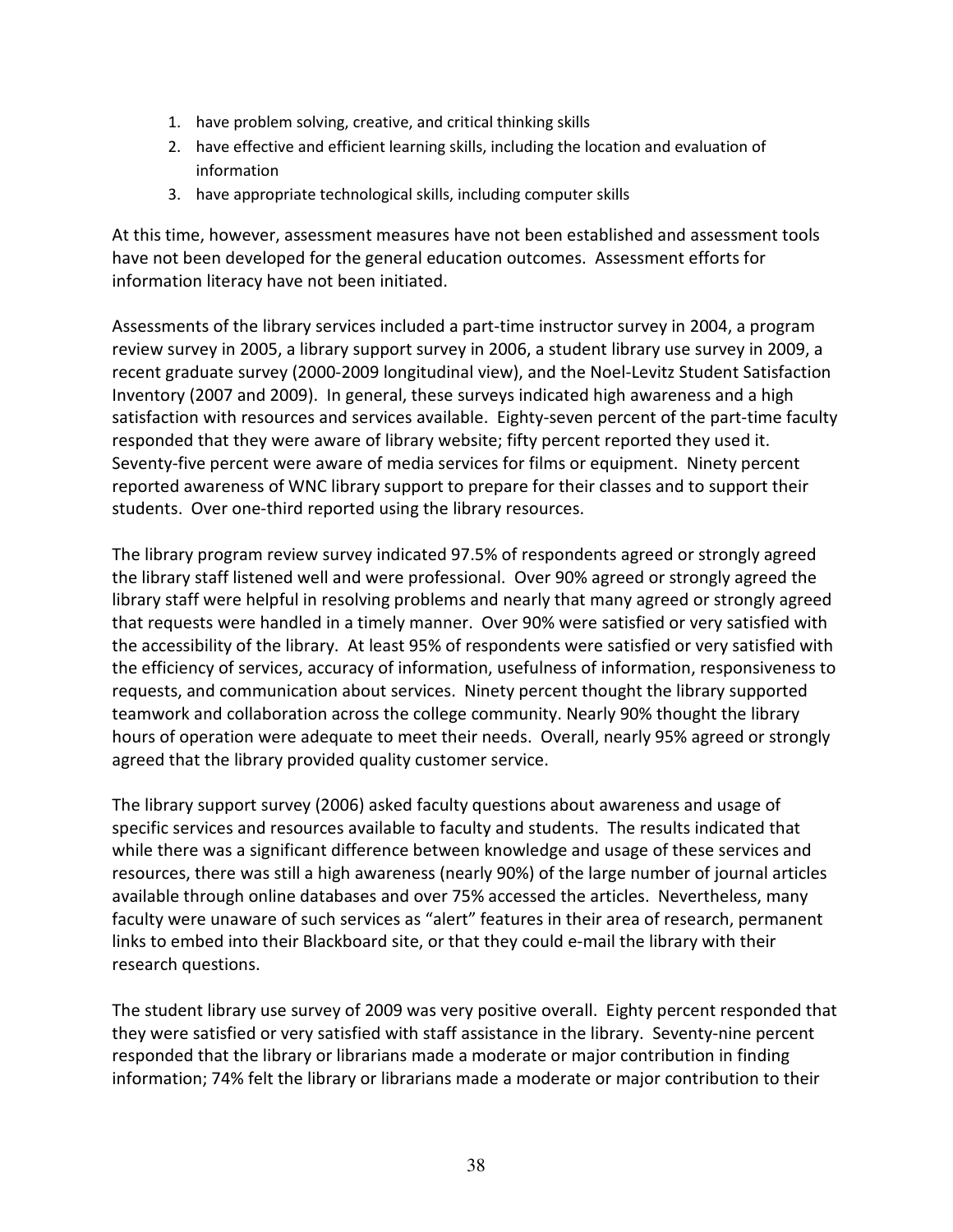academic success; and 73% felt the library or librarians contributed (major or moderate) to their efficient use of time.

The recent graduate survey showed that, since 2002, at least 70% of graduates rated the library services above average or excellent. In the most recent survey (2008), 87% of graduates rated the library services above average or excellent. Only 5% rated the library services at average and 0% rated the library services below average.

The library was included in the Noel-Levitz Student Satisfaction Inventory. Overall institutional strengths identified (the top 25%) in the 2007 survey were "Library resources and services are adequate" and "Library staff are helpful and approachable."

The library director has direct oversight of media services, distance education support, and computing services. This structure presents opportunities for synergies between services. Over the last few years, a number of classrooms have been mediated and classrooms have been identified for future mediation. Consolidated administration fosters joint efforts to provide classroom technologies.

The library has provided evidence of an exemplary program. Two new library facilities (a new building on the Carson Campus and a renovated space on the Fallon Campus) present an inviting space for students and faculty. The results of six surveys indicate high awareness of library resources and services and a high regard for library faculty and staff on the part of students and faculty. Comparisons against peer institutions indicate that the library is well funded and staffed. Its collection is comparable to peer institutions. A robust collection of online databases serves the college well by providing access to resources and services to students throughout a rural district.

The institution and the library conduct evaluations of the library program, however, a process that includes evidence of goals, measureable outcomes, targets, assessment, and incorporation of results needs to be instituted.

### Library and Information Resources—Computing Services

The college has ample computing resources to support its mission, which includes significant rural education through Interactive Video (IAV) and web-based distance learning. While the former modality is supported through Library and Media Services, college computing services staff support all information technology at the college, which includes not just the 622 computers in 44 computer labs that are stretched across its 18,000 square mile service district but also the maintenance of the local area network and internet services and services and systems integration with the SCS, which handles financial aid, human resources, and other important administrative services for the entirety of the NHSE. The system is currently preparing to migrate from its legacy system to PeopleSoft, and this project is being coordinated with SCS by student services personnel who also work with institutional Research and the Webmaster.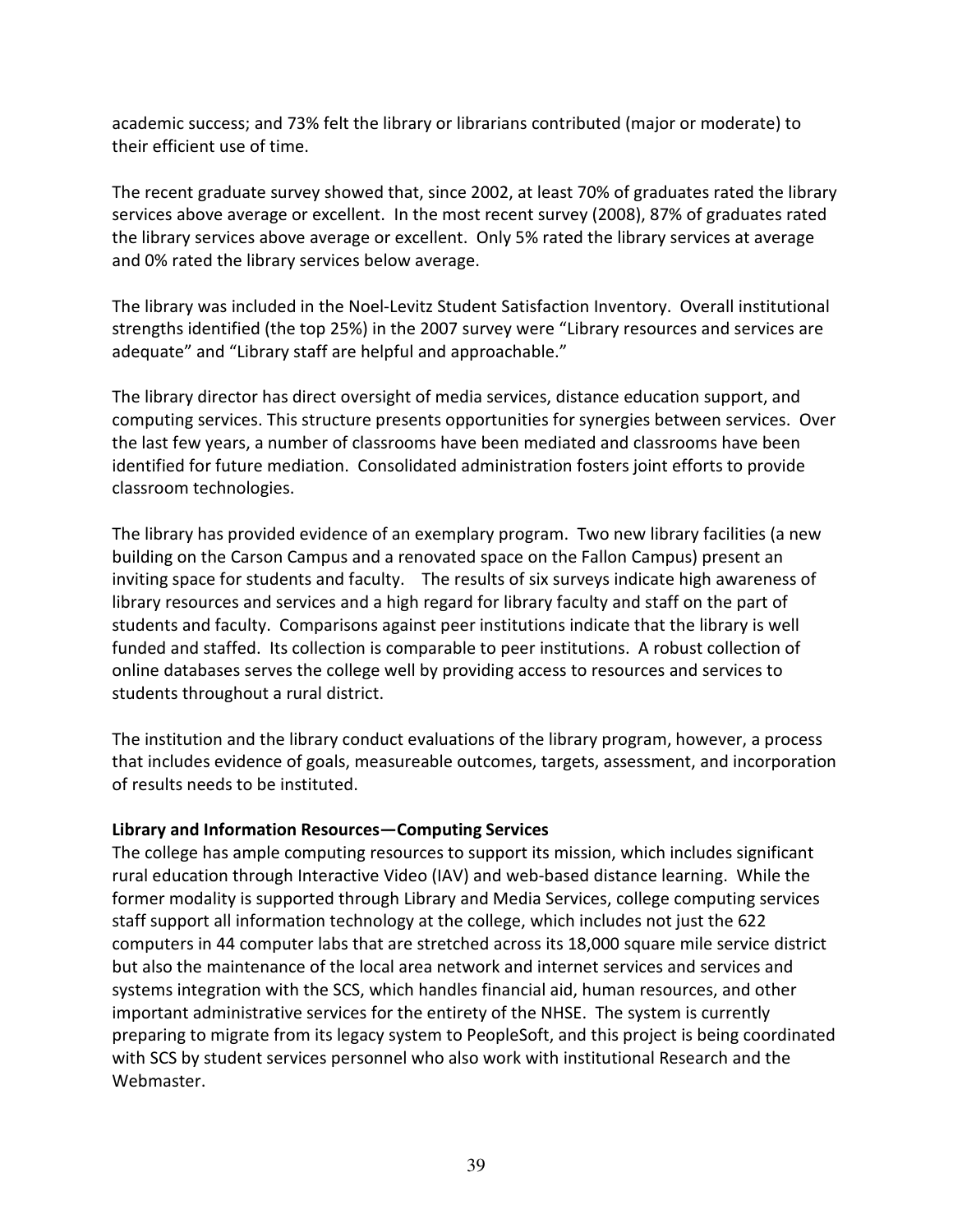The college is discontinuing student email accounts in June because the history of usage—less than 20 percent of students access their account even once—does not merit staff time. All staff and faculty members, including part-time faculty, are issued email accounts and have access to computers in offices, labs, and the Library. A concern was expressed that the academic divisions are sometimes spotty in their request for services for part-time faculty. Faculty and staff report that Computing Services staff are competent and professional and are highly regarded for their skill and helpfulness, though individuals at the Fallon campus were sometimes stressed because recent budget cuts have centralized services back to the Carson campus with a staff visit to Fallon happening only once each week.

Computing services is accessible for faculty, staff, and student support through telephone, on the web, and by processed work requests. As mentioned previously, understaffing causes some stress, but there is no indication that the mission of the college is impaired. Annual planning and shared governance processes such as the Technology Committee provide additional mechanisms to assure the integrity of mission support. Data integrity and recoverability is assured with regular tape back-ups that are stored in a fireproof box.

The department is currently three positions short because of the state's fiscal crisis, and while the staff does a remarkable job, the committee expresses concern about the lack of succession planning for the network administrator. This individual is a highly knowledgeable and competent professional who designs and maintains the network's topography, all of its devices, and is largely responsible for shaping its future. Currently there are numerous important projects—a router replacement to replace the 100-megabyte LAN bottleneck with a gigabyte pipe; a Blade server configuration that will allow for improved web hosting, virtualization, and cluster computing; the migration from Netware to Active Directory Services; and so forth. Because the  $21<sup>st</sup>$  century campus is so dependent on network services, redundancy in this position might be considered mission critical. Additionally, important strides are being made by the computing services team to "work smarter with smart tools" such as Log Me In, which helps greatly with remote support and increases the overall efficiency of staff by reducing the number of offsite visits. These efficiency measures must be built upon to keep the college's electronic business secure, consistent, and robust. The committee encourages the training of other staff in these areas and hopes that the college will be able to fill vacant positions as the budget recovers.

### Strengths:

- 1. Surveys indicate high user satisfaction for library services among faculty and students.
- 2. Comparisons to peer college libraries indicate funding for materials and staff is above average.
- 3. Surveys and interviews with students and faculty provide evidence of strong support for library faculty and staff
- 4. Carson and Fallon campuses provide excellent, welcoming library facilities.
- 5. The library program demonstrates commitment to serve students throughout a large and rural district through an effective web site and extensive databases and pathfinders for research.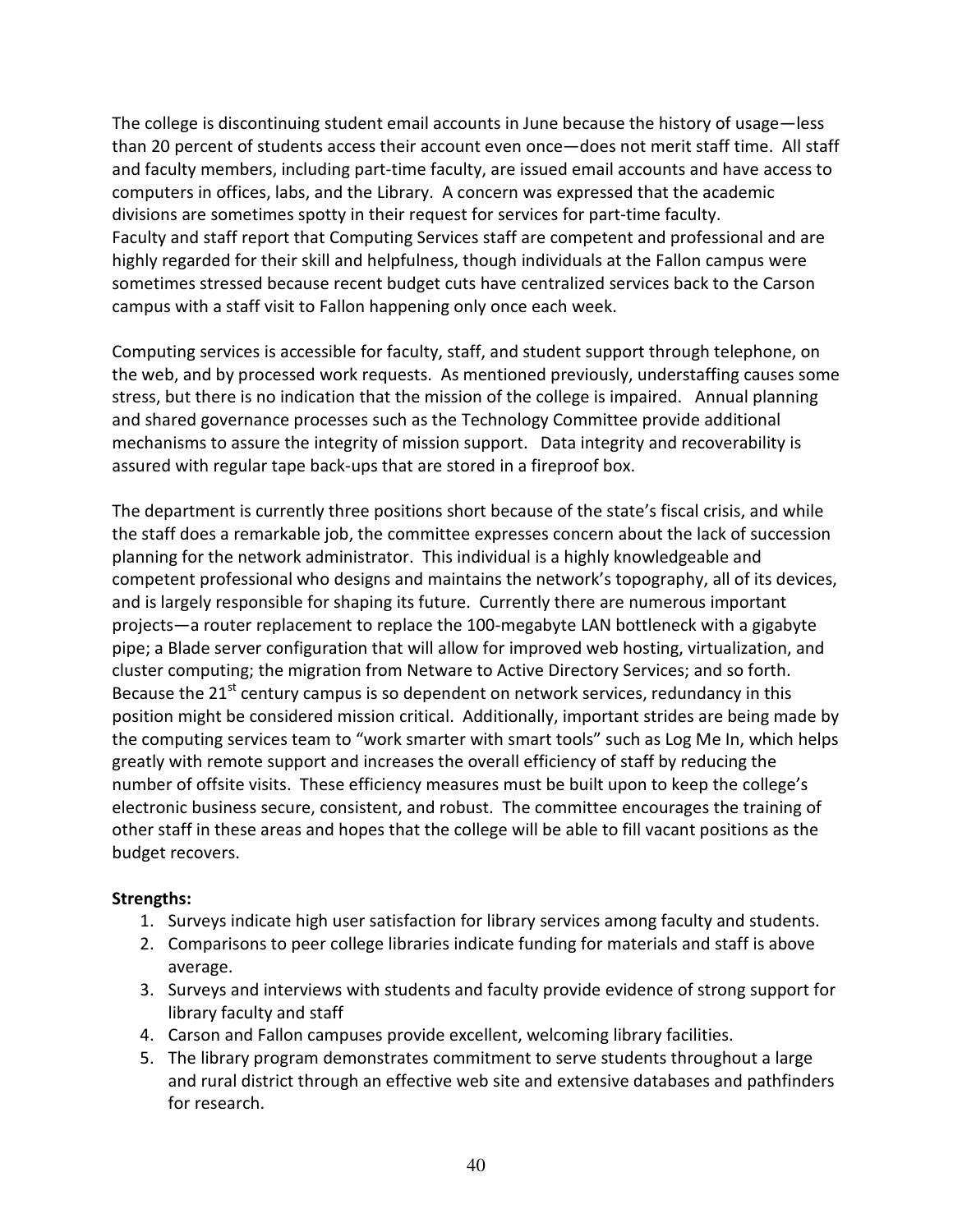6. The library program demonstrates a proactive effort seeking faculty input on resource needs.

#### Concerns:

- 1. The committee recommends the development of an assessment plan for general education outcomes including information literacy.
- 2. The committee recommends development of a planning and assessment plan for library program that establishes an iterative process for program improvement.
- 3. The committee expresses concern about the lack of succession planning for the network administrator.

#### Commendation

The Committee commends the College for its excellent library facilities, efforts to support students and faculty through online resources and services, and dedicated librarians and staff resulting in a high rate of user satisfaction.

### Standard Six. Governance and Administration

#### Governance System

The Committee found that Western Nevada College has a system of governance in place that facilitates the successful accomplishment of its mission and goals. Western Nevada College is one of eight institutions of higher education that are part of the Nevada System of Higher Education (NSHE). Its role is defined in the state constitution and overseen by the Board of Regents of NSHE.

A number of board approved documents outline the governance and administrative relationships that exist between the College, NSHE, and its Board of Regents including:

- NSHE Board of Regent Handbook
- NSHE Procedures and Guidelines Manual
- NSHE Organization Charts
- WNC Academic Organization Charts
- WNC Administrative Organization Charts
- WNC Bylaws
- WNC Policy Manual
- Classified Council Bylaws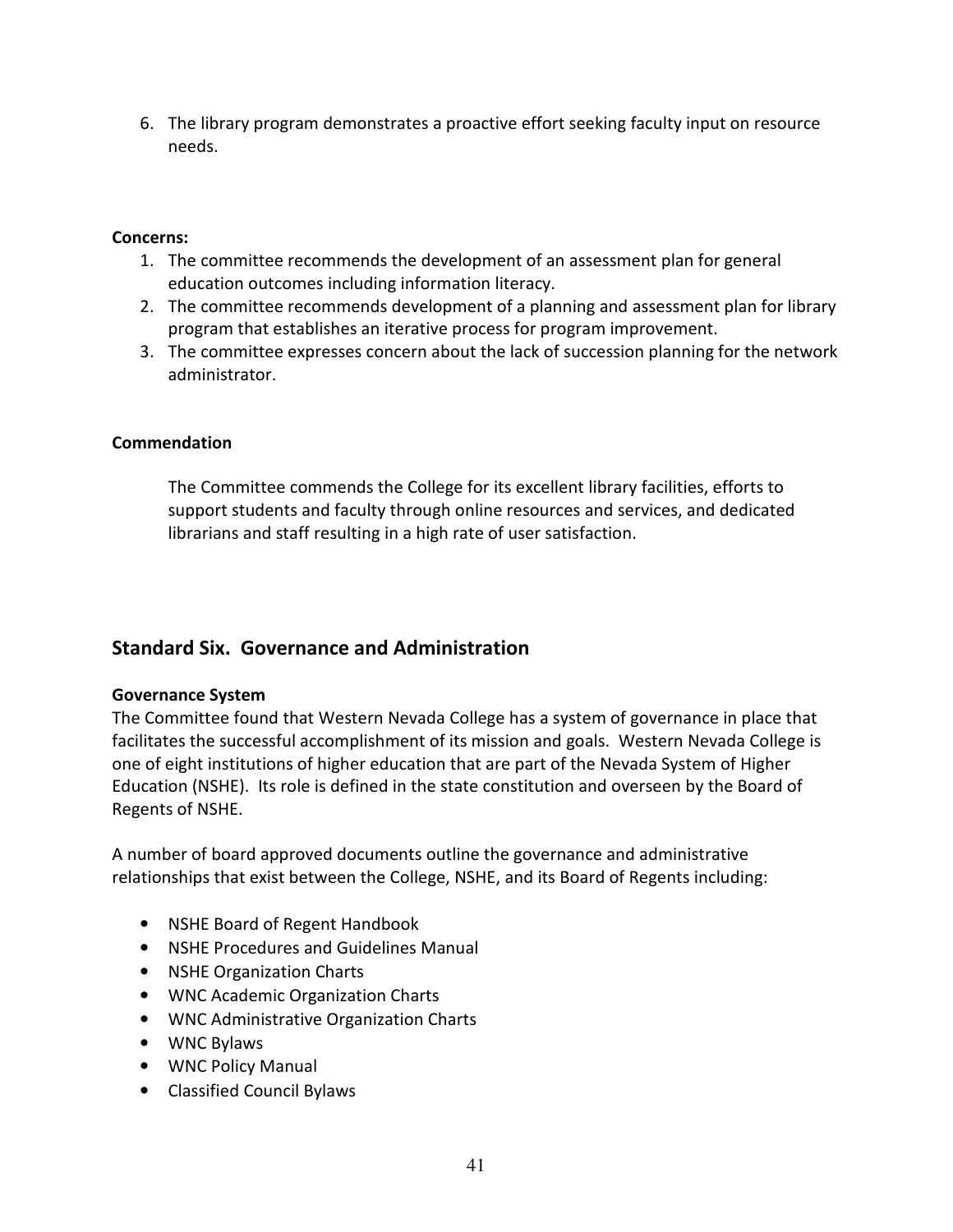- Academic Faculty Senate Bylaws
- Associated Students of Western Nevada (ASWN) Constitution
- WNC Academic Master Plan
- WNC Foundation Board of Trustees

It is the NSHE Board of Regent Handbook that outlines the governance system of NSHE. The Board of Regents consists of thirteen members, each of whom is elected to a six year term and represents a geographical region. The Board of Regents is legally responsible for oversight and control of NSHE and has both advisory and policy making functions.

A chancellor is appointed by the board to provide system leadership. The chancellor serves at the pleasure of the board and is evaluated periodically by a committee of the board in accordance with board approved procedures.

Representatives of the Committee met with four Regents and the NSHE Chancellor and found that they were very supportive of the College, familiar with its mission, and dedicated to its success. The chancellor expressed that the movement of the College to offering its first bachelor's degree was not a move away from its traditional mission of providing two-year and certificate education. The BT in Construction Management was seen as an appropriate extension of its mission in a technical area not served by other state institutions.

The Committee found that there was congruence between all layers of the administration with respect to recognizing the system of governance of the College and working together effectively within this structure.

College administrators, faculty, staff and students all have defined roles in the administration of the College and take those roles seriously. Every group spoken with by the Committee understood and supported their roles in the shared governance of the institution. Minutes of Board of Regent meetings and campus committees reflect the participation of all campus stakeholders.

All campus employees have access to agendas and minutes from all campus standing committees, the two Faculty Senates, the Classified Council, and College Council through the campus intranet system known as WestNET. This system allows messages to be sent by employees either to an entire committee or to the officers of a committee.

Students have broad participation in campus governance and spoke very highly of the president and other senior administrators with respect to their concern for the needs of the students and their willingness to listen to student issues, both in committees and in less formal settings.

### Governing Board

The Board of Regents selects and evaluates the president of WNC as well as the presidents of the other NSHE institutions. Each president is evaluated by an evaluation committee appointed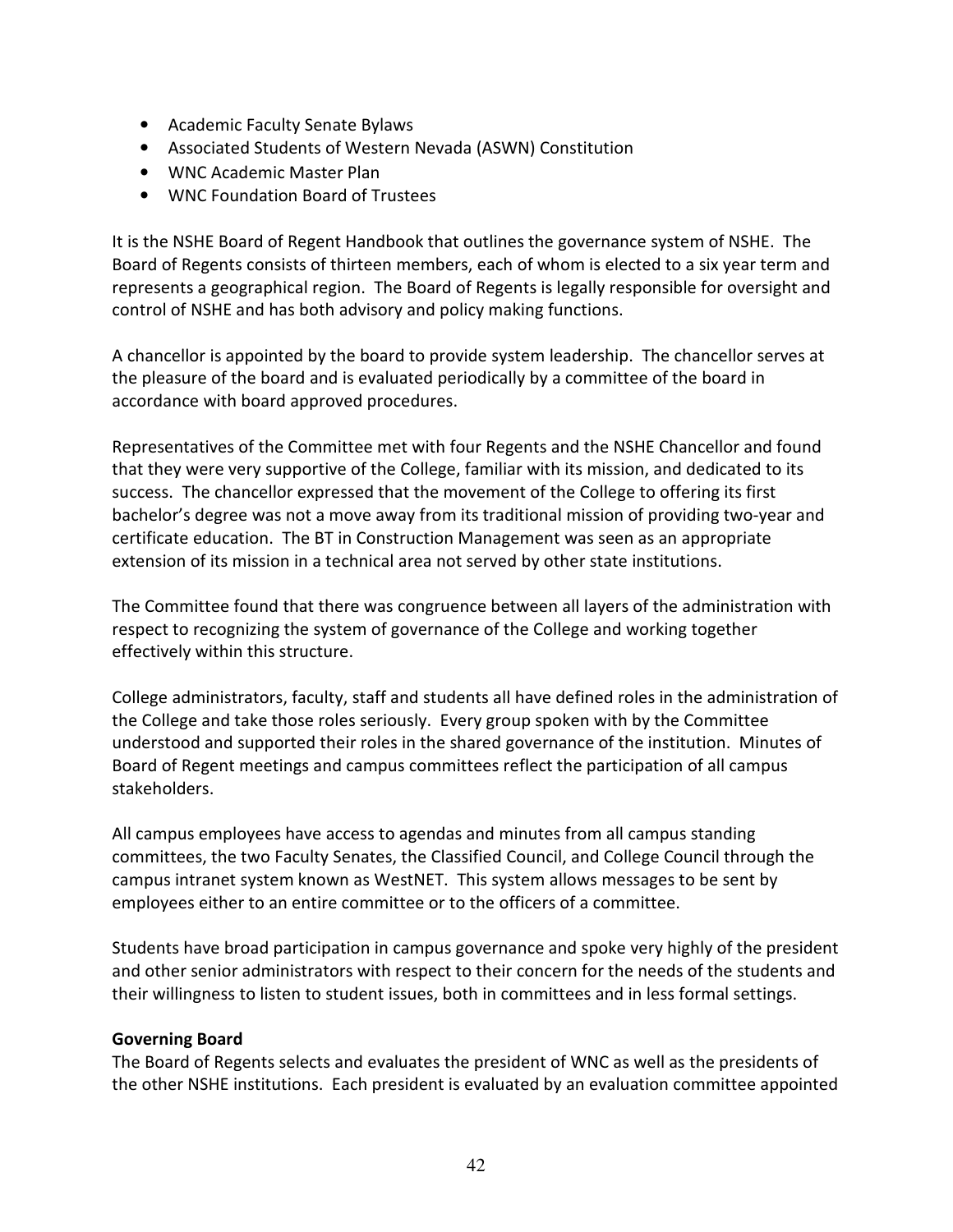by the Board of Regents at a public, scheduled meeting. The Board also evaluates itself at an annual retreat and updates its handbook based on this evaluation.

The College biennial budget is reviewed and approved by the Board as well as any budgetary adjustments, such as state mandated budget cuts, occurring within a biennium. Each institution receives an individual budget from the state legislature. The Board serves as the advocate for the institution before the legislature. WNC budget reviews are documented in the minutes of the Board.

The Board takes an active role in reviewing and approving all significant changes to the College's academic, vocational, and technical programs. Minutes reflect Board approval of these changes.

The Board of Regents acts only as a committee of the whole. No member or subcommittee of the Board acts in place of the board except by formal delegation of authority. The Board is knowledgeable of the institution's accreditation status and is involved, as appropriate, in the accrediting process including participation in the development of the self-study, approval of substantive change, and meeting with the evaluation Committee.

### Leadership and Management

The president serves as the chief executive officer of the College and has full-time responsibility to the College. The president reports to the chancellor and is accountable through the chancellor to the regents. Six specific duties are assigned to the president in the *Handbook:* providing leadership; appointment of professional personnel; making budget recommendations; authorizing grants, contracts, and gifts; and serving as principal spokesperson for the College. All indications are that the current president has been highly effective in performing all of these duties.

Campus organizational structure developed by the College under the president's leadership supports the teaching and learning environment and results in the advancement of the College's mission and goals. The president and her leadership team are highly regarded on campus and abundant opportunities for open, two-way meaningful communication have resulted in high morale during fiscally troubled times.

The duties, responsibilities, and ethical conduct requirements of the College's administrators are clearly defined and published. The College administration consists of the president, four vice presidents, three deans and a number of directors and coordinators. Each administrator has a position description that is supplemented by an annual written process of goal identification and assessment of goal attainment. Conversations with faculty, staff and students indicate that administrators act in a manner consistent with those requirements. All administrators are highly qualified for the positions they hold.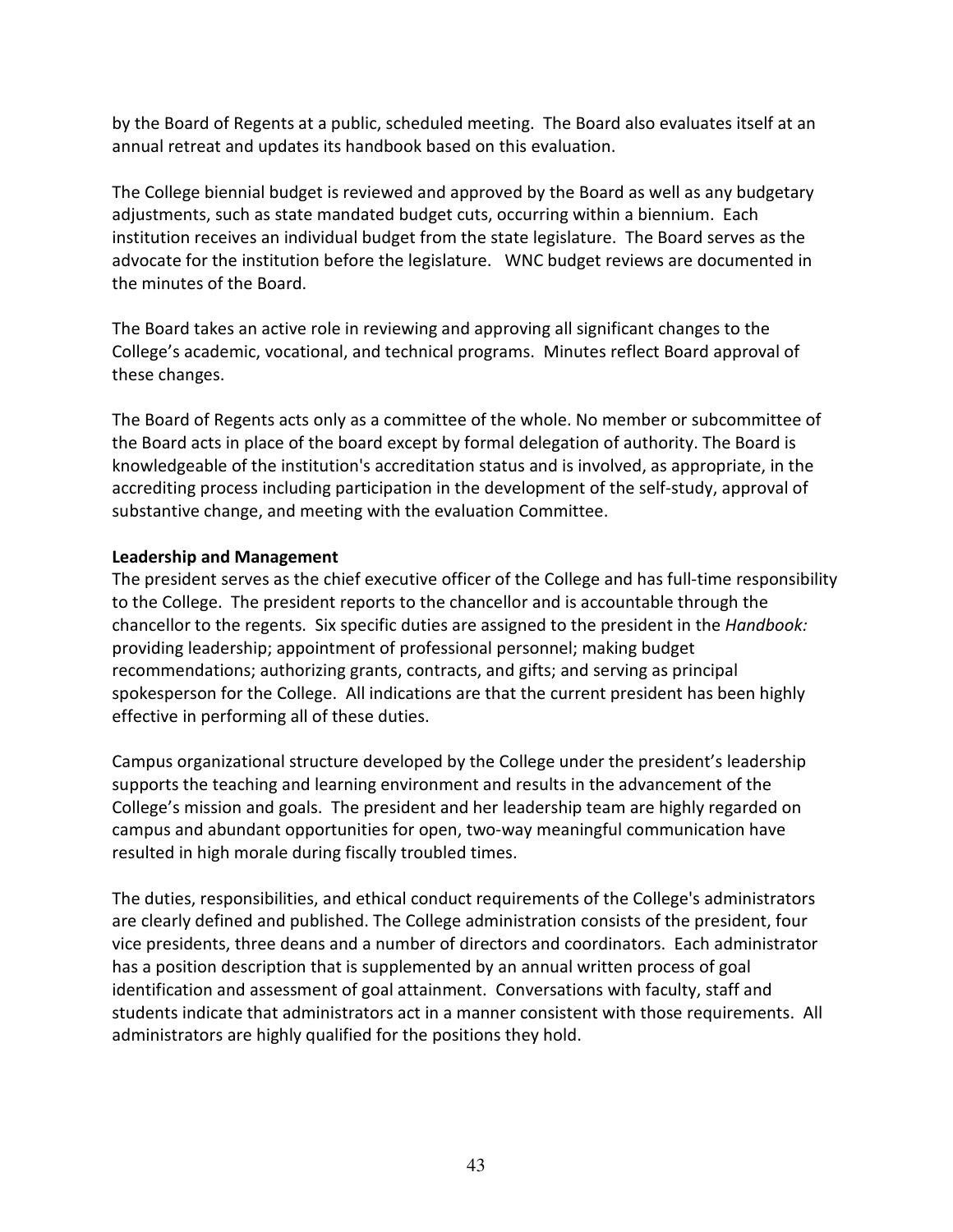Institutional advancement activities in which the College and the WNC Foundation participate are clearly and directly related to the mission and goals of the institution and of benefit to its students.

The College's Institutional Research department publishes and widely distributes information about the College that is widely used to inform planning and decision making. The *Institutional* Portfolio, published yearly since 2004, provides statistical information about students, programs, faculty, staff, facilities, and resources. This publication is available in both print form and on the College's website.

#### **Commendations**

The Committee commends the administration of the College, including its Board of Regents, for developing an inclusive, transparent, and open system of governance where students, campus employees and community members have an opportunity to openly express their opinions and offer suggestions that are fully considered by the administration. This was substantiated by the early and on-going communication to all staff during budget reductions and the linking of reductions to budget principles developed by the committee and in the college's approach to involving faculty, staff and the governing board in the planning of physical facilities and outdoor gathering spaces.

The Committee commends the College on its recent handling of severe budget reductions. Broadly engaged shared governance contributed to the campus budget reduction planning process leading to an increase in the overall pride of the campus in itself and its employees. During this process an emphasis was placed on preserving the quality of academic programs and student services while maintaining access. Steps were also taken to preclude the involuntary loss of employment for economic reasons for all campus employees, including shared sacrifice.

### Standard 7 - Finance

### Financial Planning

Administration of finance for the Nevada System of Higher Education (NSHE) is governed by Board policy that clearly defines internal audit procedures, finance and administration policies, general business management, setting fees and expenses and financial aid. The Board of Regents is very clear that the responsibility for planning and budgeting takes place at the local campus. One member of the Board stated it has three responsibilities: to hire a president for each campus, to approve policy and to approve a budget for the community colleges. The responsibility for the campus operation and development of local planning and budgeting clearly resides with each campus president.

The College has a process in place to prepare a campus budget using a systemized bottom up process. Departments have been able to make requests, funnel those up through their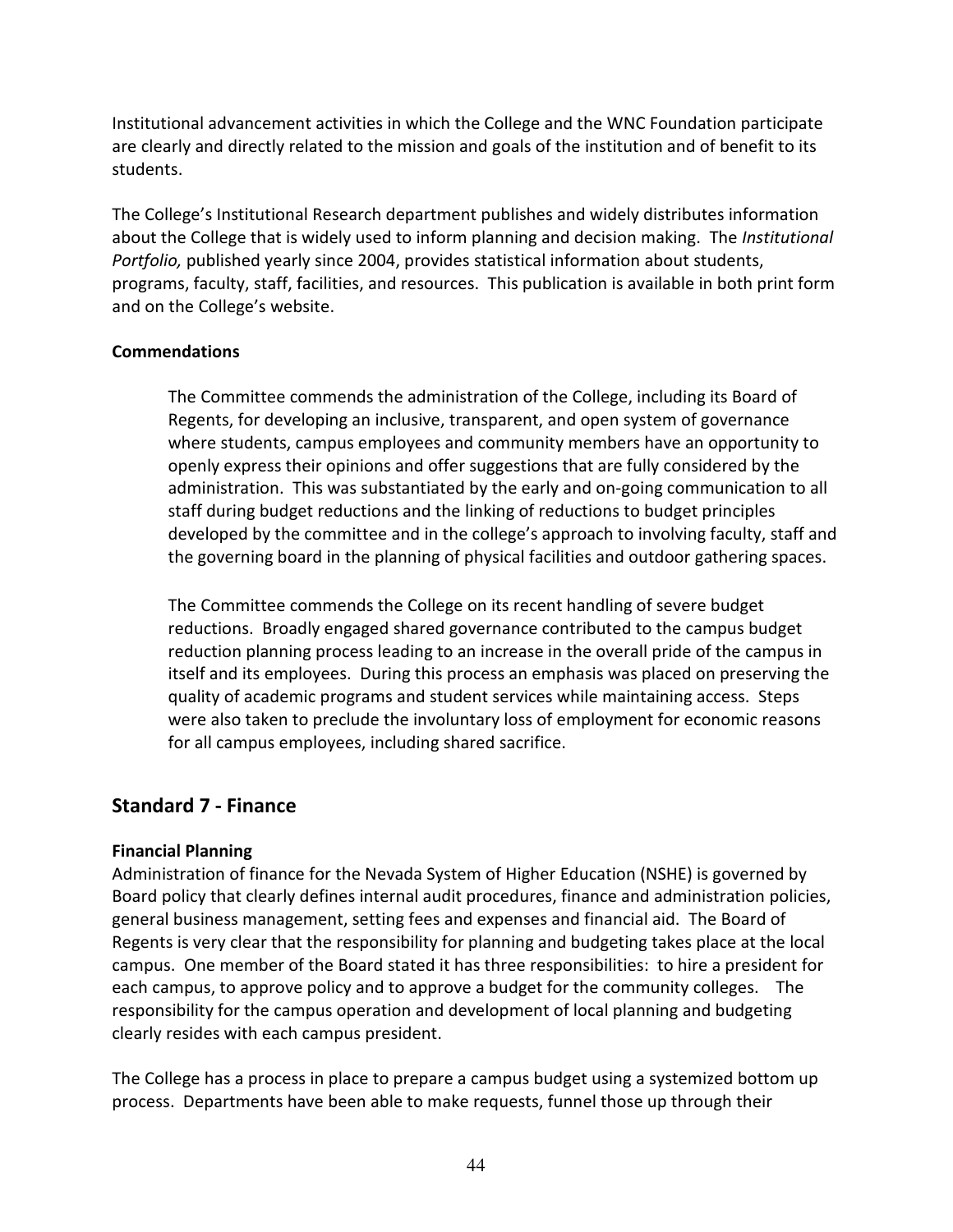department chairs to the vice president level with the final authority for the campus budget decisions belonging to the president. Open forums with the campus community to discuss priorities have been a part of this process. Admittedly, this process has been difficult to follow in recent years given the economic condition of the State and a lack of discretionary funds; however, the open forums have continued for the purpose of keeping the campus community informed about the condition of the State and the resulting impact on the campus operations.

Short-range capital construction requests are made through the regular budgeting process at the college and are included in the general operations budget request to the State. Longerrange, large dollar amount capital construction and improvement requests are prepared for review and action by the NSHE Board. Those approved are forwarded to the State Public Works Board which combines all requests and priorities into a master list for consideration by the State Legislature.

The college has difficulty meeting the requirements of Standard 7.A.2 with respect to planning a three-year projection of revenues and expenditures given its dependence on funding and information from the Legislature on a biennial basis. For example, the college has currently prepared its 2010-2011budget to be effective July 1, 2010; however, the governor just notified college presidents to expect a 10% decrease in the amounts to be expected for FY12 and FY13. The president said it is not yet known how this decrease will impact the individual campuses, but as soon as it is known, the college will begin to prepare budgets for FY12 and FY13. Even with this uncertainty, the college should be preparing revenue and expenditure projections. One possible way to do this might be to use historical trends.

The annual budget is available on line for department managers. A budget committee meets monthly to review the budget information and the minutes from their meetings are published on line so the campus is aware of the status. Department budget managers are allowed to make revisions to allowable accounts, and the budget officer makes budget changes and informs the requester the change has been made.

Annual debt service expenditure is minimal (less than 1% of the operating budget) for the size of the general fund operations.

### Adequacy of Financial Resources

The college uses every amount available to support programs and services. Funds are received from the State on a monthly basis. At the beginning of the year, the college sets aside 2% of funds in case of the need for reversions or other unforeseen difficulties. On May 1, the budget director "sweeps" accounts of unused funds, and expenditures are reviewed for priorities which have not been previously allowed. No amounts are allowed to be carried forward by the State so every opportunity is used to allow year end spending.

The College has an active Foundation which has assisted with providing funds for program, capital and scholarship support. The Vice President of Development and External Affairs is a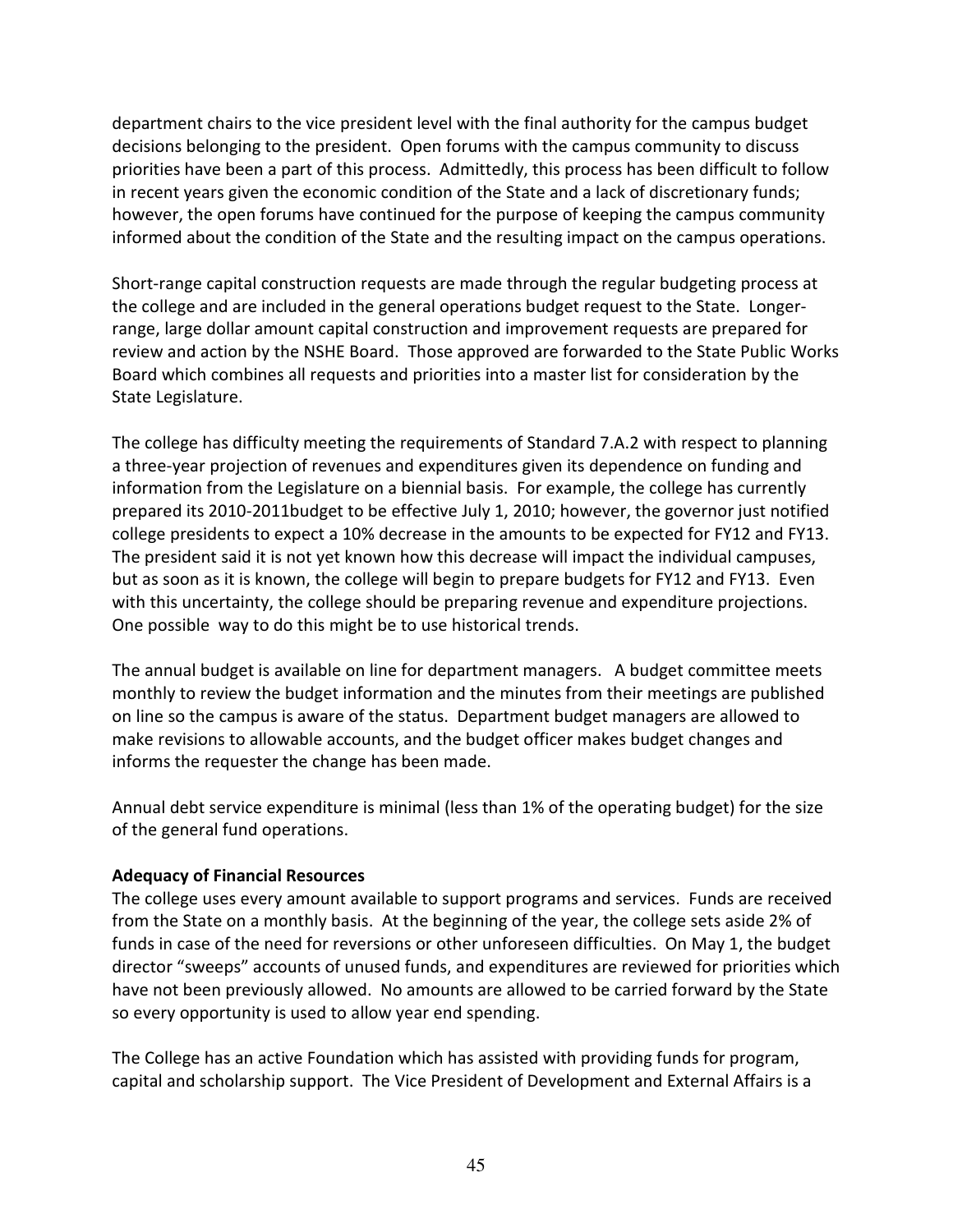member of the College staff and is aware of the various programmatic needs of the college. She is able to write proposals to agencies for possible funding.

Transfers and borrowing are guided by the operational manual of the NSHE board.

So far, the college has managed to carefully provide for support for its offerings in spite of the budget difficulties. Per NSHE guidelines, use of instructional funds are required to be used to the greatest extent possible in support of student instruction. The use of instructional funds for non-instructional purposes must be approved by the institution's president and prior to budgetary commitment.

Financial aid funding sources include federal aid, need-based state aid, and aid from the Foundation. Amounts budgeted for "access" grants must be approved annually as part of the institution's operating budget by the NSHE.

The college does not maintain reserves except as allowed by the state for self-support operations. It sets aside 2% at the beginning of the fiscal year in order to deal with possible reversion requests from the State or other unknown events that may occur.

The college has auxiliary services including a vending contract, a bookstore, a café, and a childcare facility. The funds are used to continue operations of those entities and to pay for items such as hosted events that cannot be paid for with State funds. The college is not dependent on these sources of funds for general operations of the college.

### Financial Management

Under the leadership of the Vice President of Finance and Administrative Services financial information is provided to the president for reporting to the State Board. The financial department is well-organized and includes a budget manager, a controller, and various support staff who are responsible for budget monitoring and compliance with college and NSHE policies regarding finances. The vice president has been in his position for four years and had previous experience with another higher education institution. The budget manager has been in his position for approximately three years and had previous experience working with the State budget office. The controller has been in his position for approximately seven months and had previous experience at a private corporation as a controller.

The college's accounting system follows generally accepted accounting principles which allows the budget manager to provide financial information to a campus budget committee and the vice president about the college which is then rolled up to the State system. Two systems are in place for managers to review their budget information. The State is currently in conversations with the financial managers at the various institutions about the possibility of using different, more integrated software for financial accounting. The budget manager and the controller have been participating in those discussions at the statewide level.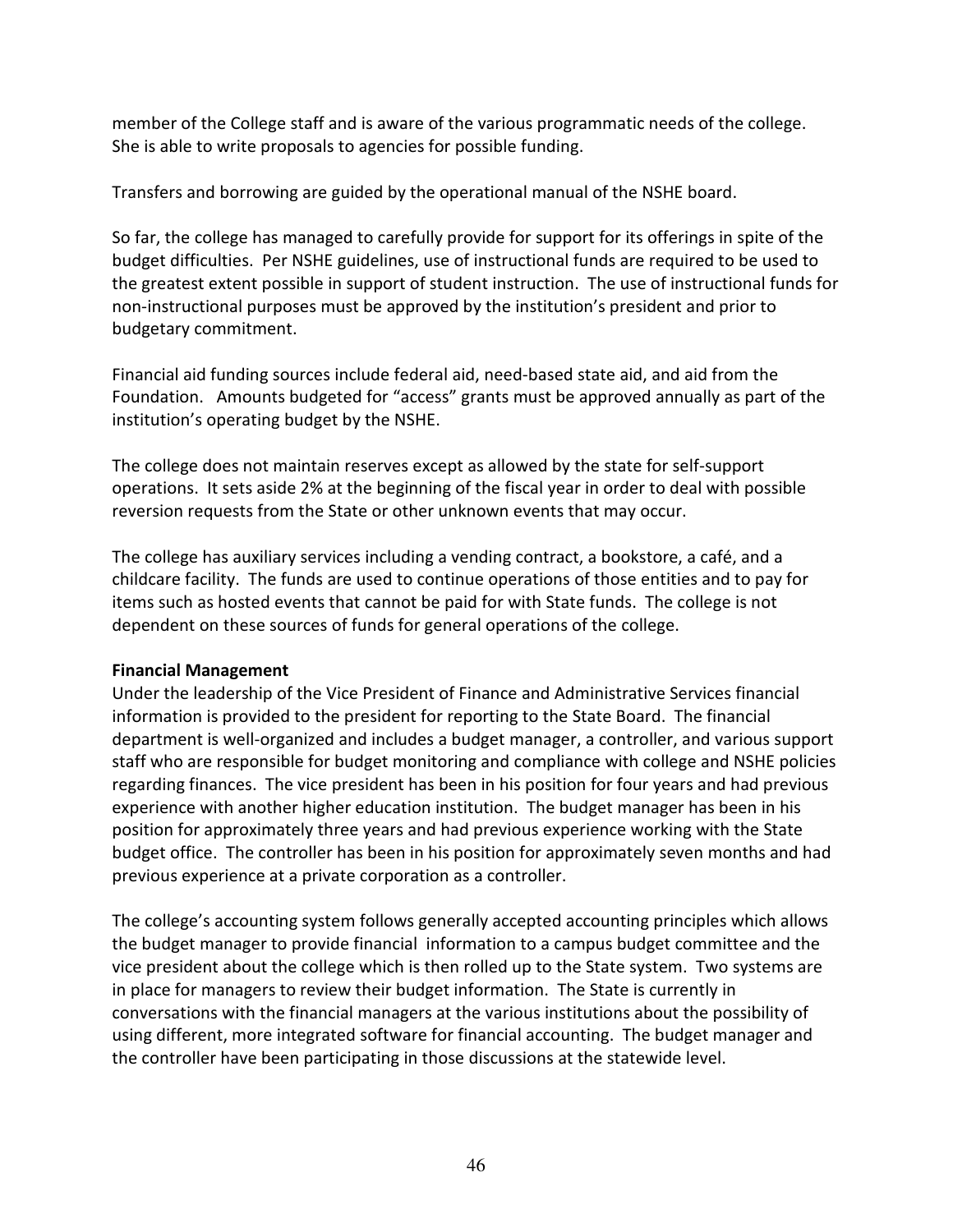The college has recently hired an additional management-level person in the business office who is a CPA. Her role is to assist the controller, also a management-level person, in assuring compliance with internal controls. This will also provide a separation of duties that has not existed.

All financial reports requested during the visit were made available in hard copy or online.

#### Fundraising and Development

The WNC Foundation is closely allied with WNC. The Foundation is a 501( $c$ )(3) corporation with a separate board of directors. Members of the Board of Regents are included as members of the Foundation Board. The mission statement for the Foundation clearly states its purpose is to develop friends and funds to support the educational, cultural and service goals of WNC. This is evidenced by the giving programs of the Foundation in support of equipment purchases, capital construction activities, and scholarships for students.

The College has a Vice President of Development and External Affairs who manages the operations of the Foundation. This person reports to the President. The relationship is defined in The Guidelines for Development and Procedures document which outlines activities for coordination of appeals, acceptance and acknowledgement of gifts, delegation of authority, and guidelines for fundraising programs (college initiated and donor initiated). The college controller assists by providing a quarterly review of the financial information that is maintained by the Foundation office in QuickBooks. He also assists the auditor by providing information for the annual audit/review.

The Foundation has audits in even years and reviews in odd years. This is done as a cost savings measure.

#### Recommendation

The Committee recommends that, in spite of the challenges associated with knowing the certainty of future funding, the College project expenditures for a minimum of three years for major categories of expenditures. (Standard 7.A.2)

### Standard 8 – Physical Resources

General comments – The physical resources of the campus appear to be well-maintained and are attractive.

### Instructional and Support Facilities

Instructional facilities are well maintained and are generally adequate for the operations of the college. The physical plant is under the direction of a director of facilities planning and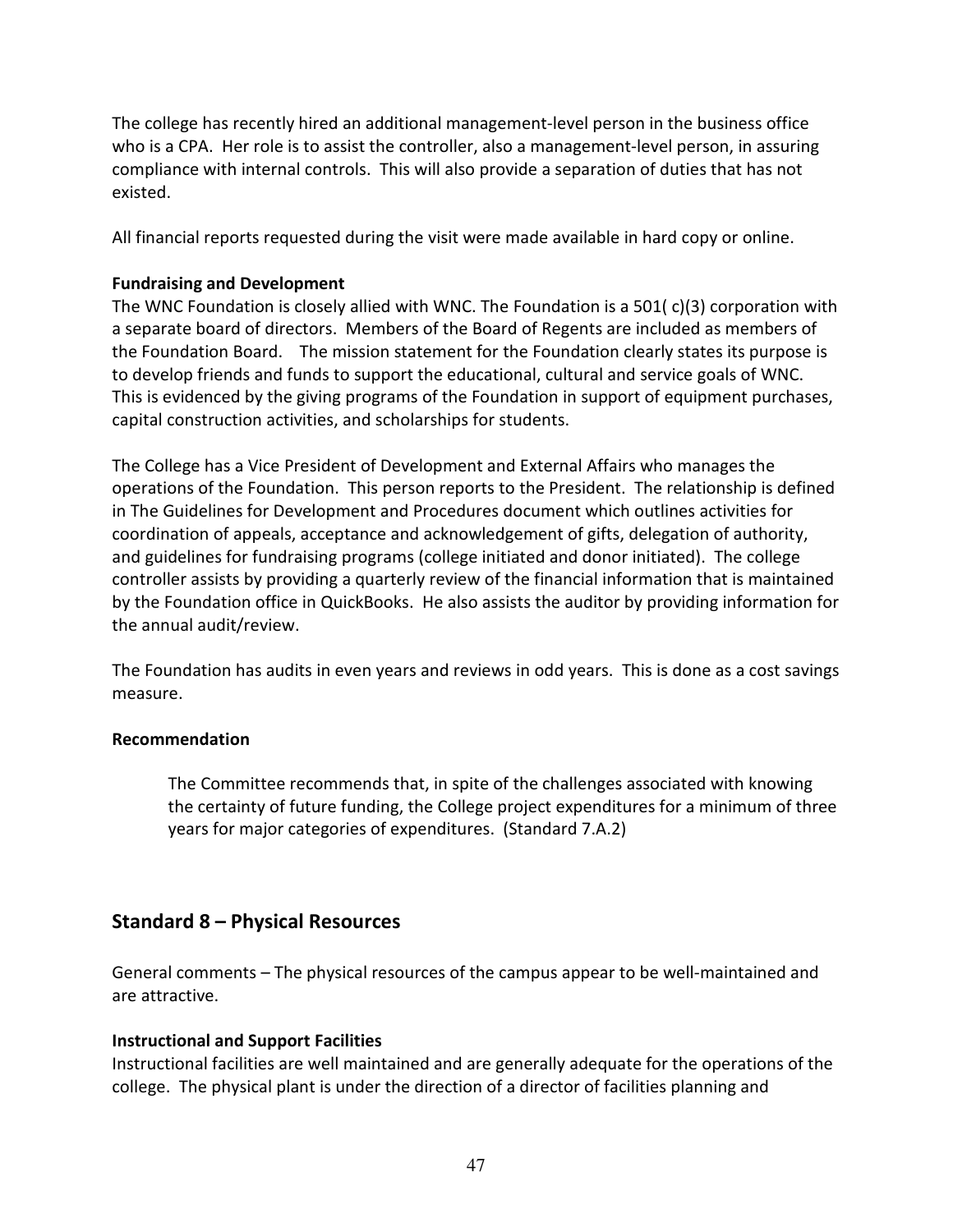management. The department's diverse activities include planning, buildings and grounds, room scheduling, receiving, keys and card access, motor pool, mail and moves, adds and changes for the phone system.

The department uses a work order system for monitoring requests for facilities' needs. The system provides information to the requester regarding action to be taken and current status of the request. It also provides the director with information regarding cost, repeat repairs required, and a tracking system for on-going maintenance.

Recent graduate surveys consistently show that graduates think the condition and maintenance of the college grounds is good to excellent. They also report the overall classroom conditions are fair to mostly good, excellent. It should be noted that the average square footage covered by the custodians is 47,000 square feet. The State recommends a standard coverage of 21,000 square feet. The director thinks they could handle 28,000 to 30,000 square feet, but this department has also been affected by budget cuts so they have had to change the way in which they are able to cover facilities. They attempt to respond to service requests as quickly as possible if something is missed.

The college is located on a hillside, and some buildings were built prior to ADA requirements. Those facilities that were not compliant have been made compliant with ramps and lifts. The exterior terrain has been designed in such a way to make facilities accessible. Entrances to buildings have auto-door openers. Some accessibility work remains, and State funding will be used to assist with the last phase of this project.

The college has established an institutional sustainability committee. It has increased recycling efforts on campus and is looking into establishing other possible power sources including solar power and the use of wind turbines in cooperation with another state community college.

The college employs a coordinator of environmental health and safety. He is responsible for emergency planning, hazardous materials, OSHA, and he serves on the institution sustainability committee. He has worked closely with the local rescue and fire personnel to improve relationships between the City and the college. He worked with the local fire chief to secure a homeland security grant that allowed the installation of speakers in the buildings so notifications can be provided on a building by building basis in case of a lockdown situation. The college is preparing to use blast e-mails and voice mail to students for emergency notifications. Drills are conducted periodically so faculty and students are aware of what to do in case of an emergency. The coordinator has also recently completed training as an OSHA trainer and will soon be providing training for on-campus employees.

The safety of the campus is monitored by non-certified personnel from approximately 7:00 am through 11:30 pm and on weekends depending on the various activities that may occur. Buildings are locked at night and on weekends, but department managers are allowed to approve employees to have keycard access to the buildings. With this system in place, if something happens after hours, the campus security can contact those individuals who have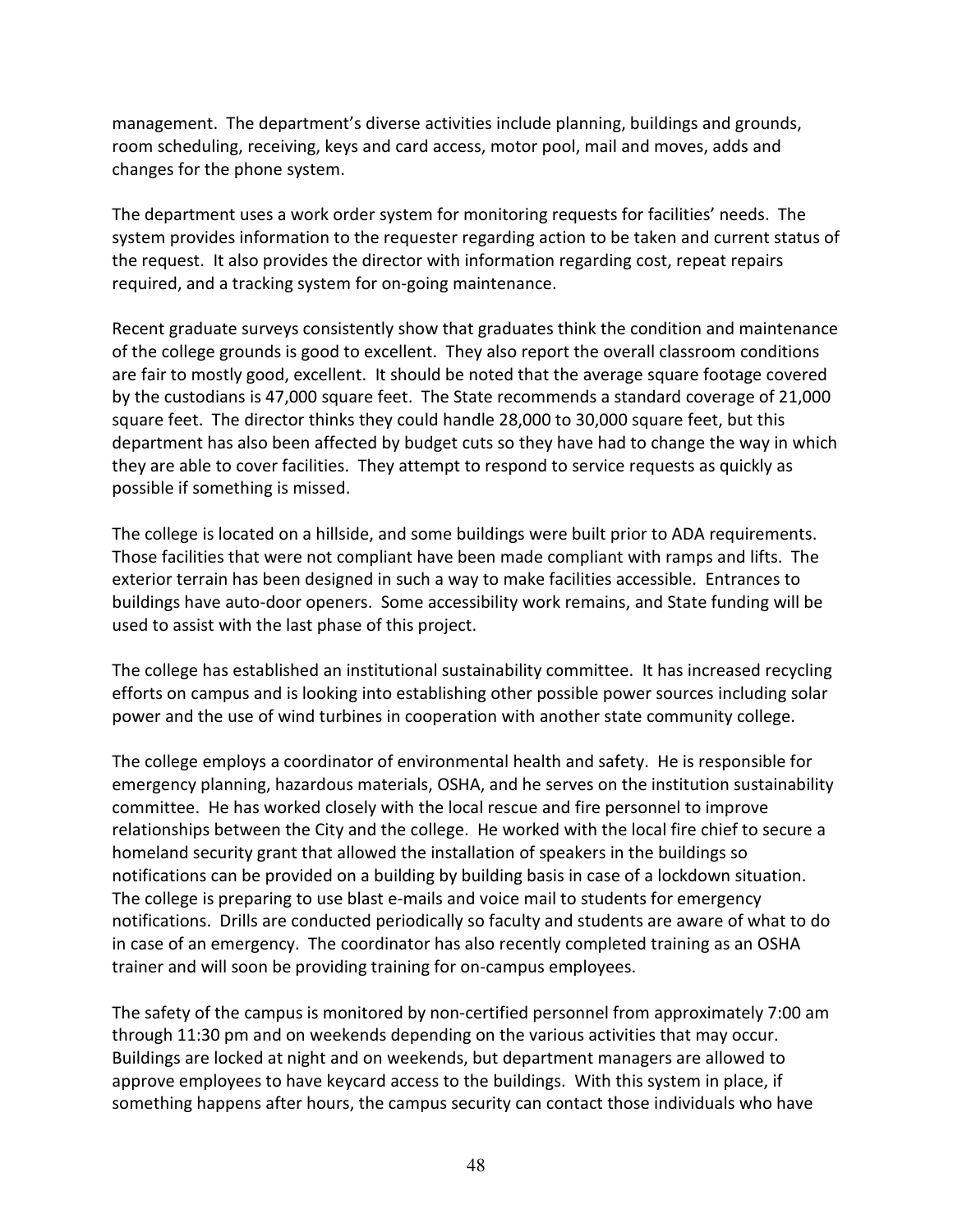been on campus to confer with them about anything they may have seen while on campus. Parking lot lights have been improved. Crime statistics are easily located on the college's website as required by The Jeanne Clery Act, and statistics are reported separately for each campus. During the three years reported, the only crimes reported were a burglary and a robbery on the Carson campus in 2007.

The college offers classes at several off-campus sites. Team members only visited the Fallon site, and these facilities are considered to be adequate for the services provided at that site.

Agreements are negotiated for non-owned off-site campuses, and sites must meet campus standards for course offerings.

#### Equipment and Materials

Suitable equipment is provided and accessible for instruction and administrative uses. Equipment is inventoried as required by NSHE. Equipment over \$5,000 is capitalized. Sensitive equipment purchases (purchases between \$2,000 and \$5,000) are inventoried on the campus.

The results of a Program Assessment and Review Committee (PARC) survey conducted in Fall 2009 indicated that the fulltime and parttime faculty responding felt "mostly favorable" when asked if 1) suitable equipment is provided and readily accessible to meet education needs and 2) equipment is properly maintained and replaced or upgraded as needed. Recent graduate surveys from 2000-2009 indicate that students responded "always/usually good" to a question that equipment is in good condition and up to date.

The college generates a number of hazardous waste materials, and once notified the coordinator of environmental health and safety moves them to a storage facility on campus. The college contracts with an external company for hazardous material pickup and disposal.

Some concern was expressed about the accessibility of chemicals in the chemistry lab by students. Chemicals for current experiments are stored on open shelving above the lab work space so the opportunity exists for students to reach up on the shelving and obtain the chemicals. Ideally, these chemicals would be prepared in a separate area and brought to the work space for use during the lab period. The coordinator of environmental health and safety has recently completed an inventory of all stored chemicals in this lab. The plan is to move all chemicals to no higher than eye level and to separate the household chemicals from other chemicals. The working relationship between the faculty and the coordinator is a good one, and they work closely to provide as safe an environment as possible for the students and faculty. However, use of physical space and storage of chemicals in the science facilities should continue to be reviewed.

### Physical Resources Planning

The College developed a campus master plan in 2001 to establish the physical framework to achieve its strategic goals. This process was a collaborative effort involving faculty, administration, students and neighbors. This plan is maintained and updated in two ways. The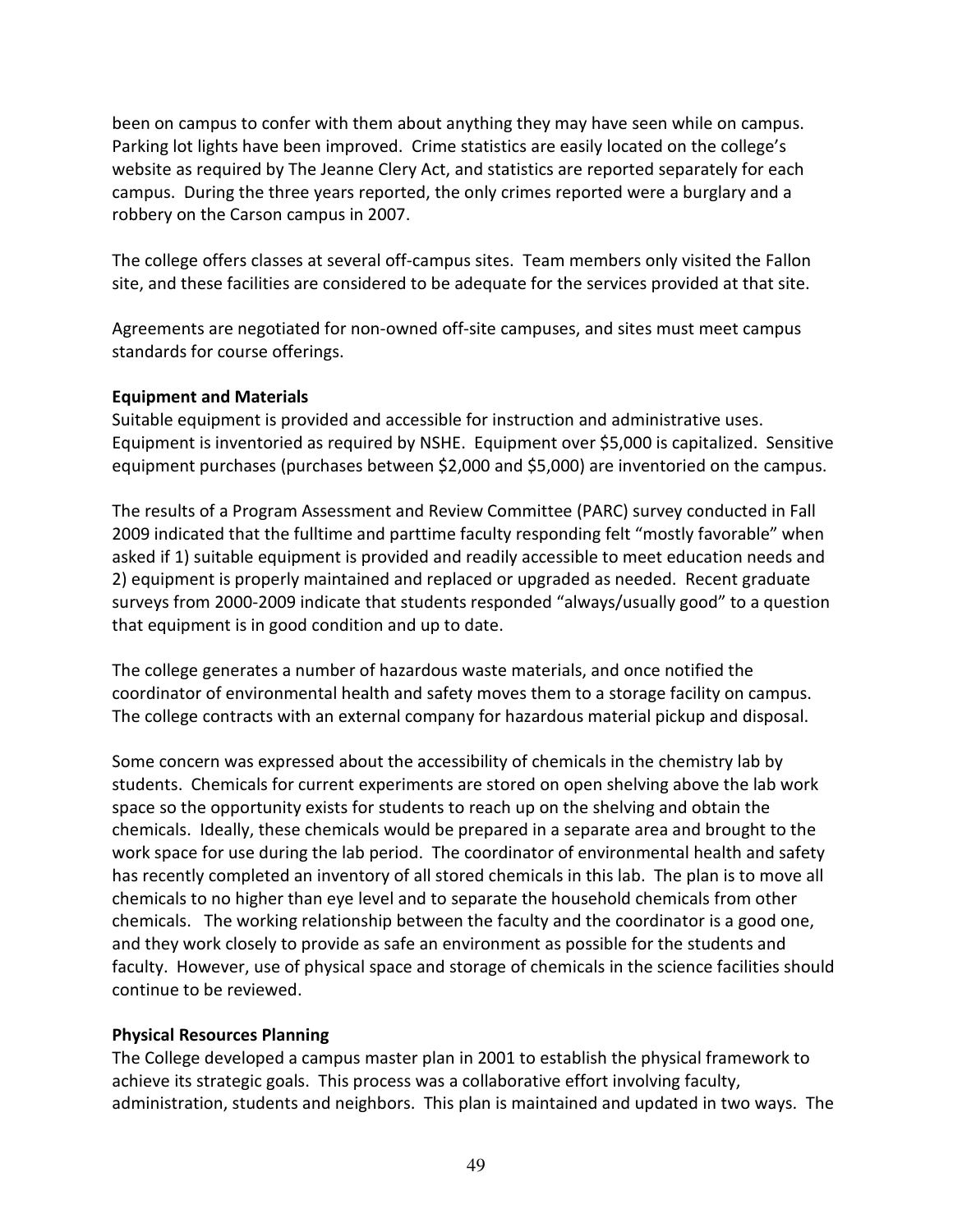State maintains a list of past, current, and future capital construction projects. It issued a contract to ISES Corporation to conduct an assessment of system and campus facilities that are 25 years or older. A second round of facility assessments on buildings that are 20-25 years old is scheduled and will include the machine tool technology center and Piñon Hall at the Fallon campus. In addition, the College maintains a list of physical plant needs including ADA/Life Safety, various campus projects, major campus projects (over \$100,000), CIP projects, emergency repairs, insurance claims, roof repairs, and projects to be funded by the Foundation. This list briefly describes the project, status and responsible party.

The college prepares capital construction and improvement requests for review and action by the NSHE Board. Those approved are forwarded to the State Public Works Board. They combine all requests and priorities into a master list for consideration by the State Legislature.

ADA accessibility has been a recently funded project. Phase I was completed in 2009. The Legislature approved funding for Phase II in 2010; however, given the funding that was actually provided, it is likely this project will have to be extended to include a Phase III to complete the project.

The College has submitted a request to design and construct a 3500 square foot addition to the machine tool center. This will provide space for the installation of additional equipment, a relocation of dust-generating equipment to an area with an enhanced dust collection system and installation of separate electrical service for the building.

# Standard 9 – Institutional Integrity

The Committee found that Western Nevada College has high standards of institutional integrity. The College adheres to federal, state, NSHE, and institutional laws, regulations, and policies regarding ethics for public institutions, public employees, and students. Beyond following policies and laws, the College administration fosters respect for the individual and expects such respect from all of its employees and students.

WNC Policy 1-2-1 provides that all College employees will abide by the Nevada Ethics in Government Law, Code of Ethical Standards. WNC Policy 1-5-1 prohibits romantic or sexual relationships between members of the college community when one of the individuals has direct authority over another. The Board of Regents has their own Ethical Code of Conduct contained in their Board of Regents Handbook.

WNC Policy 3-4-4 establishes standards for student conduct as well as the penalties that may be imposed for violation of this policy. Rules enforced by the College are designed to protect individual liberties and other College values as stated in its mission statement, especially the commitment to personal growth and development, achieving educational goals, advancing their careers, and coping with the technical and social changes in society.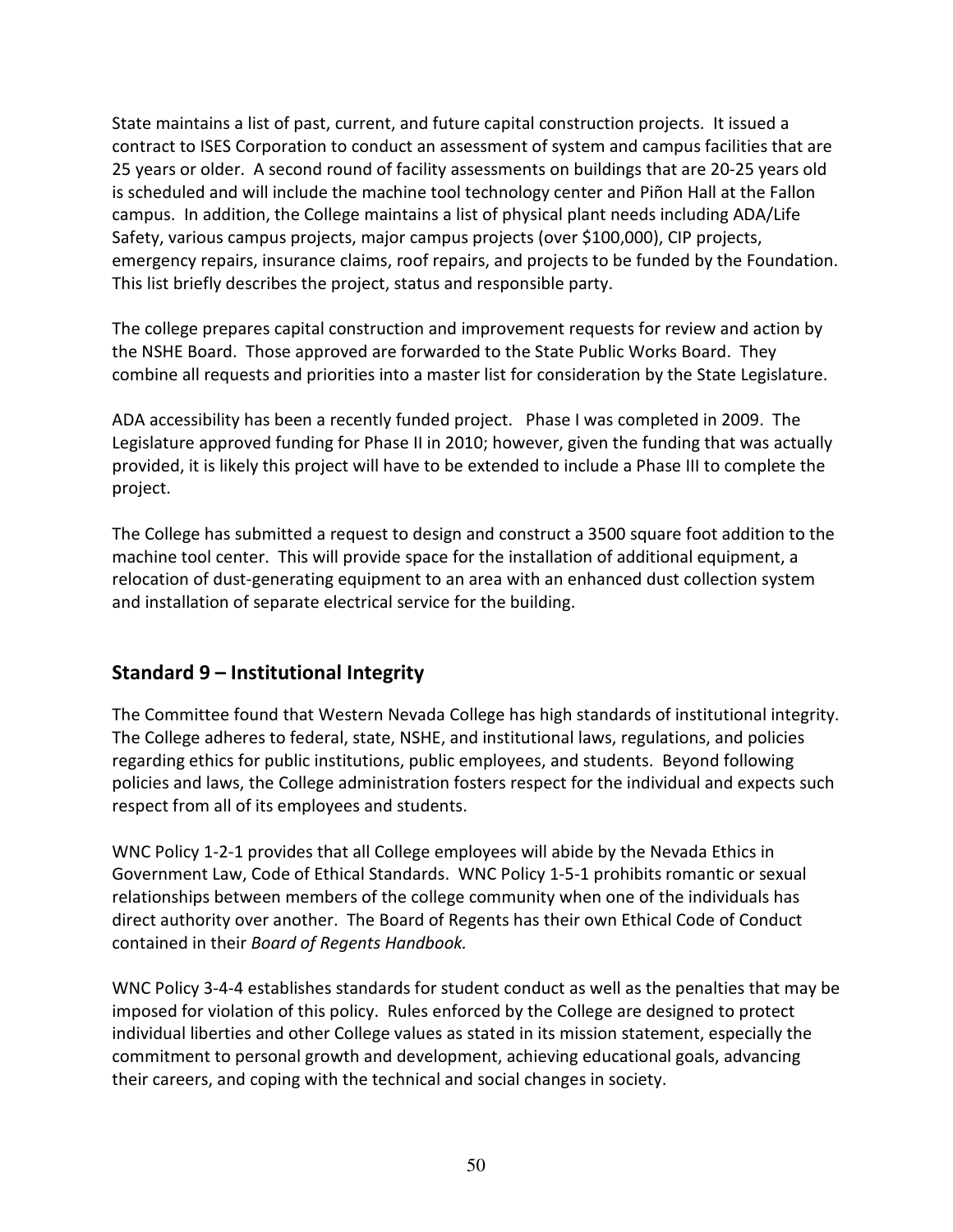The student policy also establishes standards for academic integrity and defines academic dishonesty including cheating, plagiarism, multiple submission, fabrication, grade tampering, and failure to report a violation. It is made clear to students that academic dishonesty disrupts the learning environment and threatens the educational integrity of the College.

Policies regarding institutional integrity are reviewed and changed as necessary on an as needed basis. Various stakeholders bring proposals for adopting or revising policies they deem significant to College Council for review and discussion. In 2008-9 the president approved policies regarding the use of copyrighted materials and bias incident/hate crimes. Other policies under review during 2009-10 include those concerned intellectual property and contracts.

The College accurately and fully represents itself in all of its publications, both print and on-line versions. It provides current information regarding educational opportunities, academic programs, specific classes, and student responsibilities. Information about admissions, registration, financial aid, scholarships, tuition and fees, FERPA, campus safety and security, the student code of conduct, and nondiscrimination policies are also made available to the public.

All College publications are reviewed and updated on an annual basis by Information and Marketing Services and the offices responsible for providing specific services. Class schedules are reviewed and printed more frequently.

Institutional and NSHE policies define conflict of interest and prohibit public employees or officers from accepting any salary, retainer, augmentation, expense or other compensation from any private source for the performance of his duties as a public officer or employee. Policy also prohibits employees from using government time, property, equipment or other facilities to benefit their personal or financial interests. The use of the employee's position to secure other employment or contracts is also prohibited.

WNC Policy 4-1-3 prohibits the hiring or causing to hire of another person within the third degree of consanguinity or affinity, except with the written approval of the appointing authority.

NSHE Code, Title 2, Chapter 2 defines Academic Freedom and Responsibility. Faculty members may not be subject to censorship or discipline for expressing opinions or views which are controversial, unpopular, or contrary to the attitudes of the NSHE community. Conversely, faculty members are responsible for the maintenance of appropriate standards of scholarship and instruction.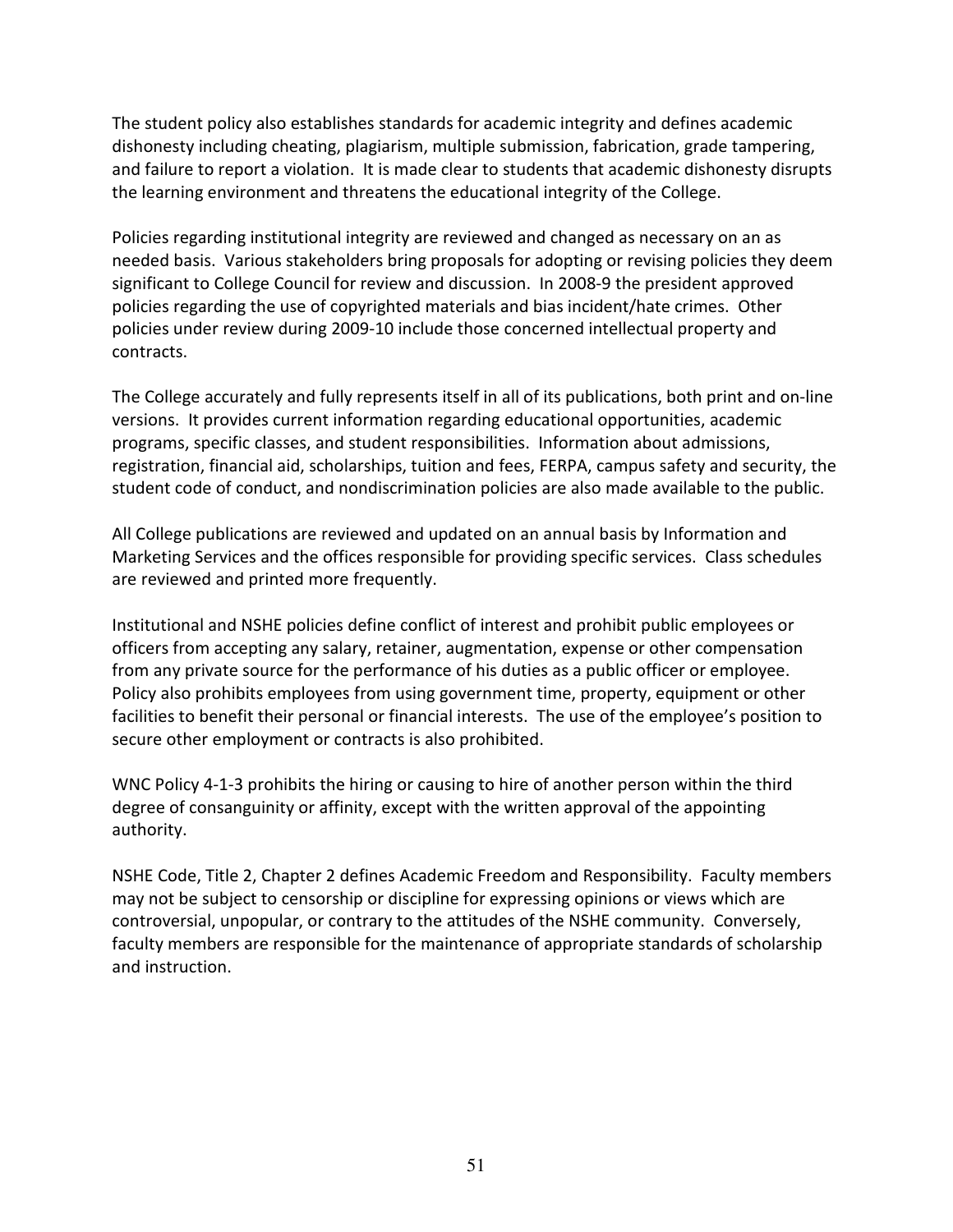#### Operational Policy A-6

The College has one agreement with an organization that is not regionally accredited. The agreement is entered into by NSHE on behalf of Western Nevada College and the Associated Builders and Contractors (ABC) of Sierra Nevada, Inc.

The agreement clearly identifies certificate and degree program options available to students. It also clearly delineates the responsibilities of each party. The apprenticeship program responsibilities state that the organization will adhere to WNC student admission, records policies and other student procedures. The college must receive faculty employment related information including qualifications and evaluation information.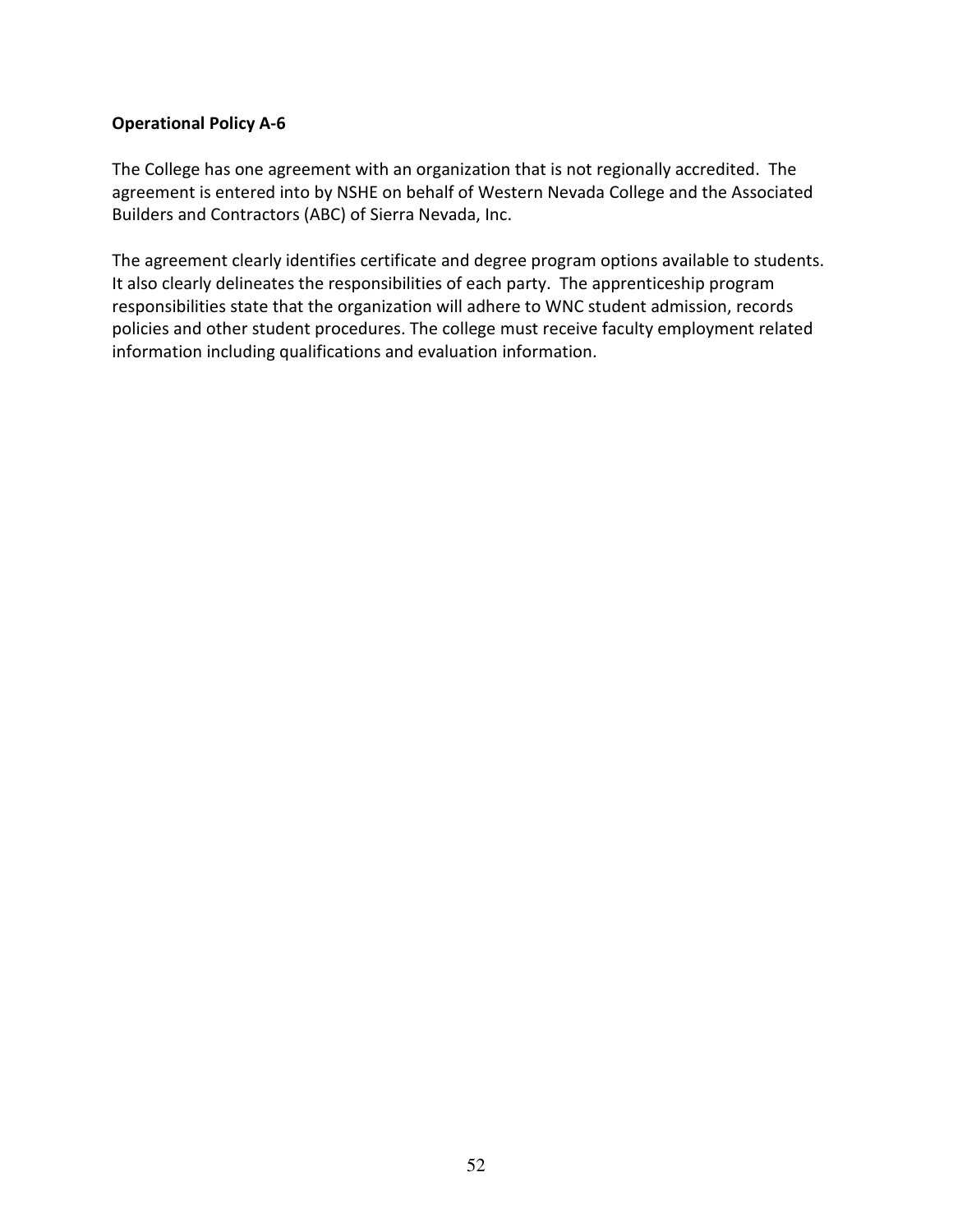### Summary

The Committee was very impressed with the way the College community has pulled together under the leadership of the president with the support of the Board of Regents and system chancellor to ensure that student access to high quality academic programs and support services is being maintained as much as possible under the current budget cuts. The Committee is concerned that additional budget cuts could seriously diminish the quality of college offerings, decrease student access, increase substantially the cost to students, or some combination of the three.

Western Nevada College has demonstrated that it is capable of offering baccalaureate programs and has the faculty, information resources, and facilities to do so for the successfully implemented BT in Construction Management. While the College administration believes that limited additional baccalaureate programs that fall under the mission and scope of the College may be added in the future, implementation of such will not occur until the funding situation stabilizes and further study is done.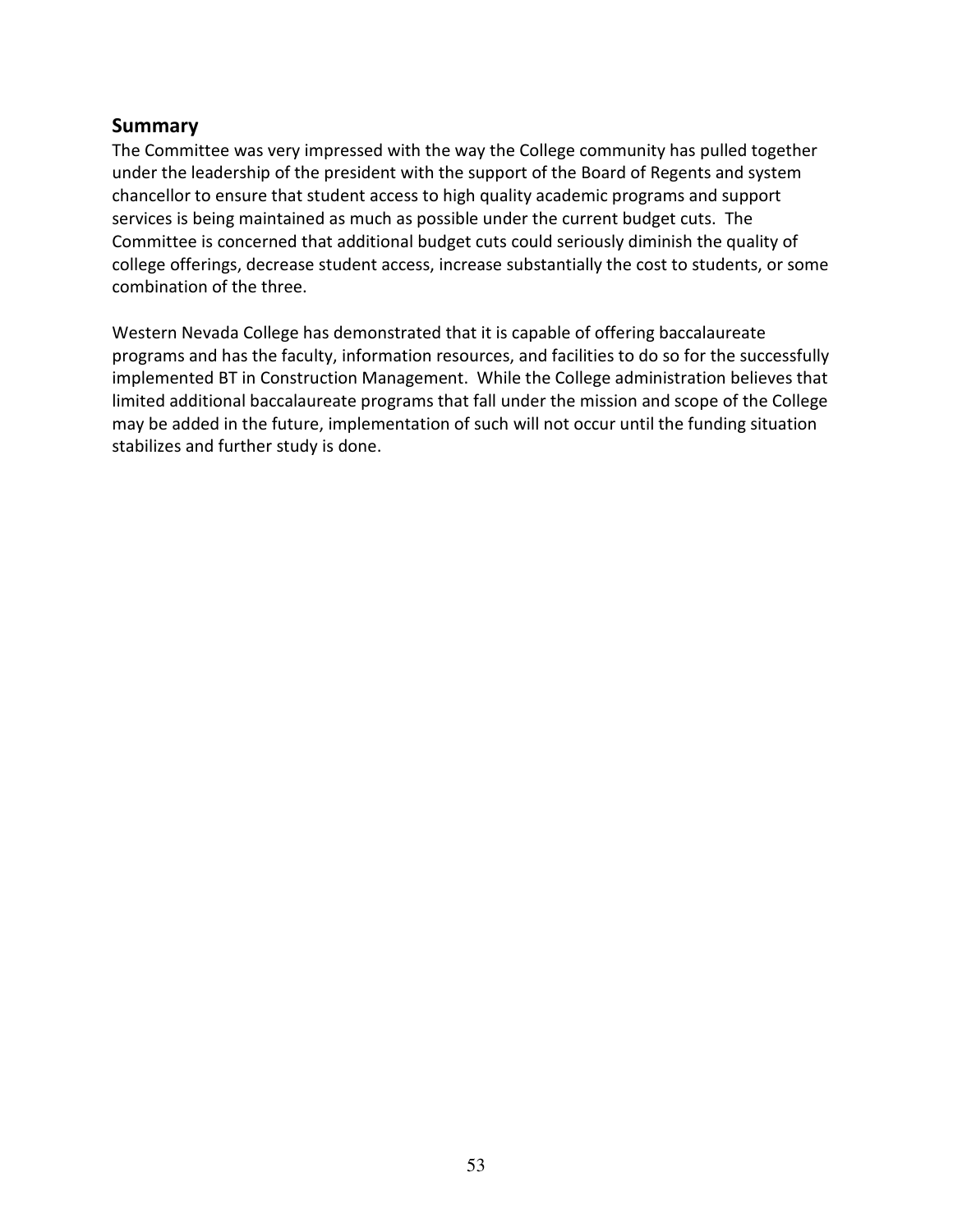#### COMMENDATIONS

- 1. The Committee commends the College's president, administration, faculty and staff for its demonstrated collaboration in effective management of the college, particularly during tough economic times. This is made possible by a highly supportive system chancellor and governing board. There is clear evidence of effective communication and cooperation at all levels, both bottom-up and top-down, leading to an efficient operation for the benefit of students.
- 2. The committee commends the college on its recent handling of severe budget reductions. Broadly engaged shared governance contributed to the campus budget reduction planning process leading to an increase in the overall pride of the campus in itself and its employees. During this process an emphasis was placed on preserving the quality of academic programs and student services while maintaining access. Steps were also taken to preclude the involuntary loss of employment for economic reasons for all campus employees, including shared sacrifice.
- 3. The Committee commends the College for its excellent library facilities, efforts to support students and faculty through online resources and services, and dedicated librarians and staff resulting in a high rate of user satisfaction.
- 4. The Committee commends the College for its active commitment to student access and success through its exemplary services, experiences, and opportunities created and administered collaboratively by student services staff and faculty that help students engage in meaningful ways with the institution. Of particular note to the Committee were the faculty advisor pilot project, and the Early Alert, Peer Mentoring, Peer Advising, and Bridge to Success programs.